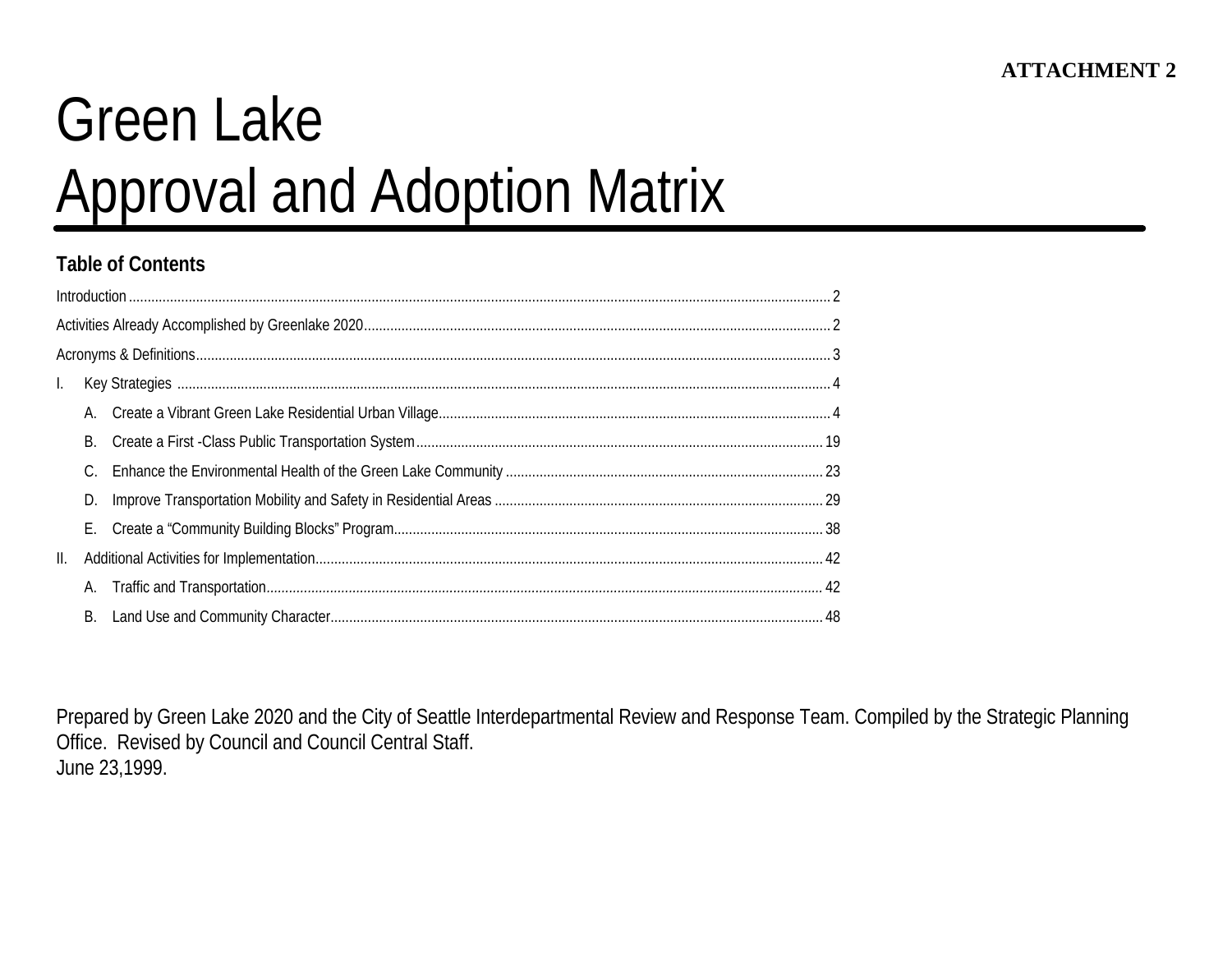## **PURPOSE, STRUCTURE AND FUNCTION OF THE APPROVAL AND ADOPTION MATRIX**

Through the City of Seattle's Neighborhood Planning Program, 37 neighborhoods all over Seattle are preparing neighborhood plans. These plans enable people in neighborhoods to articulate a collective vision for growth and change over the next 20 years and identify activities to help them achieve that vision. The plans are also intended to flesh out the City's Comprehensive Plan. Because each plan is unique, this Approval and Adoption Matrix has been designed as a standard format for the City to establish its work program in response to the recommended activities proposed in the specific neighborhood plan and to identify implementation actions to be factored into future work plans and tracked over time. The development of the Sector Work Programs and a central database will be the primary tools to track implementation of the activities in all the neighborhood plan matrices over time.

The matrix is divided into two sections:

I. *Key Strategies*: usually complex projects or related activities that the neighborhood considers critical to the successful implementation of the neighborhood plan.

II. *Additional Activities for Implementation:* activities that are not directly associated with a Key Strategy, ranging from high to low in priority and from immediate to very long range in anticipated timing.

The neighborhood planning group or its consultant generally fill in the Activity, Priority, Time Frame, Cost Estimates and Implementor columns. The City Comment column reflects City department comments as compiled by the Strategic Planning Office. The City Action column in Section II and the narrative response to each Key Strategy are initially filled in by City departments and then reviewed, changed if appropriate, and finalized by City Council. Staff from almost every City department have participated in these planning efforts and in the preparation of this Matrix. Ultimately, the City Council will approve the Matrix and recognize the neighborhood plan by resolution.

Some neighborhood recommendations may need to be examined on a city-wide basis before the City can provide an appropriate response. This is usually because similar recommendations are being pursued in many neighborhoods and the City will need clear policy direction to ensure a consistent city-wide response. Such recommendations are being referred to the "Policy Docket", a list of policy issues that will be presented to City Council, for further discussion and action.

## **ACTIVITIES ALREADY ACCOMPLISHED BY GREEN LAKE 2020**

#### **Chamber of Commerce Revitalization**

The Green Lake Chamber of Commerce had been inactive for nearly a decade before the advent of neighborhood planning. At an early organizing meeting for the planning effort, it became clear that an organized voice representing the business community would be helpful, and volunteers stepped forward to breathe new life into the organization. Now, the Chamber is active again, has a new board of directors and meets regularly.

#### **Hearthstone Crosswalk**

 The desire for a high tech, lighted crosswalk to assist residents of the Hearthstone retirement complex to cross the street to Green Lake Park was identified early in the planning process as a community goal. This project has now been identified as #1 on the Northwest District's 1999 list of Neighborhood Street Fund projects, and prospects are good for SEATRAN to install it as a pilot project.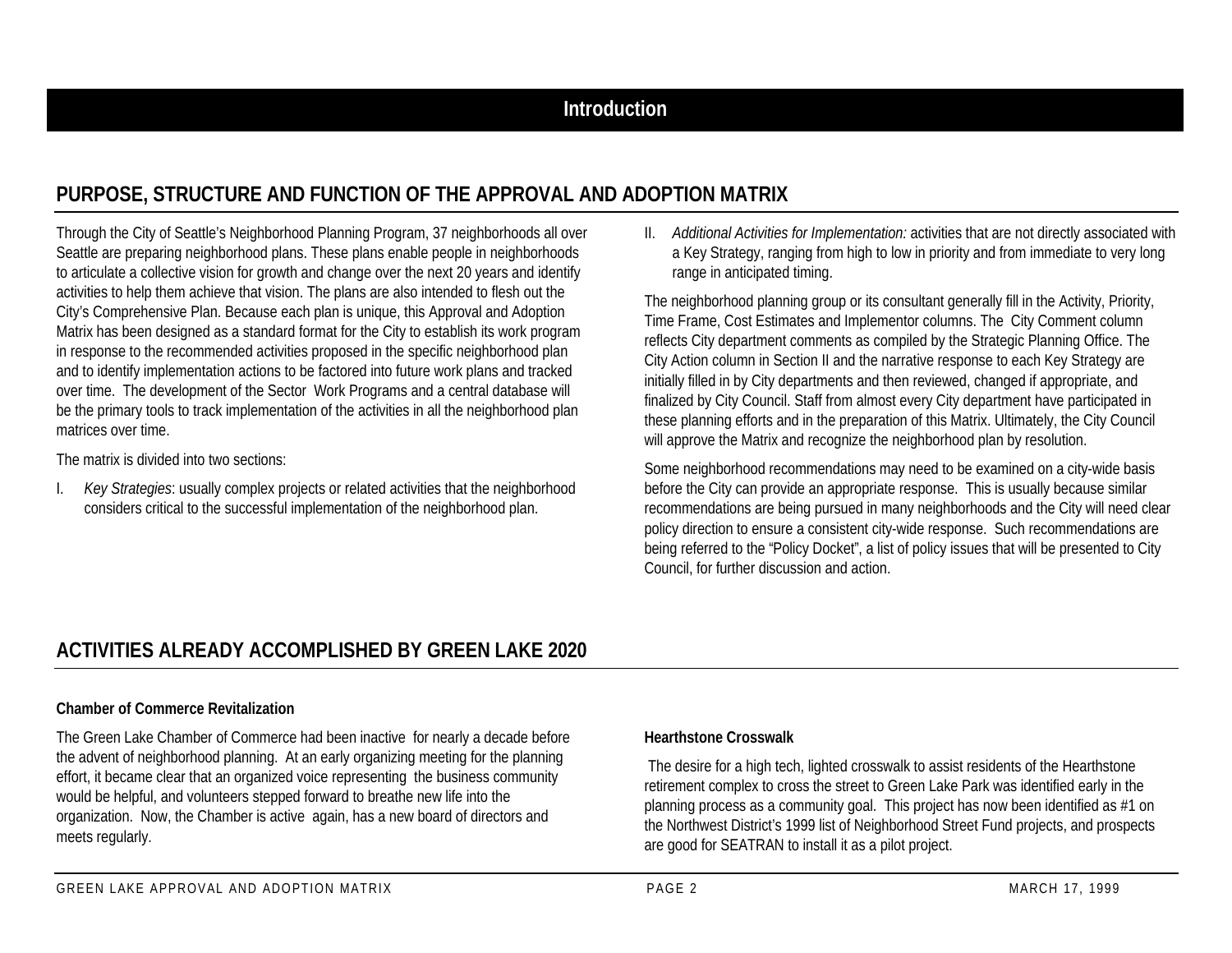#### **Design guidelines**

A proposal to downzone commercial property near the lake met with opposition from property owners. Potentially a divisive issue, this proposal has been developed, through dialogue and collaboration, into a plan to prepare neighborhood-specific design guidelines which will both safeguard neighborhood character and honor property owners' needs.

#### **Community Center Teen Program**

A new Friday night teen program, featuring a weekly movie, swim and open gym, has been initiated at the Green Lake Community Center. This program was endorsed by the planning committee and has been in full swing since January, 1999. The Community Center has also established a middle school after school program which began in mid-March. Existing funding will keep the program operating through June 1999.

#### **Acronyms & Definitions**

| <b>DCLU</b> Department of Design, Construction and Land Use (City of Seattle)             |                                                                                                                               |  |  |  |  |
|-------------------------------------------------------------------------------------------|-------------------------------------------------------------------------------------------------------------------------------|--|--|--|--|
| <b>DON</b> Department of Neighborhoods (City of Seattle)                                  | <b>OIR</b> Office of Intergovernmental Relations (City of Seattle)                                                            |  |  |  |  |
| <b>DPR</b> Department of Parks and Recreation (City of Seattle)                           | <b>OUC</b> Office of Urban Conservation (City of Seattle, Department of Neighborhoods)                                        |  |  |  |  |
| <b>ESD</b> Executive Services Department (City of Seattle)                                | <b>ROW</b> Right-of-way                                                                                                       |  |  |  |  |
| <b>GLCC</b> Green Lake Community Council                                                  | <b>RUV</b> Residential Urban Village                                                                                          |  |  |  |  |
| <b>GMR</b> General Mailed Release (DCLU Publication)                                      | <b>SAC</b> Seattle Arts Commission (City of Seattle)                                                                          |  |  |  |  |
| HSD Human Services Department (formerly part of Department of Housing and Human           | <b>SCL</b> Seattle City Light (City of Seattle)                                                                               |  |  |  |  |
| Services) (City of Seattle)                                                               | <b>SEATRAN</b> Seattle Transportation Department (Formerly part of Seattle Engineering<br>Department [SED]) (City of Seattle) |  |  |  |  |
| <b>KC Metro</b> King County Metro Transit Division                                        |                                                                                                                               |  |  |  |  |
| <b>MOSC</b> Mayor's Office for Senior Citizens, a section of HSD's Aging and Disabilities | <b>Sound Transit</b> (Formerly Regional Transit Authority [RTA])                                                              |  |  |  |  |
| Services Division.                                                                        | <b>SPD</b> Seattle Police Department (City of Seattle)                                                                        |  |  |  |  |
| <b>NMF</b> Neighborhood Matching Fund (Department of Neighborhoods)                       | <b>SPL</b> Seattle Public Library (City of Seattle)                                                                           |  |  |  |  |
| NPO Neighborhood Planning Office (City of Seattle)                                        | SPO Strategic Planning Office (Formerly part of City of Seattle Office of Management                                          |  |  |  |  |
| <b>OED</b> Office of Economic Development (City of Seattle)                               | and Planning [OMP]) (City of Seattle)                                                                                         |  |  |  |  |
| <b>OFE</b> Office for Education (City of Seattle, Strategic Planning Office)              | <b>SPU</b> Seattle Public Utilities (City of Seattle)                                                                         |  |  |  |  |
| <b>OH</b> Office of Housing (formerly part of Department of Housing and Human Services)   | <b>SSD</b> Seattle School District                                                                                            |  |  |  |  |
| (City of Seattle)                                                                         | <b>WSDOT</b> Washington State Department of Transportation                                                                    |  |  |  |  |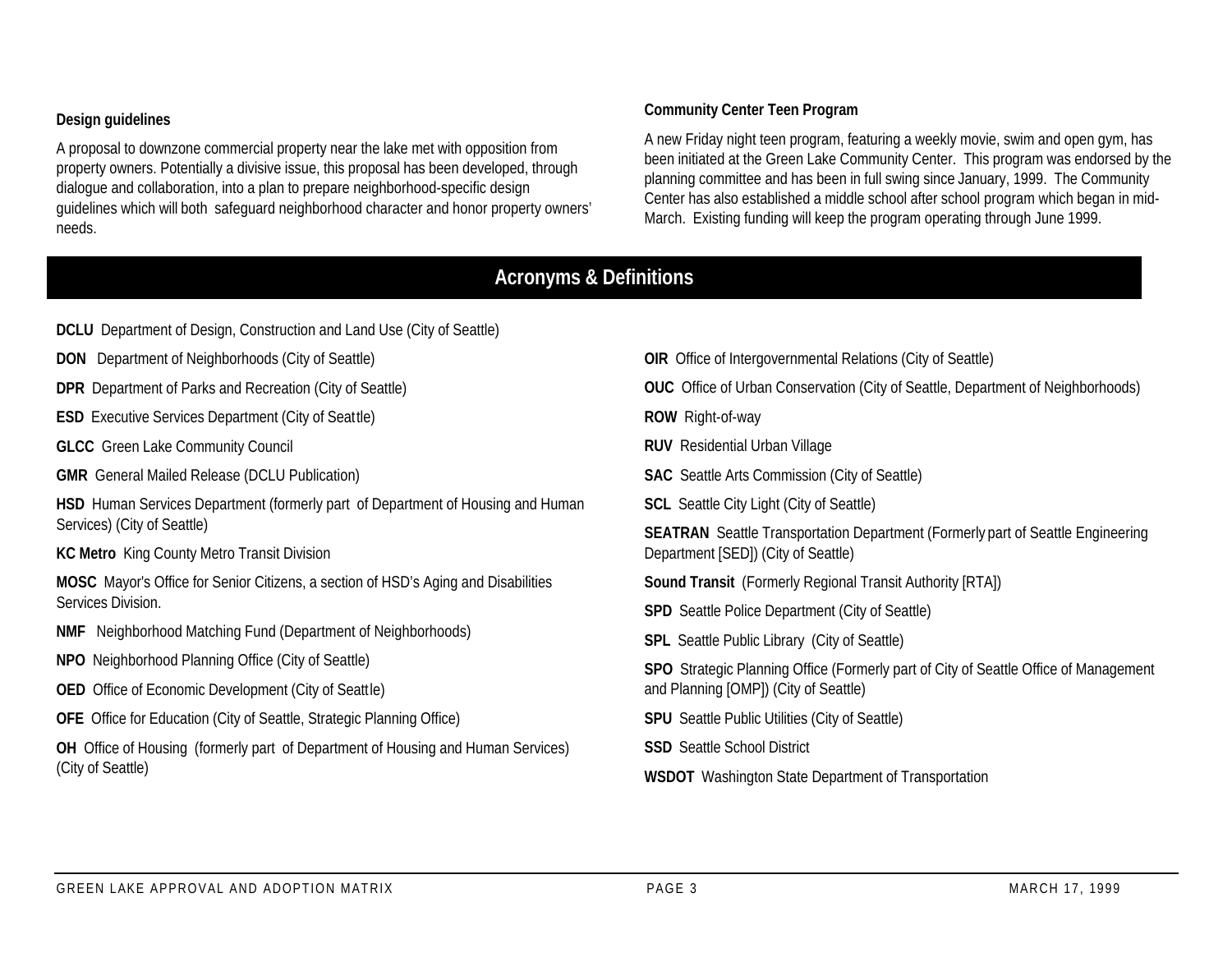# **I. Key Strategies**

Each Key Strategy consists of activities for a single complex project or theme that the neighborhood considers critical to achieving its vision for the future. While the Key Strategies are high priorities for the neighborhood, they are also part of a twenty-year plan, so the specific activities within each Key Strategy may be implemented over the span of many years.

The Executive recognizes the importance of the Key Strategies to the neighborhood that developed them. Given the number of Key Strategies that will be proposed from the 37 planning areas, priorities will have to be set and projects phased over time. The Executive will coordinate efforts to sort through the Key Strategies. During this sorting process, the departments will work together to create a Sector Work Program which includes evaluation of Key Strategy elements. This may include developing rough cost

estimates for the activities within each Key Strategy; identifying potential funding sources and mechanisms; establishing priorities for the Key Strategies within each plan, as well as priorities among plans; and developing phased implementation and funding strategies. The City will involve neighborhoods in a public process so that neighborhoods can help to establish citywide priorities. Activities identified in this section will be included in the City's tracking database for monitoring neighborhood plan implementation.

The department most involved with the activities for a Key Strategy is designated as the lead. Otherwise, DON is designated as the lead. Other participating departments are also identified.

The City Response lists activities already underway, and other tasks that the City has committed to commence during 1999-2000.

# **A. CREATE A VIBRANT GREEN LAKE RESIDENTIAL URBAN VILLAGE**

#### **Description**

The Green Lake Residential Urban Village is located on the east side of Green Lake and is defined by I-5 to the east, Green Lake Way and Sunnyside Avenue N to the west, NE 75th Street to the north and NE 65th street to the south. The area currently consists of a commercial district with a variety of shops and services. There is a strong industrial presence and several different types of residential housing including low and mid-rise apartments and single-family housing. The planning community and citizen participants in the process have chosen to make some subtle but bold proposals to create a thriving and vibrant Residential Urban Village center.

The guiding principles to transform the Residential Urban Village include: Maintain the pedestrian-friendly quality and unique character of the Residential Urban Village; Preserve and enhance the pedestrian scale and quality of the streets; Encourage a lively and thriving neighborhood business core; Protect the desirable architectural elements that define the character of the Green Lake neighborhood; Provide safe, attractive public transportation and pedestrian links throughout Green Lake; Minimize traffic congestion by improving traffic flow through the neighborhood; Encourage a range of residential and mixed-use development; Increase the housing stock in the Residential Urban Village to absorb more growth, and to enable moderate income families to live in Green Lake.

## **Integrated City Response**

This strategy is consistent with the Comprehensive Plan. It is designed to transform the Residential Urban Village through a variety of land use, housing, transportation, open space and human services recommendations.

A number of recommendations will be implemented during the 1999-2000 biennium. DCLU will also conduct a number of studies and analyses related to the land use recommendations in this plan in the department's 1999-2000 work program.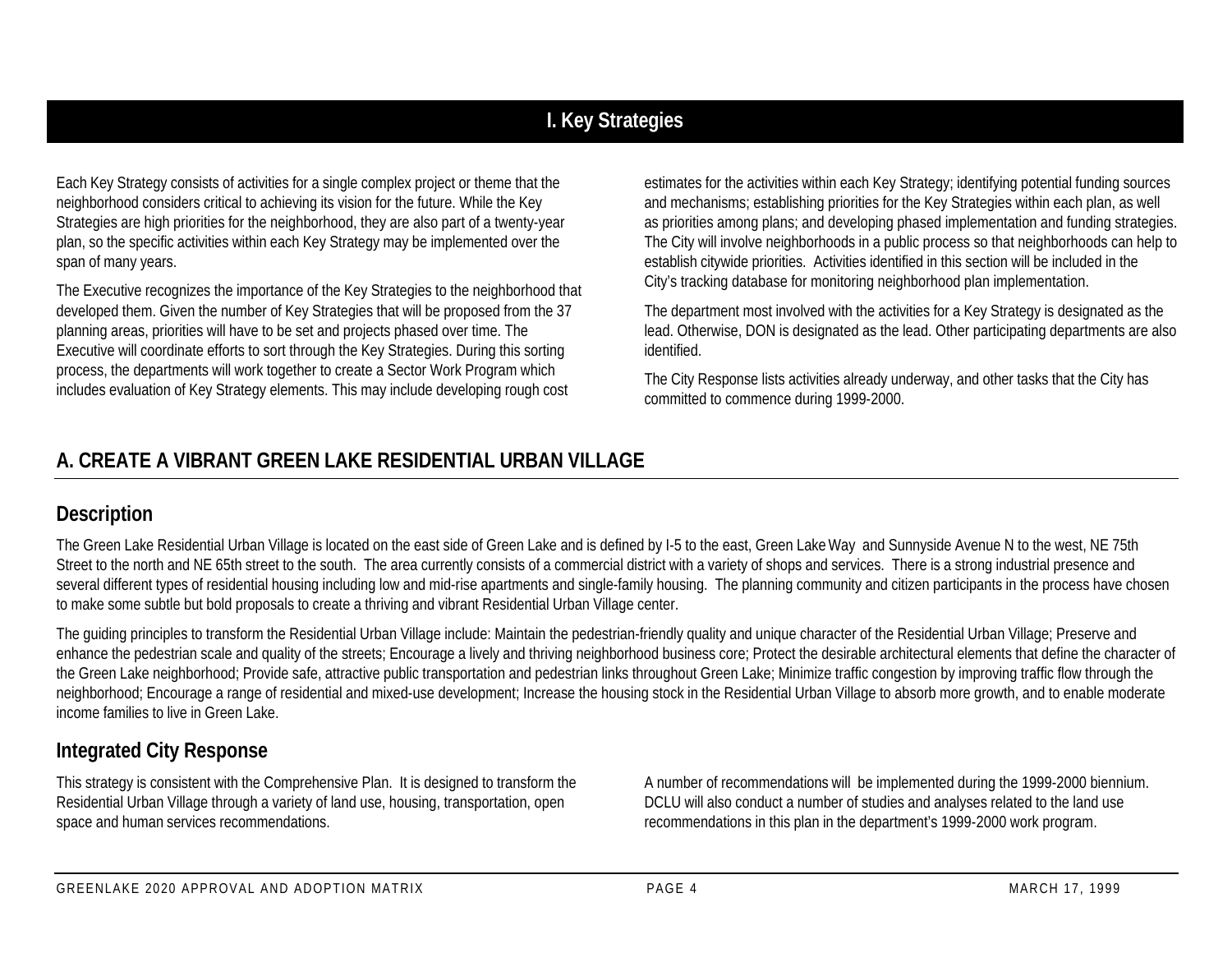The City does have concerns with the community's proposed Key Pedestrian and Green Street designations. Many of the proposed designations do not meet the current criteria for either a Key Pedestrian or Green Street. The City will work with the community to further refine the recommendations to make sure the community achieves its goal.

While directed toward a single goal, the individual activities in this strategy could be implemented independent of one another.

#### **Lead Department:** DON

**Participating Departments:** DCLU, OED, SPO, SEATRAN, DPR, SPL

#### *Activities Already Underway*

- 1. A DCLU demonstration program to allow detached accessory dwelling units is underway.
- 2. A new teen program will run at the community center from mid-March through mid-June, 1999.

- 1. DCLU will study expansions to the Design Review thresholds in 1999 as proposed by neighborhood plans.
- 2. DCLU will work to refine Residential Small Lot (RSL) zoning in late 1999, to make it work for the neighborhoods that want to apply it. DCLU will work with the neighborhood to do the necessary rezones with the revised RSL.
- 3. DCLU will study the issue of upper level setbacks in urban centers and villages in the first quarter of 2000.
- 4. DCLU will expand the city-wide Design Review program in 1999 to include neighborhood specific guidelines.
- 5. SEATRAN will evaluate the feasibility of developing a transit bypass lane on Ravenna Boulevard in 1999.
- 6. SEATRAN will work with abutting property owners to determine the best parking restriction for underutilized truck loading zones in 1999.
- 7. DCLU will work with SPO to conduct a TSP/Sound Transit parking study in 1999/2000. Recommendations resulting from this study may be able to be applied to the Green Lake area. in addition, starting in 1999, DCLU will examine: ways to gain maximum efficiency from existing parking resources (mainly effects existing development); ways to allow flexibility in meeting parking requirements for new development; and changes to Land Use Code parking requirements using new land use related parking demand information provided by the parking study.
- 8. The Seattle Public Library (SPL) will expand its operating hours at all libraries in January 2000. SPL will work with the community to determine a new schedule.
- 9. Identify those activities in this Key Strategy that are good candidates for next steps for implementation considering priorities, funding sources, and departmental staffing concerns through the Northwest Sector Work Program.
- 10. Identify next steps for continued implementation.

|    | A. Create a Vibrant Green Lake Residential Urban Village                                                                                          |                 |                                             |                  |                          |                                                                                                                                                                                                                                                                                                                                                                                                                                                                                              |  |  |  |
|----|---------------------------------------------------------------------------------------------------------------------------------------------------|-----------------|---------------------------------------------|------------------|--------------------------|----------------------------------------------------------------------------------------------------------------------------------------------------------------------------------------------------------------------------------------------------------------------------------------------------------------------------------------------------------------------------------------------------------------------------------------------------------------------------------------------|--|--|--|
|    | Activity                                                                                                                                          | <b>Priority</b> | Time Frame                                  | Cost<br>Estimate | <i>Implementor</i>       | <b>City Response</b>                                                                                                                                                                                                                                                                                                                                                                                                                                                                         |  |  |  |
|    | <b>LAND USE &amp; COMMUNITY CHARACTER</b>                                                                                                         |                 |                                             |                  |                          |                                                                                                                                                                                                                                                                                                                                                                                                                                                                                              |  |  |  |
| A1 | Develop and adopt a rezone plan that<br>harmonizes with the existing historical<br>buildings, streetscapes and pedestrian-<br>friendly character. | High            | Contained<br>within<br>neighborhood<br>plan |                  | Community<br><b>DCLU</b> | The Executive understands that the current Green Lake intent is not<br>to further develop a rezone plan beyond what is stated in the<br>neighborhood plan, but rather to address issues of community<br>character and design of future development through neighborhood<br>specific design guidelines. DCLU's 1999 workplan calls for working<br>with neighborhood planning groups throughout the city to formalize<br>and adopt neighborhood-specific design guidelines. If, in the future, |  |  |  |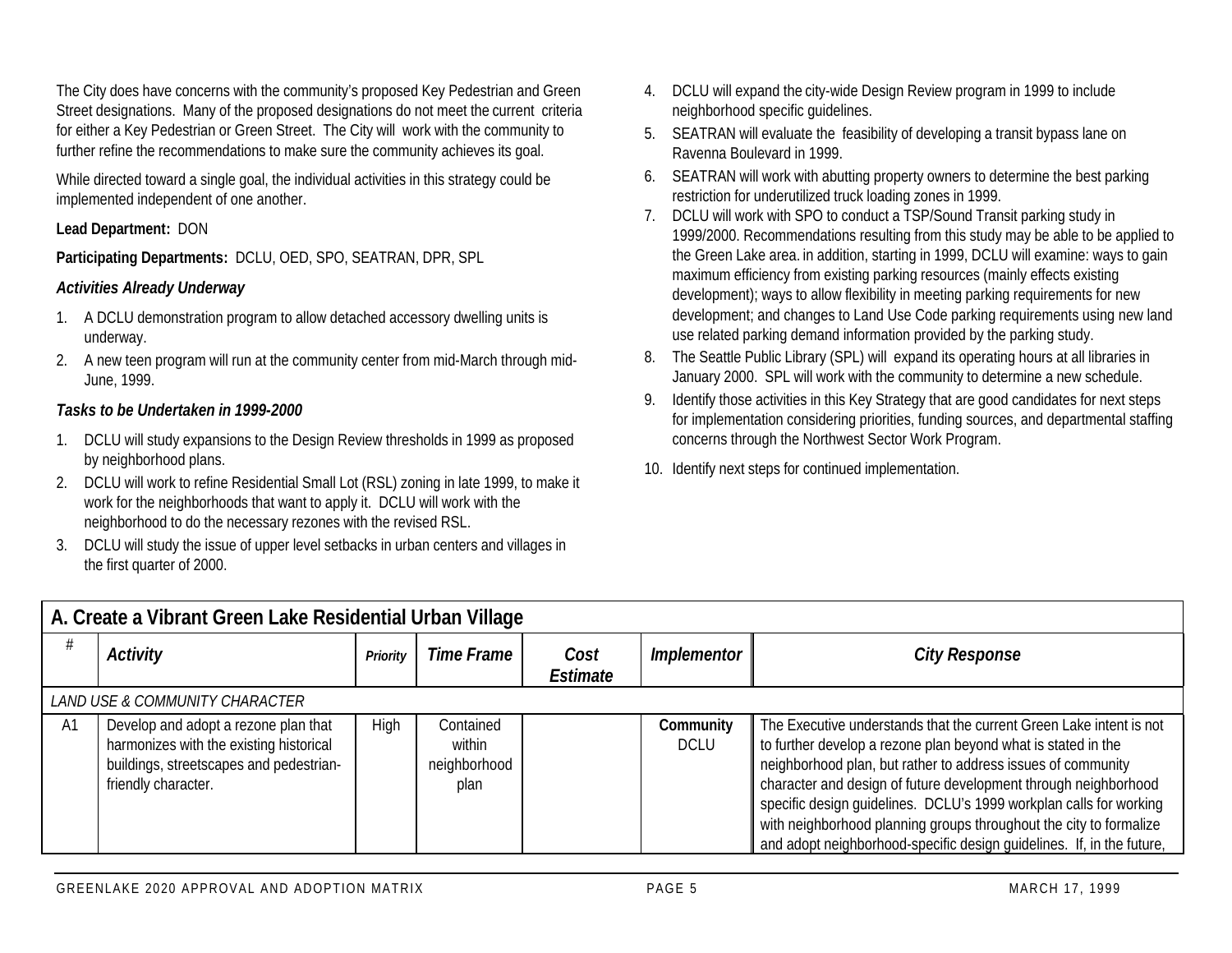|                | A. Create a Vibrant Green Lake Residential Urban Village                                                                                                                                                                                                                                                                                                                                                                                                                                                                                                                                                                                                                                                 |          |                   |                         |                                               |                                                                                                                                                                                                                                                                                                                                                                                                                                                                                                                                                                                                                                                                                                                                                                                                            |  |  |  |
|----------------|----------------------------------------------------------------------------------------------------------------------------------------------------------------------------------------------------------------------------------------------------------------------------------------------------------------------------------------------------------------------------------------------------------------------------------------------------------------------------------------------------------------------------------------------------------------------------------------------------------------------------------------------------------------------------------------------------------|----------|-------------------|-------------------------|-----------------------------------------------|------------------------------------------------------------------------------------------------------------------------------------------------------------------------------------------------------------------------------------------------------------------------------------------------------------------------------------------------------------------------------------------------------------------------------------------------------------------------------------------------------------------------------------------------------------------------------------------------------------------------------------------------------------------------------------------------------------------------------------------------------------------------------------------------------------|--|--|--|
| #              | Activity                                                                                                                                                                                                                                                                                                                                                                                                                                                                                                                                                                                                                                                                                                 | Priority | <b>Time Frame</b> | Cost<br><b>Estimate</b> | Implementor                                   | <b>City Response</b>                                                                                                                                                                                                                                                                                                                                                                                                                                                                                                                                                                                                                                                                                                                                                                                       |  |  |  |
|                |                                                                                                                                                                                                                                                                                                                                                                                                                                                                                                                                                                                                                                                                                                          |          |                   |                         |                                               | the community decides that rezones would be desirable, DCLU could<br>provide technical assistance as the neighborhood prepares the<br>necessary analysis; DCLU could not assist with this work until 2000<br>or later.<br>Some specific elements of the rezone plan included in the<br>neighborhood plan are being proposed for adoption with the plan.                                                                                                                                                                                                                                                                                                                                                                                                                                                    |  |  |  |
| A2             | Lower the City's SEPA design review<br>threshold to require design review of<br>new construction in MR, NC, and C<br>zones, as well as in L-3 and L-4 zones<br>with more than 8 residential units, or<br>more than 4,000 square feet of non-<br>residential floor area.                                                                                                                                                                                                                                                                                                                                                                                                                                  |          | Long Term         |                         | <b>DCLU</b>                                   | DCLU will study expansions of the Design Review thresholds in 1999<br>as proposed by neighborhood plans. This recommendation will be<br>considered as part of that review.                                                                                                                                                                                                                                                                                                                                                                                                                                                                                                                                                                                                                                 |  |  |  |
| A3             | The Commercial (C1) zone will become<br>a Transformation "Overlay Area." This<br>means that, as a long-range strategy,<br>potential or contingent zoning<br>designations could be adopted in the<br>event that the Vitamilk plant is relocated<br>in the future, to replace the current<br>commercial (C1-40) zoning with<br>neighborhood commercial (NC2-40) and<br>L4 multifamily zoning.<br>• Include within the City of Seattle's<br>long-term relocation planning process<br>consideration of how to shape the<br>existing C1-40 Vitamilk Dairy property in<br>the event that Vitamilk chooses to<br>relocate. Future site planning for that<br>property will use the Master Use Permit<br>process. | High     | 2001-2002         |                         | Community<br><b>DCLU</b><br><b>DON</b><br>OED | DCLU and OED are prepared to work with the existing industrial<br>user/property owner, Vitamilk, on possible zoning mechanisms which<br>could allow the existing use to continue unimpeded and would<br>automatically convert to new zoning appropriate to residential and/or<br>commercial use upon a change in ownership or tenancy. The City<br>will initiate discussion with the property owner to explore options<br>involving a change to another zoning category compatible with the<br>neighborhood plan while eliminating the present occupant's concerns<br>about becoming a nonconforming use.<br>The City hopes to come forward in the 2001-2002 biennium with a<br>legislative rezone and will do so only if the Executive, Legislative,<br>property owner and community can reach agreement. |  |  |  |
| A <sub>4</sub> | The Single Family (SF-5000) zone in<br>the Residential Urban Village will be<br>rezoned to Residential Small Lot                                                                                                                                                                                                                                                                                                                                                                                                                                                                                                                                                                                         |          |                   |                         | <b>DCLU</b>                                   | DCLU will work to refine RSL zoning in 1999, to make it work for the<br>neighborhoods that want to apply it. DCLU will work with the<br>neighborhood to do the necessary rezones with the revised RSL in                                                                                                                                                                                                                                                                                                                                                                                                                                                                                                                                                                                                   |  |  |  |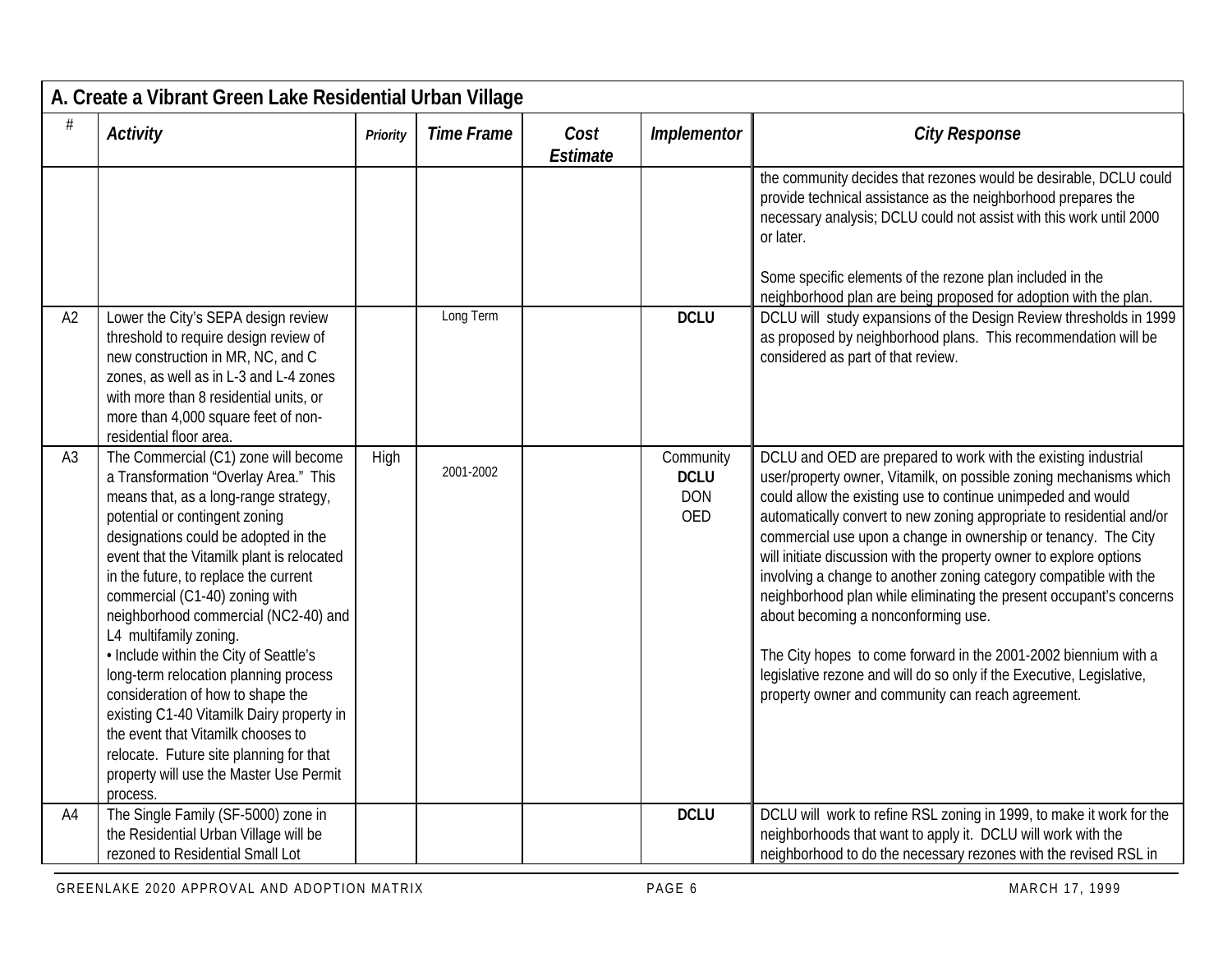|                | A. Create a Vibrant Green Lake Residential Urban Village                                                                                                                                                                                                                                                    |          |                                               |                         |                                               |                                                                                                                                                                                                                                                                                                                                                                                                                                                                                                                                                                                                                                                                                                                                                                                                                                                                                                                                                                                                                                                                               |  |  |  |
|----------------|-------------------------------------------------------------------------------------------------------------------------------------------------------------------------------------------------------------------------------------------------------------------------------------------------------------|----------|-----------------------------------------------|-------------------------|-----------------------------------------------|-------------------------------------------------------------------------------------------------------------------------------------------------------------------------------------------------------------------------------------------------------------------------------------------------------------------------------------------------------------------------------------------------------------------------------------------------------------------------------------------------------------------------------------------------------------------------------------------------------------------------------------------------------------------------------------------------------------------------------------------------------------------------------------------------------------------------------------------------------------------------------------------------------------------------------------------------------------------------------------------------------------------------------------------------------------------------------|--|--|--|
| #              | <b>Activity</b>                                                                                                                                                                                                                                                                                             | Priority | <b>Time Frame</b>                             | Cost<br><b>Estimate</b> | Implementor                                   | <b>City Response</b>                                                                                                                                                                                                                                                                                                                                                                                                                                                                                                                                                                                                                                                                                                                                                                                                                                                                                                                                                                                                                                                          |  |  |  |
|                | Tandem housing (RSL/T) zoning. This<br>pilot project zoning would specifically<br>disallow "skinnys" to be built, and would<br>require design review of new<br>construction. ("Skinnys" are defined as<br>new construction in residential units that<br>are taller, excluding roofs, than they are<br>wide) |          |                                               |                         |                                               | 1999/2000.                                                                                                                                                                                                                                                                                                                                                                                                                                                                                                                                                                                                                                                                                                                                                                                                                                                                                                                                                                                                                                                                    |  |  |  |
| A <sub>5</sub> | The Lowrise 3 (L3) zone east of 5th<br>Avenue NE along Interstate 5 between<br>NE 74th Street and NE 70th Street will<br>be upzoned to midrise (MR-60) with a<br>height limit of 60 feet.                                                                                                                   | High     | Submitted with<br>the<br>Neighborhood<br>Plan |                         | Community<br><b>DCLU</b><br><b>DON</b><br>OED | DCLU has prepared a rezone analysis and amending ordinance for<br>Council's consideration.                                                                                                                                                                                                                                                                                                                                                                                                                                                                                                                                                                                                                                                                                                                                                                                                                                                                                                                                                                                    |  |  |  |
| A <sub>6</sub> | Create a Green Lake neighborhood<br>overlay to the City's zoning code that<br>would require office buildings to have<br>the same setback requirements as<br>mixed-use residential buildings.                                                                                                                |          |                                               |                         | <b>DCLU</b>                                   | DCLU will study the issue of upper level setbacks in urban centers<br>and villages in the first quarter of 2000. This recommendation will be<br>included in that analysis. Before implementing any proposal DCLU<br>will work with the community to determine if DCLU's<br>recommendations meet the community's goals and whether the<br>community still wishes to pursue this strategy.                                                                                                                                                                                                                                                                                                                                                                                                                                                                                                                                                                                                                                                                                      |  |  |  |
| A7             | Develop Neighborhood Design<br>Guidelines that build on community<br>design principles, to reflect Green<br>Lake's traditional community character<br>and human scale, and to incorporate<br>desired design elements.                                                                                       |          |                                               |                         | Community<br><b>DCLU</b>                      | DCLU will address neighborhood specific design guideline proposals<br>starting 2 <sup>nd</sup> quarter 1999 and throughout 2000. DCLU will work with<br>neighborhoods using a three phased process, which will package<br>neighborhood proposals in sets of approximately 6 neighborhoods<br>each. First, more fully developed neighborhood design guideline<br>proposals will be reviewed by DCLU and the neighborhoods with the<br>goal of Council adoption of the first package before the end of 1999.<br>In the second and third phases DCLU will work with remaining<br>neighborhoods whose guideline proposals are more formulative for<br>presentation to Council in 2000, likely in the 2nd and 4th quarters.<br>DCLU will work with Greenlake to assist them in the development of<br>design quidelines. DCLU anticipates Greenlake to fit into either the<br>2nd or 3rd phase of the process. Funding will likely be needed for the<br>development of neighborhood specific design guidelines. The<br>amount needed will depend on the scope of the neighborhood's |  |  |  |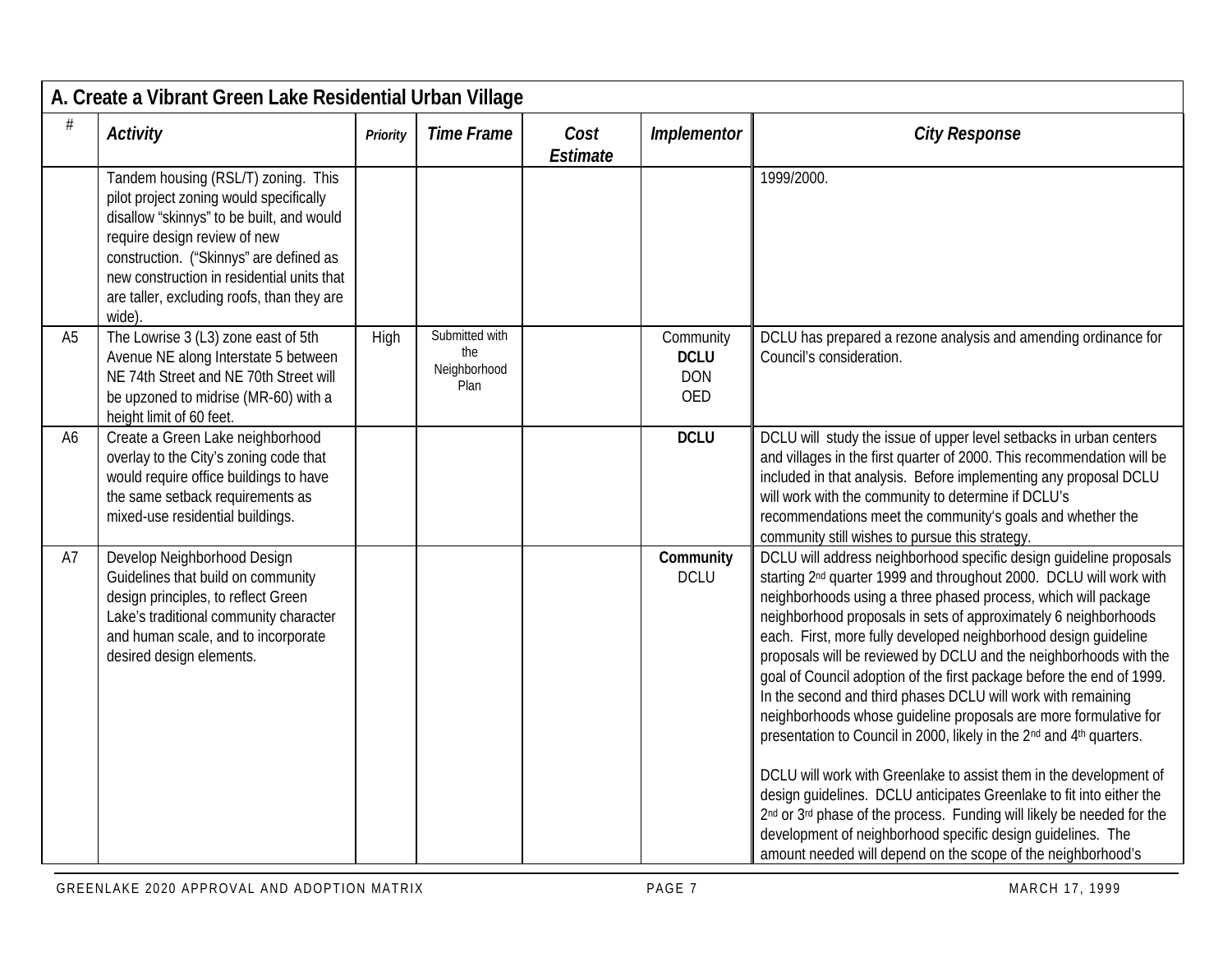|                | A. Create a Vibrant Green Lake Residential Urban Village                                                                                                                                                                                                                                                                                        |          |                   |                         |                                                                     |                                                                                                                                                                                                                                                                                                                                                                                                                                                                                                                                                                                                                                                                                                                                                                                                                                                                                                                                                                                                   |  |  |  |  |
|----------------|-------------------------------------------------------------------------------------------------------------------------------------------------------------------------------------------------------------------------------------------------------------------------------------------------------------------------------------------------|----------|-------------------|-------------------------|---------------------------------------------------------------------|---------------------------------------------------------------------------------------------------------------------------------------------------------------------------------------------------------------------------------------------------------------------------------------------------------------------------------------------------------------------------------------------------------------------------------------------------------------------------------------------------------------------------------------------------------------------------------------------------------------------------------------------------------------------------------------------------------------------------------------------------------------------------------------------------------------------------------------------------------------------------------------------------------------------------------------------------------------------------------------------------|--|--|--|--|
| #              | Activity                                                                                                                                                                                                                                                                                                                                        | Priority | <b>Time Frame</b> | Cost<br><b>Estimate</b> | Implementor                                                         | <b>City Response</b>                                                                                                                                                                                                                                                                                                                                                                                                                                                                                                                                                                                                                                                                                                                                                                                                                                                                                                                                                                              |  |  |  |  |
|                |                                                                                                                                                                                                                                                                                                                                                 |          |                   |                         |                                                                     | proposal. Neighborhood Matching Fund grants or Early<br>Implementation Funds have been used by other neighborhoods and<br>should be considered here.                                                                                                                                                                                                                                                                                                                                                                                                                                                                                                                                                                                                                                                                                                                                                                                                                                              |  |  |  |  |
| A <sub>8</sub> | Require all new construction and<br>remodels within the RUV to be subject<br>to design review, except SF zones.                                                                                                                                                                                                                                 | High     | Near              |                         | <b>DCLU</b>                                                         | DCLU will study expansions to the Design Review thresholds this<br>year as proposed by neighborhood plans. It is unlikely that all<br>construction and remodels will be subject to design review, but some<br>expansion is likely to happen.                                                                                                                                                                                                                                                                                                                                                                                                                                                                                                                                                                                                                                                                                                                                                      |  |  |  |  |
| A <sub>9</sub> | Work with businesses that have<br>business related trucking and<br>distribution activity to develop<br>pedestrian friendly environments,<br>construct sound barriers, plant trees and<br>install street furniture, implement dust<br>control & smell control (diesel solutions<br>and to develop a schedule of operations<br>for sound control. | High     | Near              |                         | Community<br><b>DCLU</b><br>SPO<br><b>GLCC</b><br><b>GL Chamber</b> | DCLU will work with the community to review specific concerns and<br>to provide information on potential solutions and techniques that have<br>been used in comparable situations. However, while DCLU can<br>enforce existing rules and conditions they cannot impose additional<br>requirements on existing development. The neighborhood could<br>incorporate these elements into future design guidelines for new<br>construction. The GL Chamber can also encourage business owners<br>to consider these recommendations when developing their<br>businesses.<br>SEATRAN approval and a street use permit would be required for<br>trees or street furniture installed in the street right-of-way. SEATRAN<br>can evaluate proposed installations and provide technical assistance.<br>SEATRAN's Arborist's Office would be happy to work with the<br>community to help identify appropriate species, site locations and<br>funding opportunities for tree plantings in street right-of-way. |  |  |  |  |
| A10            | Create a viable 'Main Street" on<br>Woodlawn Ave. NE with designation as<br>a Key Pedestrian Street from NE 1st<br>Street to Sunnyside Ave. N. Install wide<br>sidewalks, street trees, art, and street<br>furniture.                                                                                                                           | High     | Near              |                         | Community<br><b>DON</b><br><b>SEATRAN</b><br><b>SPO</b>             | The Executive does not support the designation of this street as a<br>Key Pedestrian Street because it is not an arterial and does not meet<br>the current criteria. Current criteria states that only arterials can be<br>designated Key Pedestrian streets and only non-arterials can be<br>designated Green Streets. However, The Executive will review its<br>policies on both Green Streets and Key Pedestrian Streets in 1999.<br>Once this policy analysis is completed, this recommendation will be<br>reviewed again.<br>SEATRAN does look for opportunities to make pedestrian                                                                                                                                                                                                                                                                                                                                                                                                          |  |  |  |  |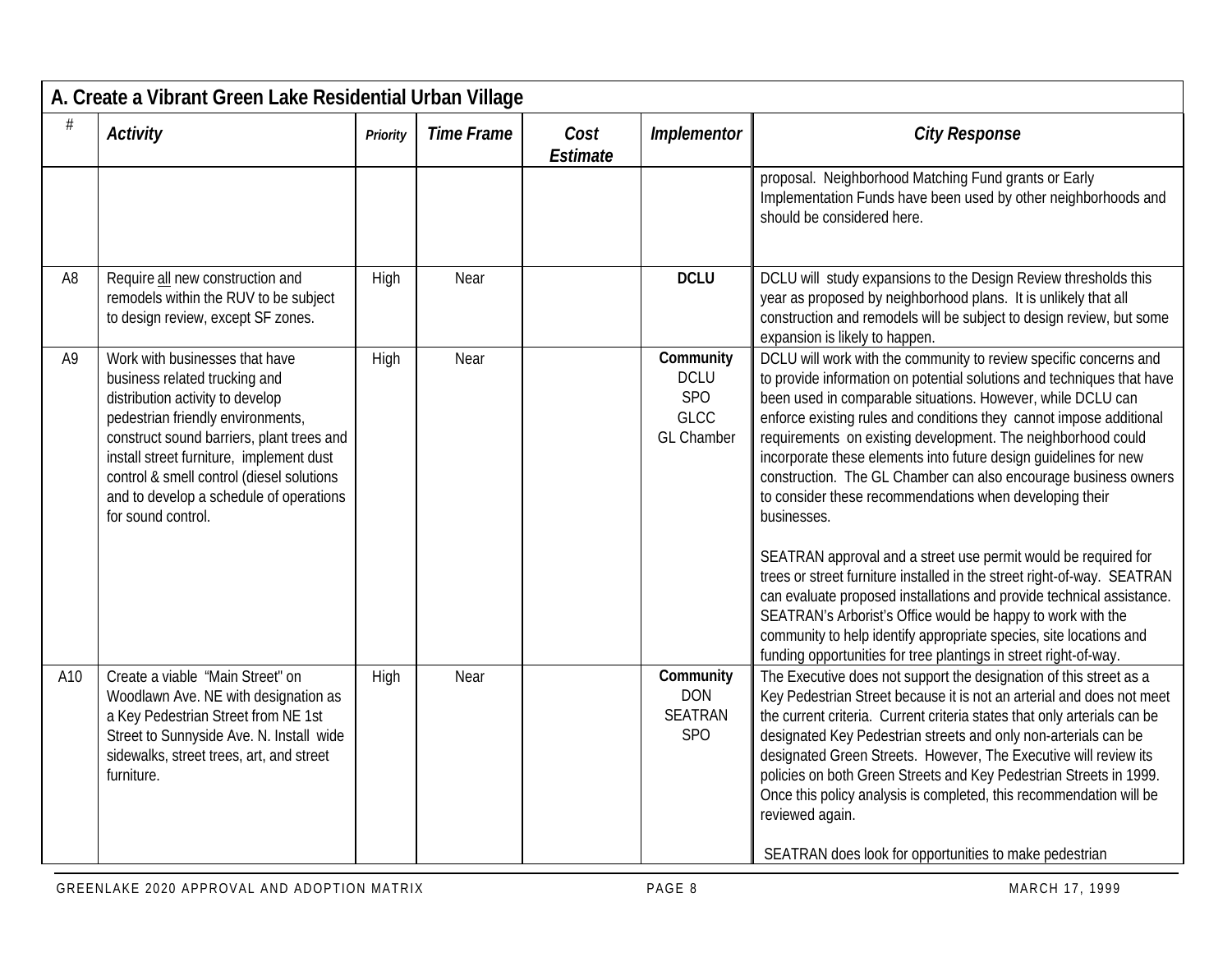|      | A. Create a Vibrant Green Lake Residential Urban Village                                                                                                                            |          |                   |                         |                                                         |                                                                                                                                                                                                                                                                                                                                                                                                                                                                                                                                                                                                                                                                                                                                                                                                                                                                                                                                                                                                                                                                                                                                                                                                                                                                                                                                                                                                                                                                                                                                                                                                                                                                                         |  |  |  |
|------|-------------------------------------------------------------------------------------------------------------------------------------------------------------------------------------|----------|-------------------|-------------------------|---------------------------------------------------------|-----------------------------------------------------------------------------------------------------------------------------------------------------------------------------------------------------------------------------------------------------------------------------------------------------------------------------------------------------------------------------------------------------------------------------------------------------------------------------------------------------------------------------------------------------------------------------------------------------------------------------------------------------------------------------------------------------------------------------------------------------------------------------------------------------------------------------------------------------------------------------------------------------------------------------------------------------------------------------------------------------------------------------------------------------------------------------------------------------------------------------------------------------------------------------------------------------------------------------------------------------------------------------------------------------------------------------------------------------------------------------------------------------------------------------------------------------------------------------------------------------------------------------------------------------------------------------------------------------------------------------------------------------------------------------------------|--|--|--|
| $\#$ | <b>Activity</b>                                                                                                                                                                     | Priority | <b>Time Frame</b> | Cost<br><b>Estimate</b> | Implementor                                             | <b>City Response</b>                                                                                                                                                                                                                                                                                                                                                                                                                                                                                                                                                                                                                                                                                                                                                                                                                                                                                                                                                                                                                                                                                                                                                                                                                                                                                                                                                                                                                                                                                                                                                                                                                                                                    |  |  |  |
|      |                                                                                                                                                                                     |          |                   |                         |                                                         | improvements on all streets and as such a specific classification is<br>not needed for a variety of design improvements. The City<br>encourages the community to describe the kinds of pedestrian<br>improvements desired for these streets. SEATRAN and SPO can<br>then review the desired street improvements and work with the<br>community on the appropriate designation for each street.<br>The Arborist's Office will work with the community on tree retention<br>and/or planning for planting new trees. There is an existing 5 foot<br>planting strip on Woodlawn. Individual elements of this<br>recommendation may qualify for Neighborhood Matching Fund grants<br>and as Tree Fund projects. Street trees are required for new<br>construction in commercial zones.<br>Seattle City Light offers a community tree planting program by<br>providing communities with a minimum of 100 trees. City Light works<br>with communities to assess project sites, provide trees, prepare<br>planting sites, and provided limited care for open space or street side<br>plantings.<br>SAC recommends the inclusion of an artist on planning teams<br>developing unified design guidelines. It is often useful and beneficial<br>to include artist involvement in creating street identity and unification.<br>The artist may address such things as gateways and signage,<br>landscaping, and other streetscape amenities which would<br>complement the economic revitalization of a major street or<br>boulevard. If the streetscape improvements develop out of capital<br>construction costs, the neighborhood should contact SAC about<br>incorporating art in these projects. |  |  |  |
| A11  | Designate NE 65th Street between NE<br>Ravenna Boulevard and Woodlawn Ave<br>N. as a "Key Pedestrian Street". Plant<br>trees, place benches, and widen<br>sidewalks where possible. | High     | Near Term         |                         | Community<br><b>DON</b><br><b>SEATRAN</b><br><b>SPO</b> | Please refer to A10. While this street is an arterial, the community<br>should coordinate with both SPO and SEATRAN to review desired<br>street improvements and the appropriate designation for all desired<br>Key Pedestrian and Green Streets in order to designate all desired<br>streets in one set of legislation at a later date.<br>The Arborist's Office will be happy to assist in the design process.                                                                                                                                                                                                                                                                                                                                                                                                                                                                                                                                                                                                                                                                                                                                                                                                                                                                                                                                                                                                                                                                                                                                                                                                                                                                        |  |  |  |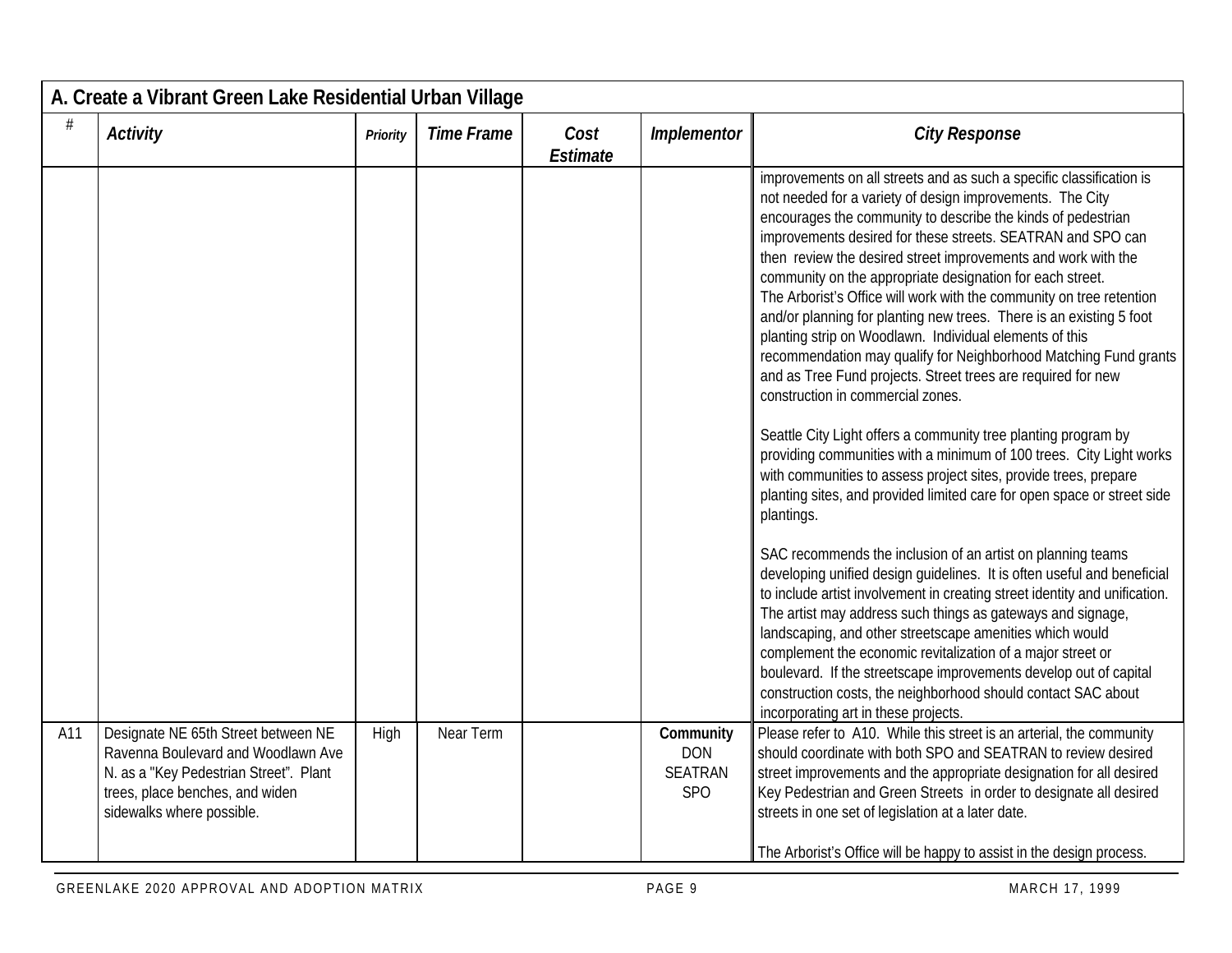|     | A. Create a Vibrant Green Lake Residential Urban Village                                                                                                                                                                                                           |          |                   |                         |                                                                                        |                                                                                                                                                                                                                                                                                                                                                                                                                                                                                                                                                                                                                                                                                                             |  |  |  |  |
|-----|--------------------------------------------------------------------------------------------------------------------------------------------------------------------------------------------------------------------------------------------------------------------|----------|-------------------|-------------------------|----------------------------------------------------------------------------------------|-------------------------------------------------------------------------------------------------------------------------------------------------------------------------------------------------------------------------------------------------------------------------------------------------------------------------------------------------------------------------------------------------------------------------------------------------------------------------------------------------------------------------------------------------------------------------------------------------------------------------------------------------------------------------------------------------------------|--|--|--|--|
|     | Activity                                                                                                                                                                                                                                                           | Priority | <b>Time Frame</b> | Cost<br><b>Estimate</b> | Implementor                                                                            | <b>City Response</b>                                                                                                                                                                                                                                                                                                                                                                                                                                                                                                                                                                                                                                                                                        |  |  |  |  |
|     |                                                                                                                                                                                                                                                                    |          |                   |                         |                                                                                        | Much of the street has 7 to 8 foot planting strips. Individual elements of<br>this recommendation may qualify for Neighborhood Matching Fund<br>grants and as Tree Fund projects.                                                                                                                                                                                                                                                                                                                                                                                                                                                                                                                           |  |  |  |  |
| A12 | Designate East Green Lake Dr. North<br>and East Green Lake Way N. as a Key<br>Pedestrian Street from the Public<br>Library to the Hearthstone characterized<br>by wide sidewalks, street trees and<br>street furniture. Incorporate art<br>elements in the design. | High     | Near              |                         | Community<br><b>DON</b><br><b>SEATRAN</b>                                              | Please refer to A10 and A11.                                                                                                                                                                                                                                                                                                                                                                                                                                                                                                                                                                                                                                                                                |  |  |  |  |
| A13 | Designate the NE 70th and NE 71st<br>Corridor between Roosevelt Way NE<br>and Green Lake Way Nas Key<br>Pedestrian Streets characterized by<br>wide sidewalks, street trees and street<br>furniture. Incorporate art elements in<br>the design.                    | High     | Near              |                         | Community<br><b>DON</b><br><b>SEATRAN</b>                                              | Please refer to A10 & A11. NE 71st is an arterial, however, NE 70th<br>is not.<br>70th and 71st have 3 foot planting strips (too narrow for trees) near<br>Roosevelt but gets wider (approx. 5 feet) as you approach the Lake<br>on the other side.                                                                                                                                                                                                                                                                                                                                                                                                                                                         |  |  |  |  |
| A14 | Create attractive links to the future NE<br>65th Street Sound Transit light rail<br>station to encourage pedestrian and<br>bicycle use (rather than vehicle use) by<br>a high percentage of residents and<br>visitors.                                             |          |                   |                         | <b>Sound Transit</b><br><b>SEATRAN</b><br>SP <sub>O</sub><br>Community                 | SEATRAN does not have funding for this type of work. However,<br>resources may be available through station area planning efforts for<br>this station. SEATRAN is willing to assist the community and Sound<br>Transit in identifying potential bike and pedestrian improvements.<br>Station Area Planning staff will provide a forum for addressing<br>improvements and planning for areas around the future light rail<br>station.                                                                                                                                                                                                                                                                        |  |  |  |  |
| A15 | Fund a design study to identify<br>streetscape improvements to existing<br>crossings under and over Interstate 5.<br>Install amenities that best enhance<br>these links and provide lighting,<br>landscaping, public art and street<br>furniture.                  |          |                   |                         | <b>SEATRAN</b><br><b>Sound Transit</b><br>SP <sub>O</sub><br>Community<br><b>WSDOT</b> | The City supports this recommendation, however, SEATRAN does<br>not have funding to conduct this type of study. The Neighborhood<br>Matching Fund would be a good funding source for this activity.<br>SEATRAN can assist the community in selecting a consultant, and<br>can provide technical assistance on specific proposals developed in<br>the study. WSDOT has jurisdiction over the I-5 freeway and should<br>be involved in the development of these ideas. WSDOT will need to<br>approve any changes to the existing crossings under and over I-5.<br>Recently WSDOT gave approval to the International District to paint<br>the I-5 freeway columns at S. Jackson Street. Sound Transit's Public |  |  |  |  |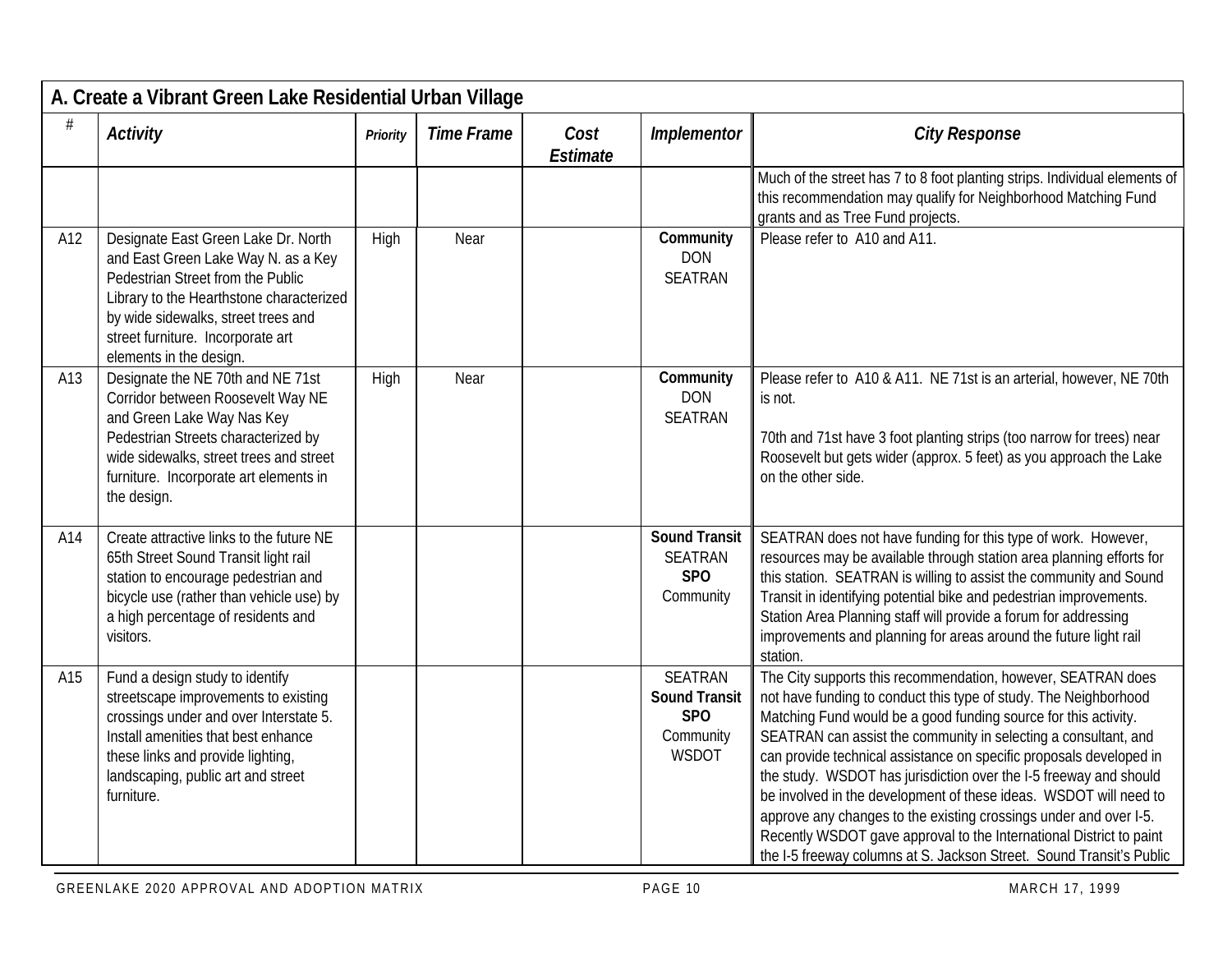|     | A. Create a Vibrant Green Lake Residential Urban Village                                                                                                                        |          |                   |                         |                                                 |                                                                                                                                                                                                                                                                                                                                                                                                                                                                                                                                                                                                                                                                                                                                                                                                                                                                                                                                                                                                                                                                                                                                                                                                                                                                                                                                                                                                                                                                                                                                                                                                                                                                                                                                                                                                                                                                                                                                                                                                                                                                                                                                                            |  |  |  |
|-----|---------------------------------------------------------------------------------------------------------------------------------------------------------------------------------|----------|-------------------|-------------------------|-------------------------------------------------|------------------------------------------------------------------------------------------------------------------------------------------------------------------------------------------------------------------------------------------------------------------------------------------------------------------------------------------------------------------------------------------------------------------------------------------------------------------------------------------------------------------------------------------------------------------------------------------------------------------------------------------------------------------------------------------------------------------------------------------------------------------------------------------------------------------------------------------------------------------------------------------------------------------------------------------------------------------------------------------------------------------------------------------------------------------------------------------------------------------------------------------------------------------------------------------------------------------------------------------------------------------------------------------------------------------------------------------------------------------------------------------------------------------------------------------------------------------------------------------------------------------------------------------------------------------------------------------------------------------------------------------------------------------------------------------------------------------------------------------------------------------------------------------------------------------------------------------------------------------------------------------------------------------------------------------------------------------------------------------------------------------------------------------------------------------------------------------------------------------------------------------------------------|--|--|--|
| #   | <b>Activity</b>                                                                                                                                                                 | Priority | <b>Time Frame</b> | Cost<br><b>Estimate</b> | Implementor                                     | <b>City Response</b>                                                                                                                                                                                                                                                                                                                                                                                                                                                                                                                                                                                                                                                                                                                                                                                                                                                                                                                                                                                                                                                                                                                                                                                                                                                                                                                                                                                                                                                                                                                                                                                                                                                                                                                                                                                                                                                                                                                                                                                                                                                                                                                                       |  |  |  |
| A16 | Widen the sidewalk along the south side<br>of NE Ravenna Boulevard under<br>Interstate 5 and along both sides of<br>Weedin Place NE and improve health<br>and safety standards. |          |                   |                         | <b>SEATRAN</b><br>Sound Transit<br><b>WSDOT</b> | Art program may provide opportunities to incorporate public art in a<br>future light rail station area.<br>The Seattle Arts Commission (SAC) believes artists can address<br>unifying design elements which create street identity and reinforce<br>neighborhood characteristics; for example, gateways and signage,<br>landscaping and other street amenities. Streetscape improvements,<br>physical improvements and green street development can all benefit<br>from artist involvement. SAC can provide some technical assistance<br>to neighborhood arts councils developing artworks. For projects<br>associated with capital construction projects developed by the City, it<br>is possible that "% for Art" funds can be applied to them.<br>SEATRAN has evaluated these routes for potential pedestrian<br>improvements. Any improvements will have to be coordinated with<br>station area planning efforts. SEATRAN will work with Sound Transit<br>and look for opportunities to implement pedestrian improvements<br>during Phase II of Sound Transit development.<br>The pragmatic constraints in sidewalk construction and widening<br>work are funding. Presently SEATRAN does not have funding for<br>these improvements. Recommendations for sidewalk maintenance<br>and construction have been raised in a number of neighborhood<br>plans and this issue been placed on the policy docket for further<br>discussion. SEATRAN will provide an update on this work to City<br>Council in June 1999, and this recommendation will be reconsidered<br>in light of this work. In addition, the City will be considering whether<br>or not it can redirect or increase funding to increase the level of<br>sidewalk maintenance and construction, and how drainage<br>improvements should be paid for, as policy docket issues. The policy<br>docket work shall be expanded to include placing special emphasis<br>on funding opportunities for designated walking areas, such as urban<br>villages and areas that have pedestrian access to them.<br>Recommendations on funding options will be presented to the<br>Council in January 2000. |  |  |  |
|     |                                                                                                                                                                                 |          |                   |                         |                                                 |                                                                                                                                                                                                                                                                                                                                                                                                                                                                                                                                                                                                                                                                                                                                                                                                                                                                                                                                                                                                                                                                                                                                                                                                                                                                                                                                                                                                                                                                                                                                                                                                                                                                                                                                                                                                                                                                                                                                                                                                                                                                                                                                                            |  |  |  |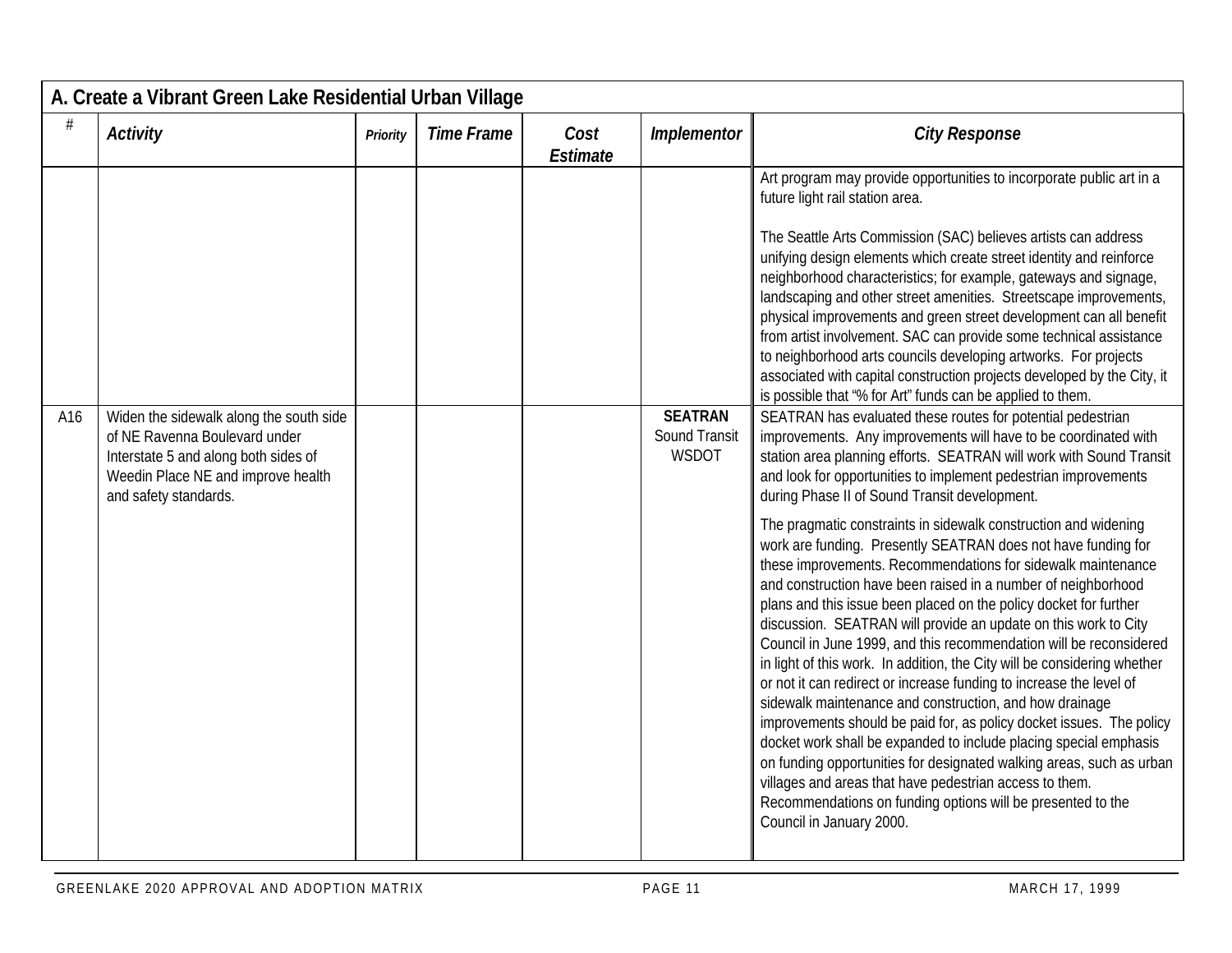|     | A. Create a Vibrant Green Lake Residential Urban Village                                                                                                                                                                                                                                                                                                                                    |          |                   |                  |                                                              |                                                                                                                                                                                                                                                                                                                                                                                                                                                                                                                |  |  |  |
|-----|---------------------------------------------------------------------------------------------------------------------------------------------------------------------------------------------------------------------------------------------------------------------------------------------------------------------------------------------------------------------------------------------|----------|-------------------|------------------|--------------------------------------------------------------|----------------------------------------------------------------------------------------------------------------------------------------------------------------------------------------------------------------------------------------------------------------------------------------------------------------------------------------------------------------------------------------------------------------------------------------------------------------------------------------------------------------|--|--|--|
| #   | <b>Activity</b>                                                                                                                                                                                                                                                                                                                                                                             | Priority | <b>Time Frame</b> | Cost<br>Estimate | Implementor                                                  | <b>City Response</b>                                                                                                                                                                                                                                                                                                                                                                                                                                                                                           |  |  |  |
|     |                                                                                                                                                                                                                                                                                                                                                                                             |          |                   |                  |                                                              | WSDOT would have to be involved in relation to freeway right-of-way<br>treatments. WSDOT, which has jurisdiction over the freeway, would<br>need to approve any action on this recommendation.<br>Station Area Planning staff will provide a forum for addressing<br>improvements and planning for areas around the future light rail<br>station.                                                                                                                                                              |  |  |  |
| A17 | Encourage businesses to enhance their<br>appearance including facade<br>improvements, pedestrian gathering<br>areas, green spaces, sculptures, and<br>fountains.                                                                                                                                                                                                                            | High     | Near              |                  | Community<br><b>DCLU</b><br>SPO<br><b>GLCC</b><br><b>OED</b> | CDBG funds are currently used for facade improvement programs in<br>Central and Southeast Seattle. While it is unlikely that facade<br>improvement activities in the Green Lake neighborhood would be<br>eligible for CDBG funds, the Planning Group can contact OED. OED<br>will connect the Planning Group with CADA and SEED, the two<br>groups that implement the program in Central and Southeast Seattle.<br>The community should take the next steps to begin discussion with<br>Green Lake businesses. |  |  |  |
| A18 | Maintain the pedestrian-scale through<br>building heights, massing, setbacks,<br>open space, architectural details, and<br>landscaping. Develop a set of design<br>guidelines to reflect a traditional<br>community character & human scale<br>that build upon community design<br>principles in the neighborhood plan.                                                                     | High     | Near              |                  | Community<br><b>DCLU</b><br><b>DON</b>                       | Please see A7.                                                                                                                                                                                                                                                                                                                                                                                                                                                                                                 |  |  |  |
|     | PARKS AND OPEN SPACE                                                                                                                                                                                                                                                                                                                                                                        |          |                   |                  |                                                              |                                                                                                                                                                                                                                                                                                                                                                                                                                                                                                                |  |  |  |
| A19 | Establish a pocket park by obtaining a<br>street use permit for the unused street<br>end between 5th Ave. NE and I-5 right-<br>of-way across from where NE Maple<br>Leaf Pl. angles off 5th Ave. NE to the<br>SW in combining with the adjacent<br>triangular parcel just north. This will<br>provide an opportunity for a gateway<br>into both the RUV and the Green Lake<br>neighborhood. | High     | Near              |                  | <b>DPR</b><br><b>SEATRAN</b>                                 | SEATRAN will assist the community in obtaining the necessary<br>Street Use Permit. The next step would be for the community to<br>submit a plan for improvements they would like to make to this space,<br>to SEATRAN's Street Use Section for review. A maintenance<br>agreement will also be required.<br>The Neighborhood Matching Fund may be a possible source of<br>funding for improvements to the space.                                                                                               |  |  |  |

GREENLAKE 2020 APPROVAL AND ADOPTION MATRIX **PAGE 12** PAGE 12 MARCH 17, 1999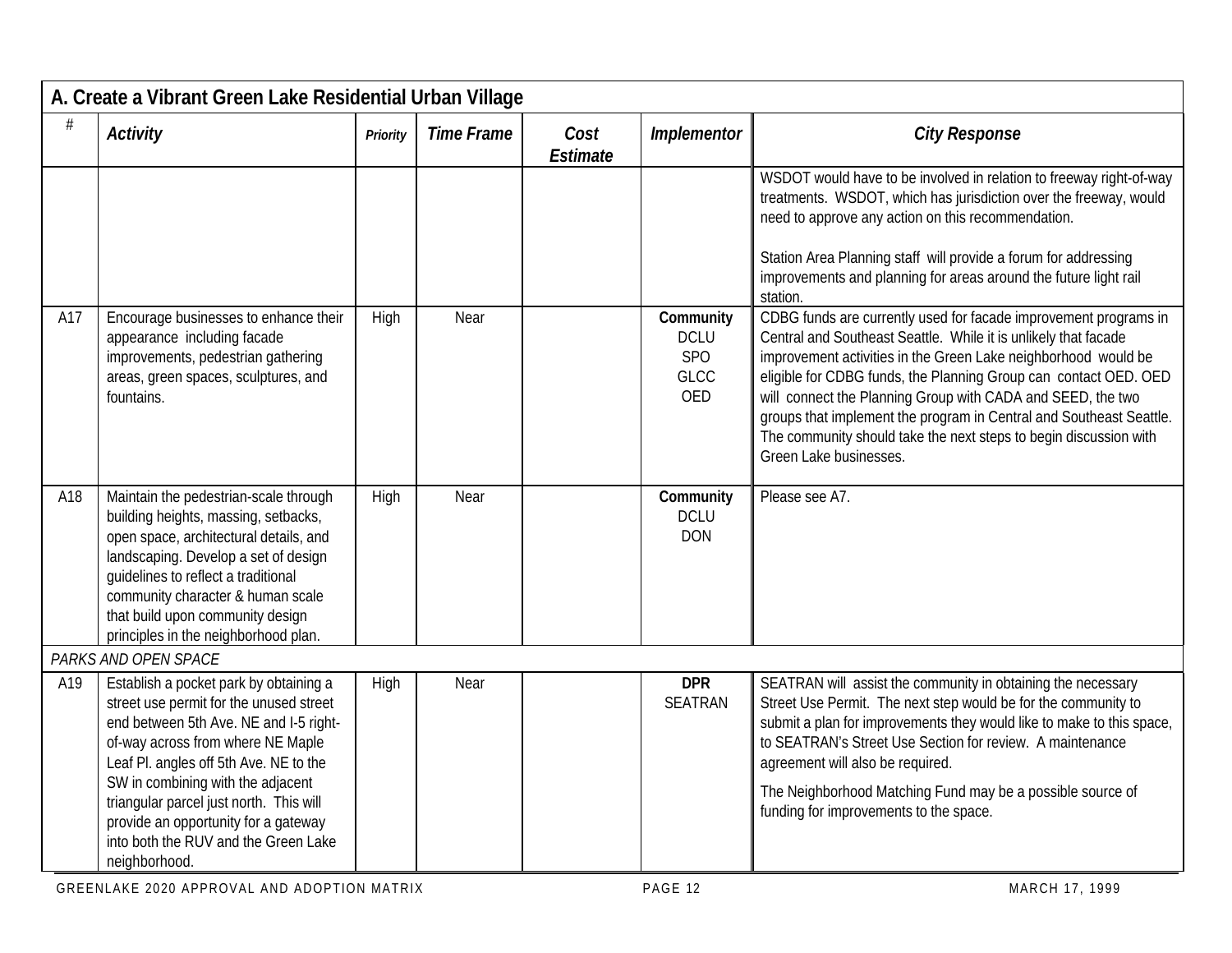|     | A. Create a Vibrant Green Lake Residential Urban Village                                                                                                                                                                                                                                                                                                                                                                                            |          |                   |                         |                                                  |                                                                                                                                                                                                                                                                                                                                                                                                                                                                                                                                                                                                                                                                                              |
|-----|-----------------------------------------------------------------------------------------------------------------------------------------------------------------------------------------------------------------------------------------------------------------------------------------------------------------------------------------------------------------------------------------------------------------------------------------------------|----------|-------------------|-------------------------|--------------------------------------------------|----------------------------------------------------------------------------------------------------------------------------------------------------------------------------------------------------------------------------------------------------------------------------------------------------------------------------------------------------------------------------------------------------------------------------------------------------------------------------------------------------------------------------------------------------------------------------------------------------------------------------------------------------------------------------------------------|
| #   | <b>Activity</b>                                                                                                                                                                                                                                                                                                                                                                                                                                     | Priority | <b>Time Frame</b> | Cost<br><b>Estimate</b> | Implementor                                      | <b>City Response</b>                                                                                                                                                                                                                                                                                                                                                                                                                                                                                                                                                                                                                                                                         |
| A20 | Build a pedestrian gathering place or<br>plaza in the Residential Urban Village.<br>It should serve as a focal point and<br>gathering area for the urban village and<br>a connection to the Lake.                                                                                                                                                                                                                                                   | High     | Near              |                         | Community<br><b>DON</b><br><b>DPR</b><br>SEATRAN | Changes to Green Lake, an Olmstead Park, would require extensive<br>planning and review. The next step would be to identify potential<br>locations and develop a conceptual design for the desired site. The<br>community has discussed locating this plaza in Green Lake Park at<br>the comfort station opposite Baskin-Robbins. The Neighborhood<br>Matching Fund may be a possible source of funding for this type of<br>work. DPR can provide technical support to the neighborhood.<br>If an appropriate site was found for this activity and property<br>acquisition was required to pursue the recommendations, acquisition<br>of a site may be appropriate for a bond.               |
|     | TRAFFIC AND TRANSPORTATION                                                                                                                                                                                                                                                                                                                                                                                                                          |          |                   |                         |                                                  |                                                                                                                                                                                                                                                                                                                                                                                                                                                                                                                                                                                                                                                                                              |
| A21 | Conduct a study to evaluate design<br>changes including the use of a traffic<br>roundabout, pedestrian refuge islands,<br>channelization and curb bulbs. Install<br>the most beneficial capital<br>improvements at the intersection of NE<br>Ravenna Boulevard @ Green Lake<br>Drive/Way that improve traffic flow, and<br>pedestrian and bicycle safety. Do not<br>install roundabout if it would significantly<br>detract from pedestrian safety. | High     | Near              |                         | <b>SEATRAN</b>                                   | SEATRAN has previously investigated this intersection and believes<br>a roundabout could be a reasonable design alternative. The next<br>step would be to develop a conceptual design. Funding is available<br>for concept development of projects in neighborhood plans. The City<br>is supportive of doing a conceptual design but has not identified<br>funding for a conceptual design at this time. If the community would<br>like to move forward more quickly on this recommendation they can<br>seek alternative funding sources for the concept design. NMF or<br>early implementation funds are possible funding sources<br>SEATRAN would not recommend a signal at this location. |
| A22 | Identify locations for and implement<br>pedestrian safety improvements at<br>selected crossings of E. Green Lake<br>Drive N. & E. Green Lake Way N.<br>Install curb bulbs across E. Green Lake<br>Drive N. at the intersections with<br>Sunnyside, 4th Avenue NE, NE 71st St.,<br>NE Ravenna Blvd., & across Green<br>Lake Way N. at the intersection with 4th<br>Avenue NE.                                                                        | High     | Near              |                         | <b>SEATRAN</b>                                   | The next step is to complete a conceptual design that demonstrates<br>the feasibility of the proposed street design changes and does not<br>reduce vehicle capacity. Improvements for specific intersections<br>could be appropriate for the Neighborhood Street Fund. Conceptual<br>designs could be developed using Neighborhood Matching Fund<br>grants or Early Implementation dollars.<br>SEATRAN would recommend use of a half-signal in lieu of the ped-<br>activated flashing light crosswalk.<br>Use of textured concrete paving-stamped concrete would be<br>acceptable to SEATRAN in some cases. SEATRAN would not                                                                |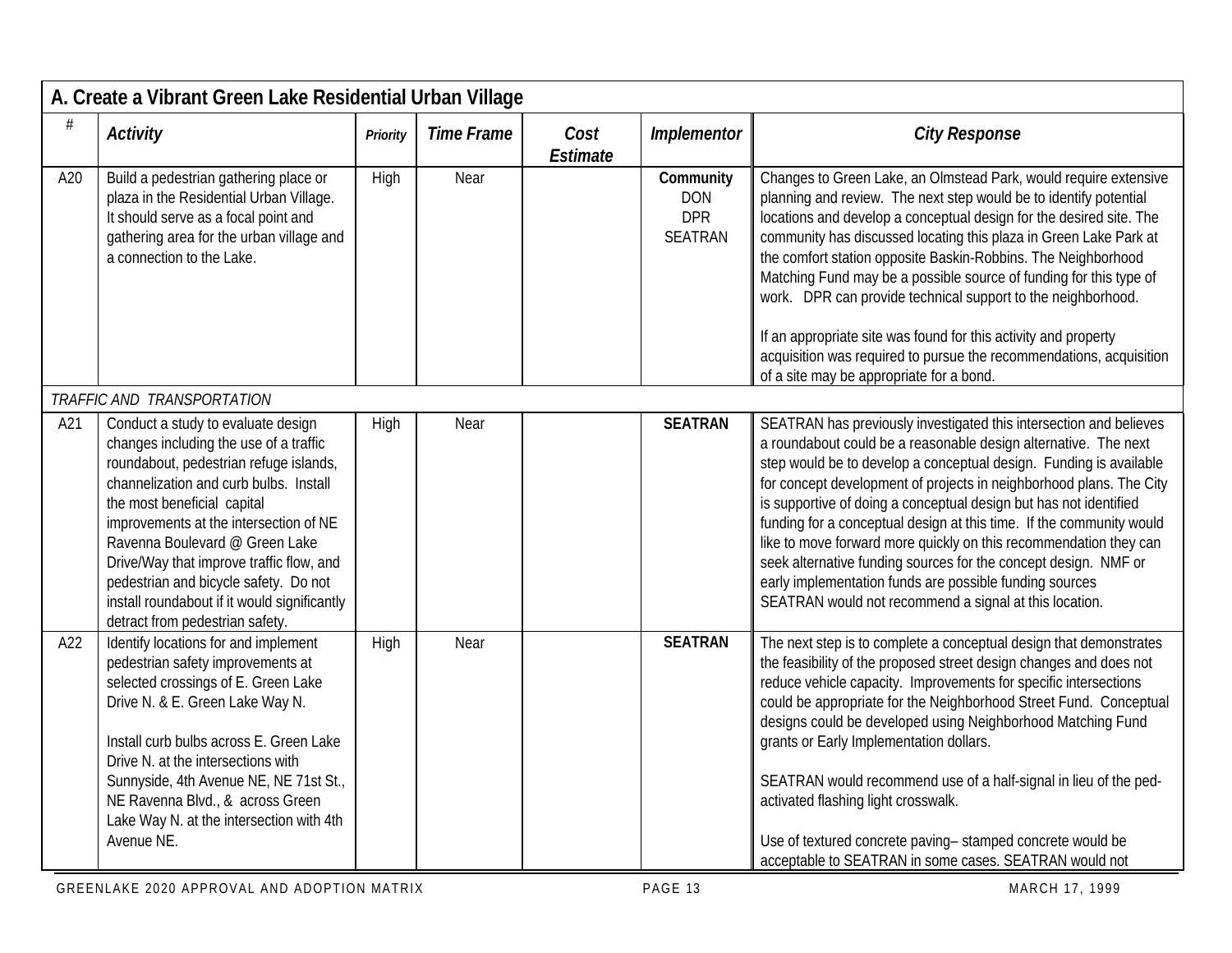|     | A. Create a Vibrant Green Lake Residential Urban Village                                                                                                                                                                                                                                                                                                                                                                                                 |          |                   |                  |                                                                        |                                                                                                                                                                                                                                                                                                                                                                                                                                                                                                                                                                                                                                                                                                                                                                                                                                                                                                                                                                          |  |  |  |
|-----|----------------------------------------------------------------------------------------------------------------------------------------------------------------------------------------------------------------------------------------------------------------------------------------------------------------------------------------------------------------------------------------------------------------------------------------------------------|----------|-------------------|------------------|------------------------------------------------------------------------|--------------------------------------------------------------------------------------------------------------------------------------------------------------------------------------------------------------------------------------------------------------------------------------------------------------------------------------------------------------------------------------------------------------------------------------------------------------------------------------------------------------------------------------------------------------------------------------------------------------------------------------------------------------------------------------------------------------------------------------------------------------------------------------------------------------------------------------------------------------------------------------------------------------------------------------------------------------------------|--|--|--|
| #   | Activity                                                                                                                                                                                                                                                                                                                                                                                                                                                 | Priority | <b>Time Frame</b> | Cost<br>Estimate | Implementor                                                            | <b>City Response</b>                                                                                                                                                                                                                                                                                                                                                                                                                                                                                                                                                                                                                                                                                                                                                                                                                                                                                                                                                     |  |  |  |
|     | Add pedestrian refuge islands along E.<br>Green Lake Drive N. between N. 72nd<br>Street and Maple Leaf Pl.<br>Add pedestrian-activated flashing light<br>crosswalk at the intersection of Green<br>Lake Drive N. and N. 72nd, Green Lake<br>Way N. and Sunnyside Ave. N., and at<br>E. Green Lake Drive N. and Sunnyside<br>Ave. N. (on south side of Ravenna<br>Blvd.)<br>Use colored and/or textured paving<br>materials at all crossings to the lake. |          |                   |                  |                                                                        | support installation of textured crosswalks at locations which do not<br>meet the criteria for marked crosswalks nor would the department<br>recommend use of this type of treatment at all crossings. Textured<br>crosswalks can increase the noise levels at the intersection. As a<br>result, SEATRAN would look for strong support by abutting property<br>owners. In addition, textured crosswalks do not necessarily negate<br>the need to mark crosswalks. At some locations where these types<br>of crossings have been used, communities have also requested<br>additional crosswalk markings to increase crosswalk visibility.<br>Textured crosswalks are expensive to install; therefore, the<br>community may want to consider limiting the use of this type of<br>crossing treatment. For those locations where they are appropriate,<br>the Neighborhood Street Fund or Early Implementation Funds would<br>be good funding sources for this type of work. |  |  |  |
| A23 | Add curb bulbs and a crosswalk at the<br>intersection of Woodlawn Avenue and<br>5th Avenue NE.                                                                                                                                                                                                                                                                                                                                                           | High     | Near              |                  | <b>SEATRAN</b>                                                         | SEATRAN will evaluate the feasibility of curb bulbs at these locations.<br>However, SEATRAN has limited funding for these types of<br>improvements. If feasible, the Neighborhood Street Fund or Early<br>Implementation Funds would be good funding sources for the design<br>and construction of curb bulbs.                                                                                                                                                                                                                                                                                                                                                                                                                                                                                                                                                                                                                                                           |  |  |  |
| A24 | Create attractive linkages to the future<br>Sound Transit light rail station in the<br>Roosevelt Urban Village. Fund a design<br>study to identify streetscape<br>improvements, design features, and<br>amenities that best provide these<br>linkages.                                                                                                                                                                                                   | High     | Near              |                  | <b>Sound Transit</b><br><b>SEATRAN</b><br>Community<br>SP <sub>O</sub> | Please see the response to A14 & A15.<br>SEATRAN does not have funding for this type of work. However,<br>resources may be available through station area planning efforts for<br>this station during Phase II development.                                                                                                                                                                                                                                                                                                                                                                                                                                                                                                                                                                                                                                                                                                                                              |  |  |  |
| A25 | Provide lighting, landscaping, artwork,<br>drainage and other amenities to existing<br>crossings under and over I-5. This<br>includes NE 65th St., 5th Ave Bridge,<br>71st St. and 71st St. Bridge. Widen<br>sidewalk along the south side of<br>Ravenna Boulevard under I-5 & along<br>both sides of Weedin Place.                                                                                                                                      | High     | Medium            |                  | <b>SEATRAN</b><br><b>WSDOT</b>                                         | See A15 and A16.<br>The next step is to develop a conceptual design. Conceptual designs<br>could be developed using Neighborhood Matching Fund grants or<br>Early Implementation Funds.<br>WSDOT would have to be involved in relation to freeway right-of-way<br>treatments. WSDOT, which has jurisdiction over the freeway, would                                                                                                                                                                                                                                                                                                                                                                                                                                                                                                                                                                                                                                      |  |  |  |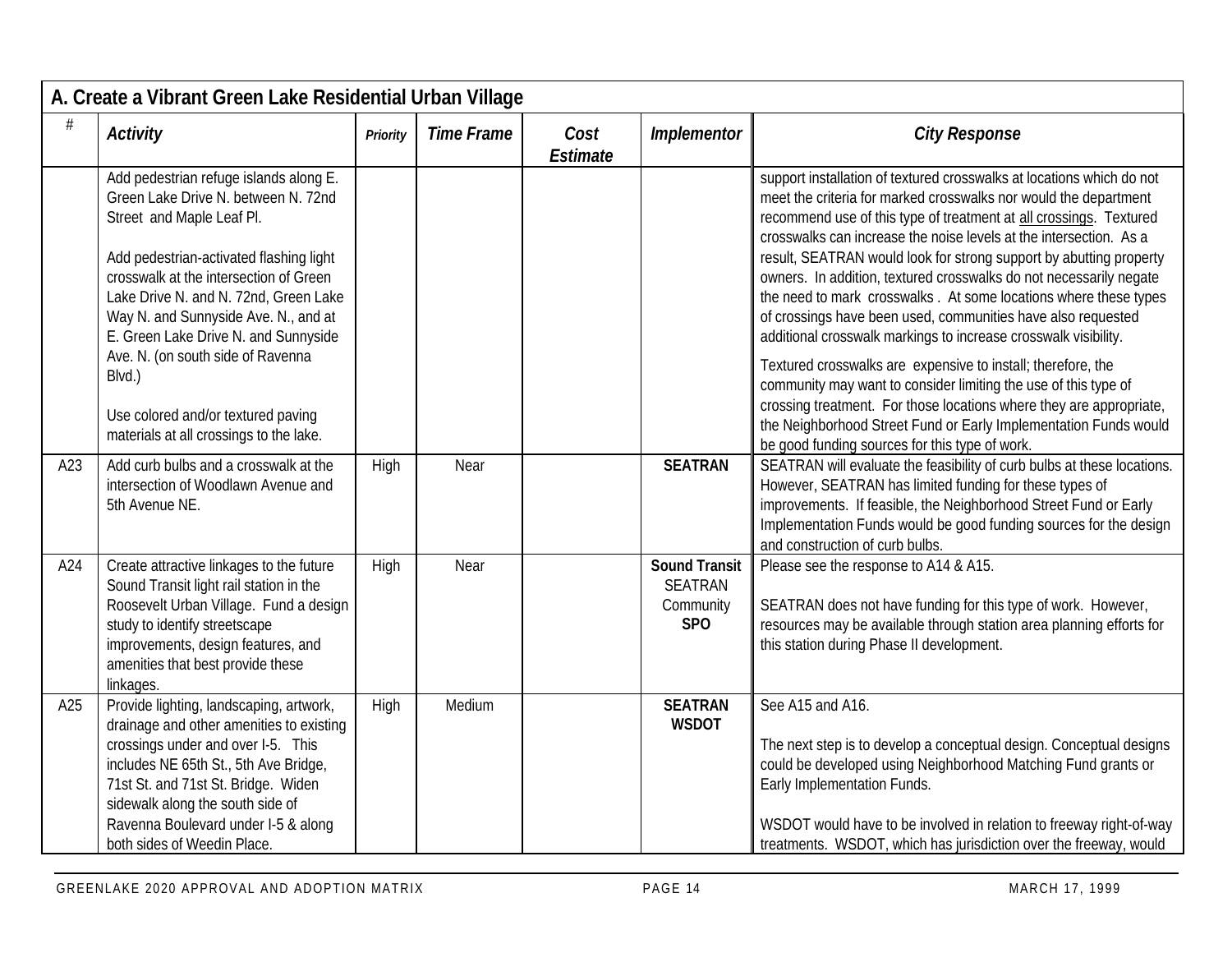|              | A. Create a Vibrant Green Lake Residential Urban Village                                                                                                                                                                                                                                                                        |          |                   |                  |                                                                                |                                                                                                                                                                                                                                                                                                                                                                                                                                                                                                                                                                                                                         |  |  |  |  |  |
|--------------|---------------------------------------------------------------------------------------------------------------------------------------------------------------------------------------------------------------------------------------------------------------------------------------------------------------------------------|----------|-------------------|------------------|--------------------------------------------------------------------------------|-------------------------------------------------------------------------------------------------------------------------------------------------------------------------------------------------------------------------------------------------------------------------------------------------------------------------------------------------------------------------------------------------------------------------------------------------------------------------------------------------------------------------------------------------------------------------------------------------------------------------|--|--|--|--|--|
| #            | Activity                                                                                                                                                                                                                                                                                                                        | Priority | <b>Time Frame</b> | Cost<br>Estimate | Implementor                                                                    | <b>City Response</b>                                                                                                                                                                                                                                                                                                                                                                                                                                                                                                                                                                                                    |  |  |  |  |  |
|              |                                                                                                                                                                                                                                                                                                                                 |          |                   |                  |                                                                                | need to approve any action on this recommendation.<br>SEATRAN has evaluated some routes such as NE 65th St. for<br>potential pedestrian improvements to be construction in concert with<br>the development of a Sound Transit station during Phase II<br>construction.                                                                                                                                                                                                                                                                                                                                                  |  |  |  |  |  |
| A26          | Provide wheelchair ramps and other<br>handicapped improvements which<br>ensure mobility for disabled persons at<br>key locations throughout the Residential<br>Urban Village & other key areas in the<br>planning area (see list in neighborhood<br>plan).                                                                      | High     | Near              |                  | <b>SEATRAN</b>                                                                 | SEATRAN currently has a program to install curb ramps on a request<br>basis. SEATRAN will incorporate the requested locations specified in<br>the plan, into their curb ramp program over the next several years.<br>The community should prioritize the locations submitted in their plan.<br>In addition, some of the requested ramps are replacements of<br>existing ramps. For clarification, the community should be specific<br>about location and corner of the ramp they would like replaced, along<br>with the reason for replacement. SEATRAN may be able to repair<br>the ramp without complete replacement. |  |  |  |  |  |
| A27          | Reduce delays to #16 express buses<br>with a northbound transit bypass lane<br>on Ravenna Boulevard in front of the<br>park-and-ride approaching NE 65th St.                                                                                                                                                                    | High     | Near              |                  | <b>SEATRAN</b><br>SPO - Seattle<br><b>Transit Initiative</b><br><b>KCMetro</b> | SEATRAN will evaluate the removal of parking along the east side of<br>Ravenna between NE 65th and the Park and Ride, as proposed in<br>the plan. This recommendation will also be forwarded to KC Metro.                                                                                                                                                                                                                                                                                                                                                                                                               |  |  |  |  |  |
| A28<br>(T41) | Encourage the use of the Roosevelt<br>Park-and-Ride on nights and weekends<br>to reduce parking pressure in the<br>Residential Urban Village. Improve<br>transit frequency from the park-and-ride<br>into the urban village. Allow free or<br>reduced fare rides for those using the<br>park and ride to travel to the Village. | High     | Near              |                  | <b>KCMetro</b>                                                                 | This recommendation will be forwarded to KC Metro for consideration<br>during their six-year planning process.                                                                                                                                                                                                                                                                                                                                                                                                                                                                                                          |  |  |  |  |  |
| A29<br>(T39) | Narrow the restricted times at<br>underutilized truck loading zones to<br>allow general parking in the afternoons<br>and evenings.                                                                                                                                                                                              | High     | Near              |                  | <b>SEATRAN</b><br>SPD                                                          | Loading zones can be removed (consolidated), or the hours changed<br>at the request of the adjacent property owners.                                                                                                                                                                                                                                                                                                                                                                                                                                                                                                    |  |  |  |  |  |
| A30          | Develop a parking management plan<br>that assesses the opportunities for<br>better use of existing parking and looks<br>at new and innovative opportunities for                                                                                                                                                                 | High     | Near              |                  | <b>SEATRAN</b><br><b>SPO</b><br><b>DCLU</b><br>Community                       | The Executive is supportive of this recommendation and can offer<br>technical assistance to the community should they obtain their own<br>funding to conduct a parking management study. One funding source<br>is the Neighborhood Matching Fund.                                                                                                                                                                                                                                                                                                                                                                       |  |  |  |  |  |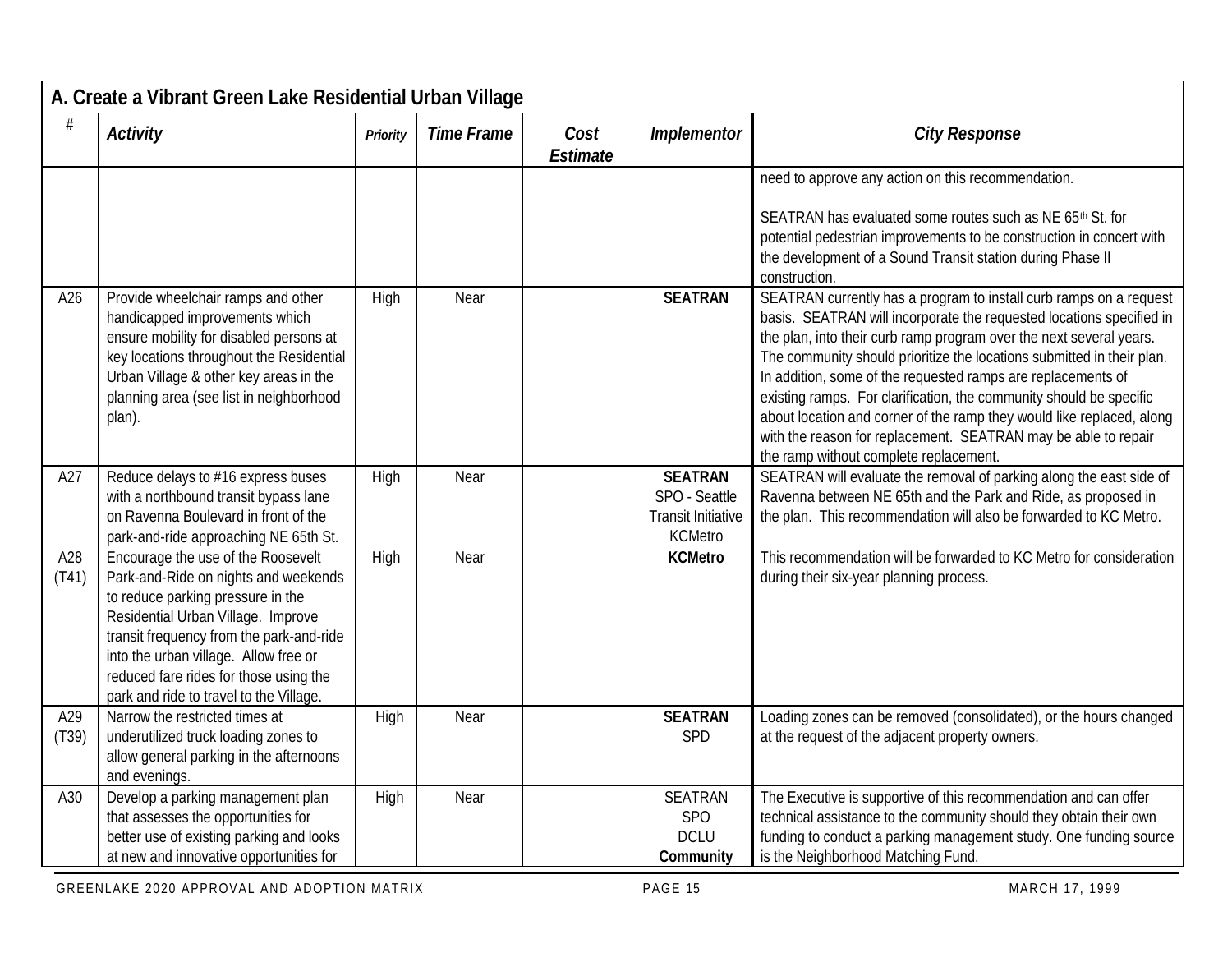|     | A. Create a Vibrant Green Lake Residential Urban Village                                                                             |          |                   |                  |                                         |                                                                                                                                                                                                                                                                                                                                                                                                                                                                                                                                                                                                                                                                                                                                                                                                                                                                                                                                                                                                                                                                                                                                                                                                                                                                                                                                                                                                                                                                                                                                                                                                      |  |  |  |  |
|-----|--------------------------------------------------------------------------------------------------------------------------------------|----------|-------------------|------------------|-----------------------------------------|------------------------------------------------------------------------------------------------------------------------------------------------------------------------------------------------------------------------------------------------------------------------------------------------------------------------------------------------------------------------------------------------------------------------------------------------------------------------------------------------------------------------------------------------------------------------------------------------------------------------------------------------------------------------------------------------------------------------------------------------------------------------------------------------------------------------------------------------------------------------------------------------------------------------------------------------------------------------------------------------------------------------------------------------------------------------------------------------------------------------------------------------------------------------------------------------------------------------------------------------------------------------------------------------------------------------------------------------------------------------------------------------------------------------------------------------------------------------------------------------------------------------------------------------------------------------------------------------------|--|--|--|--|
| #   | <b>Activity</b>                                                                                                                      | Priority | <b>Time Frame</b> | Cost<br>Estimate | Implementor                             | <b>City Response</b>                                                                                                                                                                                                                                                                                                                                                                                                                                                                                                                                                                                                                                                                                                                                                                                                                                                                                                                                                                                                                                                                                                                                                                                                                                                                                                                                                                                                                                                                                                                                                                                 |  |  |  |  |
|     | providing additional parking.                                                                                                        |          |                   |                  |                                         | The Executive has several parking projects that, while not directly<br>involving this recommendation, will likely be able to inform the parking<br>issues in Green Lake over the next year.<br>1. SPO is conducting a comprehensive, though focused, parking<br>study to provide background information that will form the basis for<br>recommending approaches or solutions for the appropriateness of<br>parking requirements for certain land uses; specific parking<br>management strategies to promote transit-oriented design around<br>Sound Transit stations; and on-street parking restrictions that<br>minimize "hide-and-ride" around Sound Transit stations. The SPO<br>study methodology will allow the City to apply the recommendations<br>particular to the Sound Transit light rail station areas to other<br>neighborhoods as appropriate.<br>2. DCLU, as part of an interdepartmental effort, has begun to look for<br>ways to allow flexibility in the Land Use Code to provide off-street<br>parking. The scope for this project will include: allowing new<br>development to provide additional parking (principle use parking),<br>creating more opportunity for shared parking, and revising<br>development standards such as those for allowed distance between<br>uses and their off-site parking and appropriate street-level treatment<br>for parking structures. DCLU is scheduled to present<br>recommendations to Council by the end of 1999, but is currently<br>working to find solutions that can be presented sooner, possibly in the<br>second or third quarter. |  |  |  |  |
|     |                                                                                                                                      |          |                   |                  |                                         | SPO, DCLU and SEATRAN can provide technical assistance to help<br>develop and implement the parking recommendations if the parking<br>study is completed by the community.                                                                                                                                                                                                                                                                                                                                                                                                                                                                                                                                                                                                                                                                                                                                                                                                                                                                                                                                                                                                                                                                                                                                                                                                                                                                                                                                                                                                                           |  |  |  |  |
|     | HUMAN SERVICES, HOUSING, PUBLIC SAFETY & COMMUNITY BUILDING                                                                          |          |                   |                  |                                         |                                                                                                                                                                                                                                                                                                                                                                                                                                                                                                                                                                                                                                                                                                                                                                                                                                                                                                                                                                                                                                                                                                                                                                                                                                                                                                                                                                                                                                                                                                                                                                                                      |  |  |  |  |
| A31 | Establish a "store front senior center"<br>within the Residential Urban Village<br>coordinated with Hearthstone Outreach<br>program. | High     | Near              |                  | <b>DON</b><br><b>HSD</b><br>Hearthstone | The Greenwood Senior Center is an existing facility that serves older<br>people from the Green Lake and Ravenna neighborhoods. The<br>Executive understands that Hearthstone has volunteered outreach<br>services if the facility is set up. The Human Services Department is                                                                                                                                                                                                                                                                                                                                                                                                                                                                                                                                                                                                                                                                                                                                                                                                                                                                                                                                                                                                                                                                                                                                                                                                                                                                                                                        |  |  |  |  |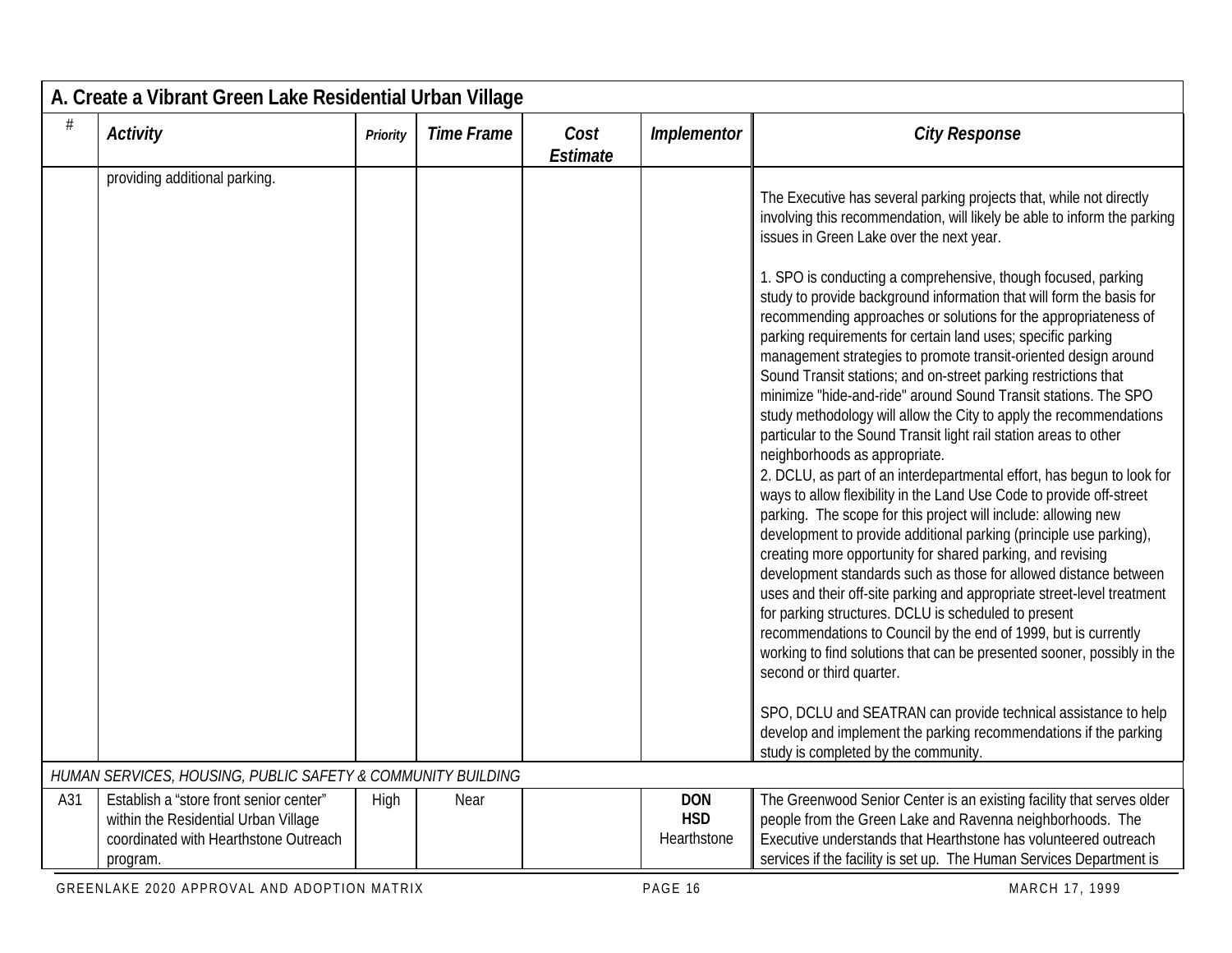| A. Create a Vibrant Green Lake Residential Urban Village |                                                                                                                                                                             |          |                   |                  |             |                                                                                                                                                                                                                                                                                                                                                                                                                                                                                                                                                                                                                                                                                                         |  |  |  |
|----------------------------------------------------------|-----------------------------------------------------------------------------------------------------------------------------------------------------------------------------|----------|-------------------|------------------|-------------|---------------------------------------------------------------------------------------------------------------------------------------------------------------------------------------------------------------------------------------------------------------------------------------------------------------------------------------------------------------------------------------------------------------------------------------------------------------------------------------------------------------------------------------------------------------------------------------------------------------------------------------------------------------------------------------------------------|--|--|--|
| #                                                        | <b>Activity</b>                                                                                                                                                             | Priority | <b>Time Frame</b> | Cost<br>Estimate | Implementor | <b>City Response</b>                                                                                                                                                                                                                                                                                                                                                                                                                                                                                                                                                                                                                                                                                    |  |  |  |
|                                                          |                                                                                                                                                                             |          |                   |                  |             | also supportive of this recommendation however, they do not have<br>funding to establish a new facility. Currently the Executive is<br>reviewing the City's policies related to community centers and<br>neighborhood recommendations related to community space and<br>providing Council with a summary of options and opportunities in July<br>1999. This recommendation will be included as part of that policy<br>discussion. In addition, the Human Services Department and<br>Hearthstone will continue to work together to explore opportunities to<br>provide senior services in Green Lake.                                                                                                    |  |  |  |
| A32                                                      | Create more "teen activities" at the<br>Community Center and SPL.                                                                                                           | High     | Near              |                  | SPL, DPR    | At the Green Lake Community Center there is a new teen program<br>that will run from mid-March through mid-June, 1999. It is offered on<br>Monday and Wednesday from 3:30 - 6 p.m. and on Friday evening<br>from 6:00 p.m. to 11:30 p.m. (The building is closed to the general<br>public at 10 p.m. on Friday night, but the teens get to stay until 11:30<br>p.m.) This program is being provided through a joint partnership with<br>the City Year program. Because DPR only has funding for the City<br>Year program until mid-June, the department does not know if it will<br>be able to continue this program. City Year is actively pursuing<br>corporate sponsorship to continue this program. |  |  |  |
| A33                                                      | Open the SPL and Community Center<br>on Sunday.                                                                                                                             | High     | Near              |                  | SPL, DPR    | As a result of the 1999-2000 budget, community center hours have<br>been expanded. The new Green Lake Community Center hours are:<br>Monday through Friday 10 a.m. to 10 p.m., Saturday 10 a.m. to 5<br>p.m. and Sunday 12 Noon to 4 p.m.<br>The Seattle Public Library (SPL) will expand its operating hours at all<br>branches in January 2000. The Green Lake Branch has been<br>budgeted to expand from 48 hours per week to 60 hours per week.<br>The Seattle Public Library will work with the community to determine<br>where hours should be added to the weekly schedule.                                                                                                                      |  |  |  |
| A34                                                      | Develop a "kiosk" network in the<br>Residential Urban Village (and<br>throughout the neighborhood) for use in<br>distributing community groups<br>newsletters, flyers, etc. | High     | Near              |                  | <b>DON</b>  | This is primarily a community based activity. DON can provide<br>technical support. This activity would qualify for possible<br>Neighborhood Matching Fund grant funding.                                                                                                                                                                                                                                                                                                                                                                                                                                                                                                                               |  |  |  |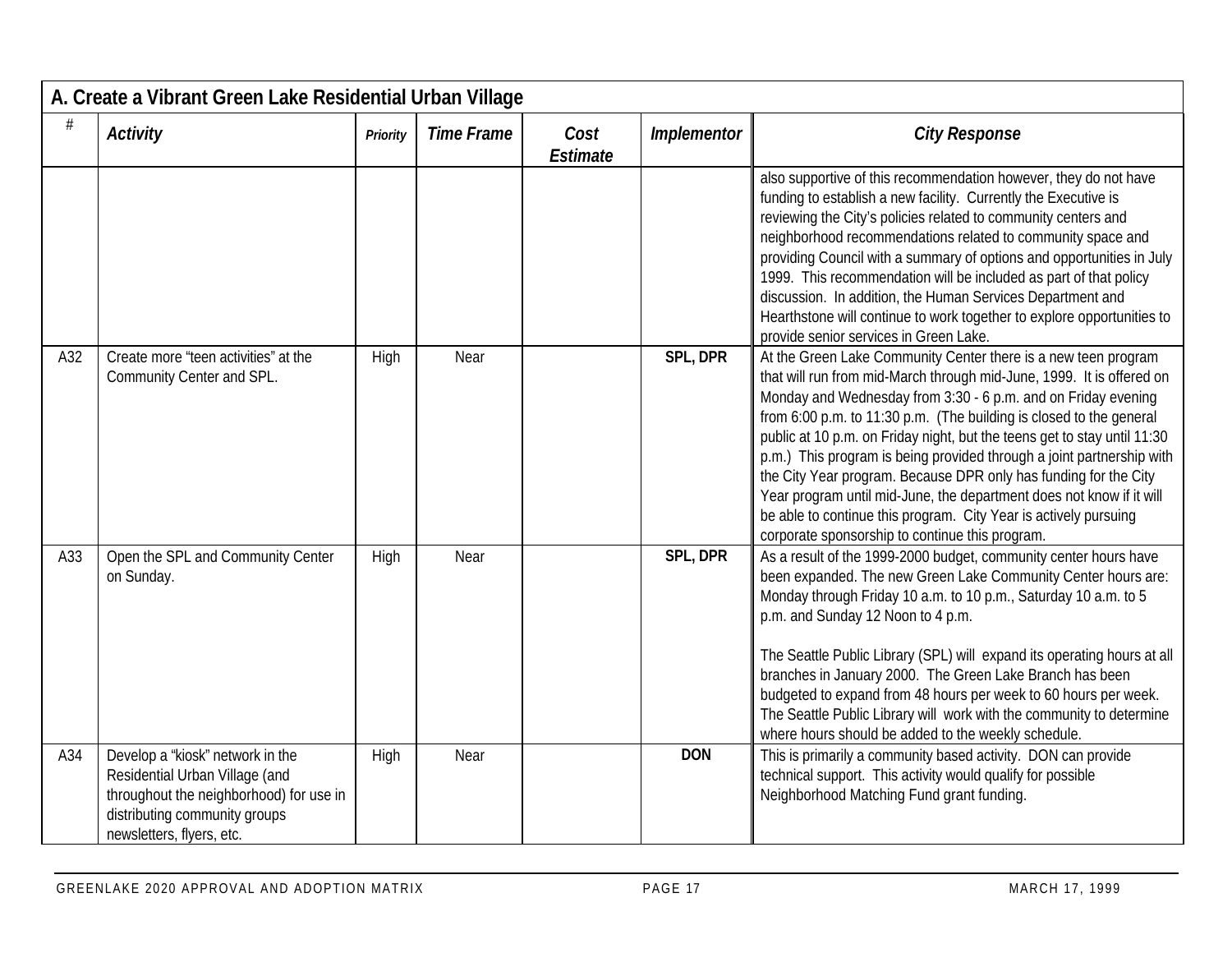|     | A. Create a Vibrant Green Lake Residential Urban Village                                                                                                                                   |                 |            |                  |                                       |                                                                                                                                                                                                                                                                                                                                                                                                                                                                                                                                                                     |  |  |  |  |
|-----|--------------------------------------------------------------------------------------------------------------------------------------------------------------------------------------------|-----------------|------------|------------------|---------------------------------------|---------------------------------------------------------------------------------------------------------------------------------------------------------------------------------------------------------------------------------------------------------------------------------------------------------------------------------------------------------------------------------------------------------------------------------------------------------------------------------------------------------------------------------------------------------------------|--|--|--|--|
|     | <b>Activity</b>                                                                                                                                                                            | <b>Priority</b> | Time Frame | Cost<br>Estimate | Implementor                           | <b>City Response</b>                                                                                                                                                                                                                                                                                                                                                                                                                                                                                                                                                |  |  |  |  |
| A35 | Provide an office for the Green Lake<br>Community Council, city-wide liaison<br>activities, Green Lake 2020 post-<br>planning stewardship operations, and<br>space for community meetings. |                 |            |                  | Community<br><b>DPR</b><br><b>DON</b> | The City has concerns about providing dedicated community space to<br>individual organizations, however, many neighborhoods have raised<br>the issue of increased space for general community use. The<br>Executive will review the City's policies related to community centers<br>and neighborhood recommendations related to community space and<br>provide Council with a summary of options and opportunities in July<br>of 1999. This recommendation will be considered as part of that<br>review.                                                            |  |  |  |  |
| A36 | Provide a location for a neighborhood<br>art exhibition and performing arts<br>center.                                                                                                     |                 |            |                  | <b>DPR</b><br><b>DON</b>              | DPR does not have current facilities that could house a neighborhood<br>art exhibition and performing arts center nor does it have funding to<br>purchase and develop such a facility at this time.<br>This project could be implemented by the community through a<br>Neighborhood Matching Fund grant. The Green Lake Neighborhood<br>Service Center and the Seattle Arts Commission can provide<br>technical assistance to the neighborhood in this endeavor.<br>Depending on the request, the Seattle Arts Commission may charge<br>a fee for their assistance. |  |  |  |  |
| A37 | Support a pilot program to allow<br>detached accessory dwelling units that<br>follow a set of design quidelines.                                                                           |                 |            |                  | <b>DCLU</b>                           | A demonstration program is currently underway. DCLU would be<br>excited to share its findings and observations with the neighborhood<br>and will contact the community to determine an appropriate time and<br>location.                                                                                                                                                                                                                                                                                                                                            |  |  |  |  |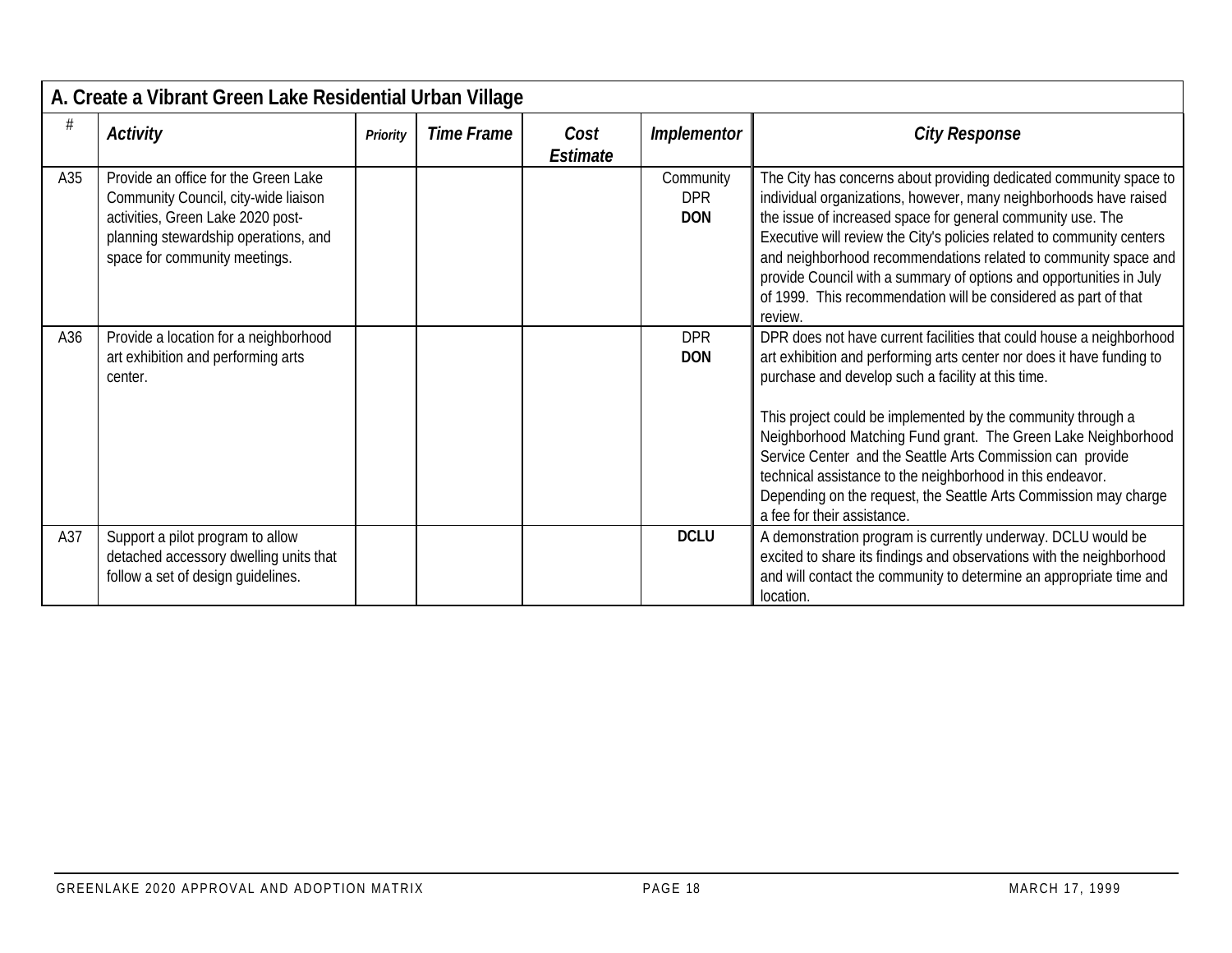## **Description**

Public transit plays an important role in the community's overall transportation system. Many commuters use transit to get to school or work. Furthermore, a significant proportion of Seattle residents own no car at all, and transit is their primary means of getting around. As Green Lake and the rest of the city grow, travel will also increase. Unless a larger number of these trips are taken using transit, traffic will grow to intolerable levels, thereby exacerbating the accompanying problems of congestion, parking availability, cut-through traffic, safety threats to cyclists and pedestrians, and environmental pollution. Current public transit services provided by KC METROKC within the neighborhood are considered inadequate by the community. Service is often infrequent, slow and unreliable. There are no direct connections to many destinations. Of particular concern is the lack of east-west, crosstown routes as the lake itself precludes a crosstown route along N. 65th Street paralleling existing routes along N. 45th Street and N. 85th Street. Current planning for a regional transit system, particularly for a possible light rail station in the adjacent Roosevelt neighborhood, must provide for connections to the Green Lake Residential Urban Village and other neighborhoods within the greater neighborhood. The prospect of a Seattle Transit Initiative provides another avenue for addressing Green Lake's transit needs.

The guiding principles that have guided these goals, objectives, policies and finally recommendations include the following:

- Green Lake should be a mobile community where people who work and live in the neighborhood have access to a convenient, reliable, and comprehensive transit system.
- Green Lake is a regional destination where visitors from all over the city can easily get to the Park and other attractions by using public transit, thereby reducing congestion and parking pressures on the community.

## **Integrated City Response**

The City supports the Green Lake Community's recognition of the importance of transit to service this community. The City also recognizes the community's focus on other forms of mobility in addition to cars. This focus on alternative transportation modes will be mirrored in work programs currently in development for both the Seattle Transit Initiative and the Transportation Strategic Plan.

Transit projects are implemented by King County, KC Metro, and Sound Transit. The neighborhood should work directly with KC Metro and the King County Council to develop and implement this key strategy.

**Lead Department:** KC Metro, SPO

**Participating Departments:** SEATRAN

#### *Tasks to be Undertaken in 1999-2000*

1. The City will forward this and related transit requests to KC Metro on the community's behalf. The Strategic Planning Office, SEATRAN and the Department of Neighborhoods shall review the transit service requests and transit stop improvements identified in the neighborhood plans and integrate those requested improvements into the work being done under Strategy T4 "Establish and Implement Transit Service Priorities" in the City's Transportation Strategic Plan. The Executive will report to the City Council Transportation Committee on its progress on Strategy T4 as part of its ongoing reporting requirements on the Transportation Strategic Plan and to the Neighborhoods, Growth Planning and Civic Engagement Committee.

- 2. Identify those activities in this Key Strategy that are good candidates for next steps for implementation considering priorities, funding sources, and departmental staffing concerns through the Northwest Sector Work Program.
- 3. Identify next steps for continued implementation.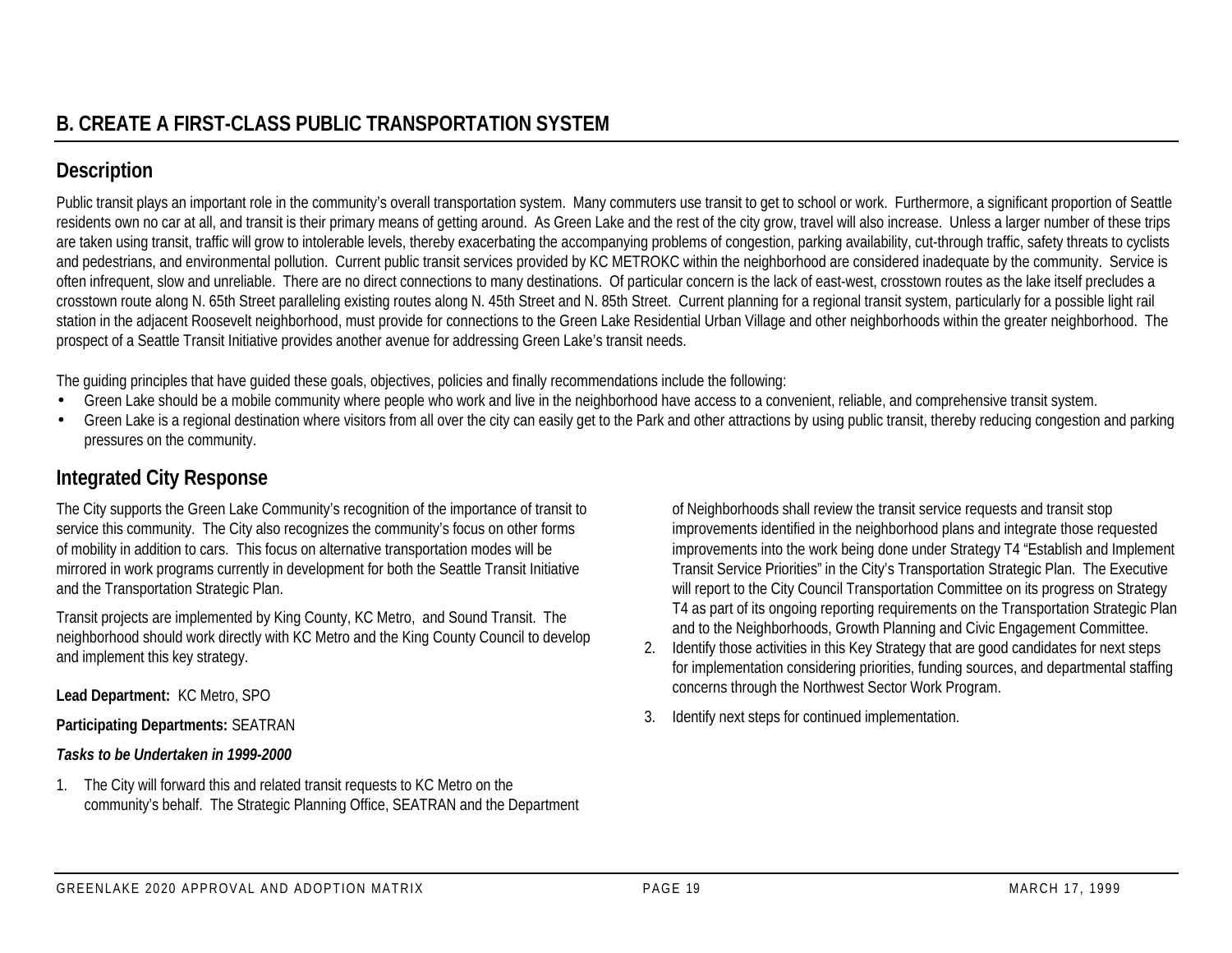|                | B. Create a First-Class Public Transportation System                                                                                                                                                                            |          |                   |                  |                                                               |                                                                                                                                                                                                                                                                                                                                                                                                                                                                                                                                                                                                                                                                                                                                                                                                                                                                                                                                                                                                                                                                                                                                                                                                                                                                                                              |  |  |  |  |
|----------------|---------------------------------------------------------------------------------------------------------------------------------------------------------------------------------------------------------------------------------|----------|-------------------|------------------|---------------------------------------------------------------|--------------------------------------------------------------------------------------------------------------------------------------------------------------------------------------------------------------------------------------------------------------------------------------------------------------------------------------------------------------------------------------------------------------------------------------------------------------------------------------------------------------------------------------------------------------------------------------------------------------------------------------------------------------------------------------------------------------------------------------------------------------------------------------------------------------------------------------------------------------------------------------------------------------------------------------------------------------------------------------------------------------------------------------------------------------------------------------------------------------------------------------------------------------------------------------------------------------------------------------------------------------------------------------------------------------|--|--|--|--|
| #              | <b>Activity</b>                                                                                                                                                                                                                 | Priority | <b>Time Frame</b> | Cost<br>Estimate | Implementor                                                   | <b>City Response</b>                                                                                                                                                                                                                                                                                                                                                                                                                                                                                                                                                                                                                                                                                                                                                                                                                                                                                                                                                                                                                                                                                                                                                                                                                                                                                         |  |  |  |  |
|                | <b>Traffic and Transportation</b>                                                                                                                                                                                               |          |                   |                  |                                                               |                                                                                                                                                                                                                                                                                                                                                                                                                                                                                                                                                                                                                                                                                                                                                                                                                                                                                                                                                                                                                                                                                                                                                                                                                                                                                                              |  |  |  |  |
| B <sub>1</sub> | Restore direct transit service between west<br>side of the lake and Wallingford.                                                                                                                                                | High     | Medium            |                  | <b>KC Metro</b><br><b>SEATRAN</b><br><b>DON</b><br><b>SPO</b> | The City will forward this and related transit requests to King<br>County KC Metro on the community's behalf. The Strategic<br>Planning Office, SEATRAN and the Department of<br>Neighborhoods shall review the transit service requests and<br>transit stop improvements identified in the neighborhood plans<br>and integrate those requested improvements into the work being<br>done under Strategy T4 "Establish and Implement Transit Service<br>Priorities" in the City's Transportation Strategic Plan. The<br>Executive will report to the City Council Transportation Committee<br>on its progress on Strategy T4 as part of its ongoing reporting<br>requirements on the Transportation Strategic Plan and to the<br>Neighborhoods, Growth Planning and Civic Engagement<br>Committee.<br>Providing direct service coverage to the west side of Green Lake<br>will have impacts on coverage of other routes in the Green Lake<br>area. Last February KC Metro deleted Route 6 service in this area<br>because they and many members of the community determined<br>that it would be better for the system to provide more frequent and<br>faster service through the Aurora Corridor. The coverage vs<br>frequency issue will be reviewed this year during KC Metro's 's<br>Six-Year Plan update. |  |  |  |  |
| B <sub>2</sub> | Work with KC Metro to improve service on<br>existing transit routes and increase bus<br>service frequency to 10 minute headways.<br>These include bus routes #16, #48, and<br>#359.                                             | High     | Near              |                  | <b>KC Metro</b>                                               | Please see the response to B1.<br>This recommendation is also related to the frequency vs.<br>coverage issue. Note: the Route 359 is now the Route 358.                                                                                                                                                                                                                                                                                                                                                                                                                                                                                                                                                                                                                                                                                                                                                                                                                                                                                                                                                                                                                                                                                                                                                      |  |  |  |  |
| B <sub>3</sub> | Provide signal priority treatments for transit<br>at congested intersections including the<br>signalized intersections along Wallingford<br>Avenue North and Aurora Avenue, and the<br>intersection of Ravenna Boulevard and N. | High     | Near              |                  | <b>KC Metro</b><br><b>SEATRAN</b>                             | Please see the response to B1. Increasing transit speed and<br>reliability is a focus of the Seattle Transit Initiative. Demonstration<br>projects relating to signal priority treatments for transit (including<br>one on Aurora) will be completed in 1999. A work plan for the<br>Seattle Transit Initiative detailing other projects such as this will                                                                                                                                                                                                                                                                                                                                                                                                                                                                                                                                                                                                                                                                                                                                                                                                                                                                                                                                                   |  |  |  |  |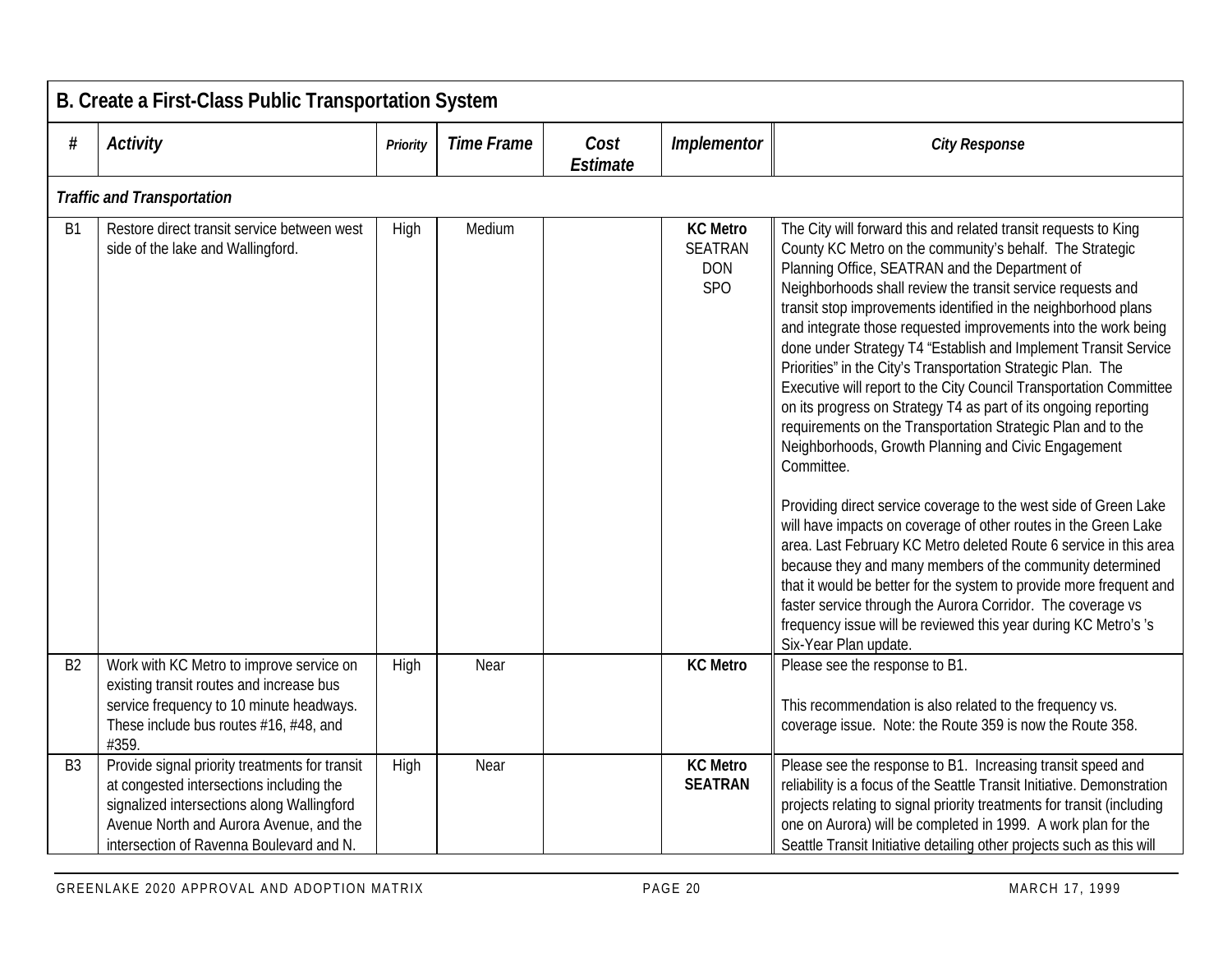|                | B. Create a First-Class Public Transportation System                                                                                                                                                                          |          |                   |                  |                                         |                                                                                                                                                                                                                                                                                                                                                                                                                                                                                                                                                                                                                                                                                                                                                                                                                                                                                                                                                                                   |  |  |  |  |
|----------------|-------------------------------------------------------------------------------------------------------------------------------------------------------------------------------------------------------------------------------|----------|-------------------|------------------|-----------------------------------------|-----------------------------------------------------------------------------------------------------------------------------------------------------------------------------------------------------------------------------------------------------------------------------------------------------------------------------------------------------------------------------------------------------------------------------------------------------------------------------------------------------------------------------------------------------------------------------------------------------------------------------------------------------------------------------------------------------------------------------------------------------------------------------------------------------------------------------------------------------------------------------------------------------------------------------------------------------------------------------------|--|--|--|--|
| #              | <b>Activity</b>                                                                                                                                                                                                               | Priority | <b>Time Frame</b> | Cost<br>Estimate | Implementor                             | <b>City Response</b>                                                                                                                                                                                                                                                                                                                                                                                                                                                                                                                                                                                                                                                                                                                                                                                                                                                                                                                                                              |  |  |  |  |
|                | 65th Street.                                                                                                                                                                                                                  |          |                   |                  |                                         | be completed by the end of 1999.                                                                                                                                                                                                                                                                                                                                                                                                                                                                                                                                                                                                                                                                                                                                                                                                                                                                                                                                                  |  |  |  |  |
| B <sub>4</sub> | Consider rerouting transit route #48 from<br>Wallingford Avenue to North Green Lake<br>Drive.                                                                                                                                 | High     | Near              |                  | <b>KC Metro</b>                         | Please see the response to B1.<br>The community should be aware that implementation of this<br>recommendation would reduce service to Blanchett High School.                                                                                                                                                                                                                                                                                                                                                                                                                                                                                                                                                                                                                                                                                                                                                                                                                      |  |  |  |  |
| B <sub>5</sub> | Use quieter vans instead of buses on low-<br>ridership evening runs through residential<br>areas.                                                                                                                             | High     | Near              |                  | <b>KC Metro</b>                         | Please see the response to B1.<br>There are many segments in the Green Lake routes that have<br>high passenger loads -- even in the off-peak periods. Vans<br>would probably be too small to meet the needs of these routes.                                                                                                                                                                                                                                                                                                                                                                                                                                                                                                                                                                                                                                                                                                                                                      |  |  |  |  |
| B <sub>6</sub> | Develop an intra-Seattle rapid transit<br>system. Support the use of SR 99 as a<br>central spine to such a system.                                                                                                            | High     | Long              |                  | <b>KC Metro</b><br>WSDOT<br>SEATRAN     | Please see the response to B1.<br>This issue may also be addressed through the Seattle Transit<br>Initiative and the KC Metro Six-Year Plan update this year.                                                                                                                                                                                                                                                                                                                                                                                                                                                                                                                                                                                                                                                                                                                                                                                                                     |  |  |  |  |
| B7             | Work with KC Metro to provide direct transit<br>service to Ballard, Wallingford, University<br>Village, and other major north Seattle<br>destinations.                                                                        | High     | Medium            |                  | <b>KC Metro</b>                         | Please see the response to B1.<br>This recommendation may decrease the ability to provide<br>improved service frequency on existing routes.                                                                                                                                                                                                                                                                                                                                                                                                                                                                                                                                                                                                                                                                                                                                                                                                                                       |  |  |  |  |
| B <sub>8</sub> | Offer shuttle service around the lake which<br>will eventually connect with the proposed<br>light rail station in Roosevelt. Consider<br>extending shuttle to Phinney Ridge and<br>Meridian neighborhood commercial district. | High     | Medium            |                  | <b>KC Metro</b><br><b>Sound Transit</b> | This recommendation will be forwarded to KC Metro for<br>consideration during their six-year planning process and future<br>service planning and reallocation of service, once Sound Transit<br>light rail service begins.<br>The recommendation's implications for bus stop locations and<br>priority use of curb space may also be addressed through the<br>Station Area Planning process.<br>Demonstrating demand for such a service is an excellent strategy<br>for showing KC Metro how much a circulator shuttle is needed in<br>the community. As an alternative to this recommendation, the<br>community (possibly in conjunction with the Roosevelt<br>community) may initiate either a demand based van or circulator<br>van system as a demonstration activity. Monitoring of van usage<br>will demonstrate whether such a program should be expanded<br>and run by KC Metro. The initial demonstration activity may<br>qualify for Neighborhood Matching Fund grants. |  |  |  |  |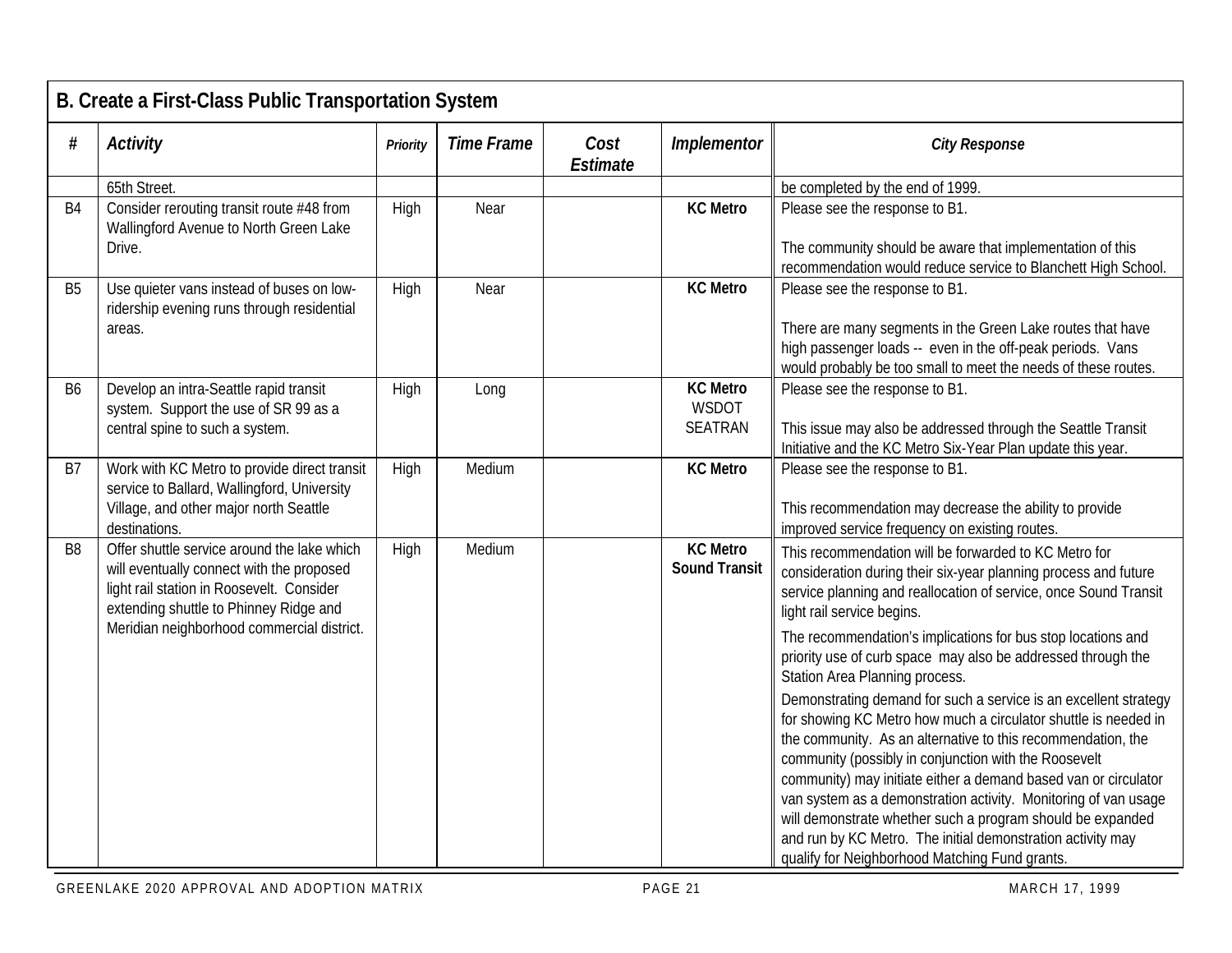|                | B. Create a First-Class Public Transportation System                                                                                                                                                     |          |                   |                  |                                        |                        |  |  |  |  |
|----------------|----------------------------------------------------------------------------------------------------------------------------------------------------------------------------------------------------------|----------|-------------------|------------------|----------------------------------------|------------------------|--|--|--|--|
|                | Activity                                                                                                                                                                                                 | Priority | <b>Time Frame</b> | Cost<br>Estimate | Implementor                            | <b>City Response</b>   |  |  |  |  |
| B <sub>9</sub> | Work with KC Metro to provide frequent<br>connections between Green Lake and the<br>proposed Sound Transit light rail stop in<br>Roosevelt and the proposed Intra-Seattle<br>transit system along SR-99. |          |                   |                  | Community<br>KC Metro<br>Sound Transit | See response B8 above. |  |  |  |  |
| <b>B10</b>     | Increase transit frequency between the<br>Roosevelt light rail station and East Green<br>Lake.                                                                                                           |          |                   |                  | <b>KC Metro</b>                        | See response B8 above. |  |  |  |  |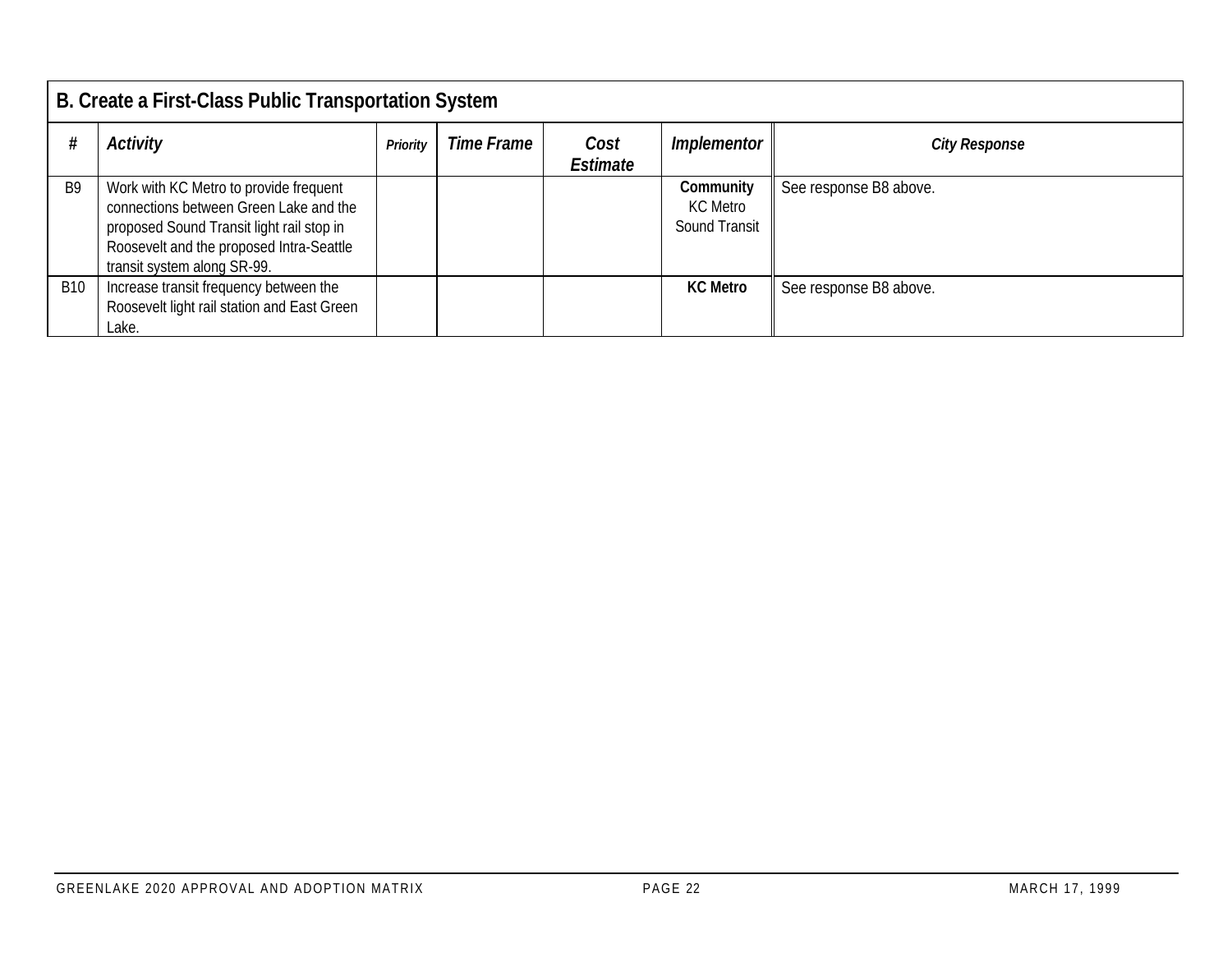# **C. ENHANCE THE ENVIRONMENTAL HEALTH OF THE GREEN LAKE COMMUNITY**

## **Description**

Outside of Green Lake Park, the Green Lake community is severely underserved in the area of neighborhood green spaces that are within easy walking distance throughout the community. Preserving, enhancing and where possible increasing open space and native habitat in the planning area as well as providing opportunities for environmental education and stewardship are the primary goals of this strategy. The Neighborhood Plan identifies three broad strategies for the Lake and the Park:

- 1. Foster recognition of the broader Densmore Drainage Basin by collaborating with the Green Lake Park Alliance and other local planning groups. Various daylighting plans are being pursued and explored in other neighborhoods. Study and ultimately work toward plans for restoring a natural system of water flow into and out of Green Lake.
- 2. Combine very strong public support for street trees with the urban forest concept and expand the urban forest from the Lake outward through the neighborhood to create more green space and enhance wildlife habitat.
- 3. Advocate for an environmental education program to be housed at the Park with programs focusing on the ecology of the Lake and its relation to the urban environment past, present and future.

The guiding principles for this section include:

- Recognize Green Lake and the natural environment as defining elements of community character.
- Foster recognition of the Park and the neighborhood as part of the urban forest.
- Foster recognition of Green Lake as part of the broader Densmore Drainage Basin and ultimately, the Puget Sound Watershed.

## **Integrated City Response**

This strategy is consistent with the Comprehensive Plan. It is designed to improve the quality of the environment through: improving open space opportunities at existing parks (like Green Lake Park), increasing pocket parks and P-Patches that directly serve nearby residents and providing opportunities for environmental education and stewardship for residents. The neighborhood may want to consider utilizing their early implementation dollars to pursue some of the smaller recommended improvements.

While directed toward a single goal, the individual activities in this strategy could be implemented independent of one another.

**Lead Department:** DON

**Participating Departments:** DPR, ESD, SEATRAN, SPU, SSD

#### *Activities Already Underway*

1. DPR currently markets programming at the Green Lake Community Center through a quarterly brochure.

- 1. Utilizing school district facilities for community use is an issue that has been referred for inclusion on the Policy Docket.
- 2. DON will help the community coordinate with the Aurora Avenue Merchants Association to plant street trees on Aurora.
- 3. DPR & SPU can offer technical support in neighborhood efforts to develop environmental education programs, community based clean-up and water quality promotion and outreach.
- 4. Identify those activities in this Key Strategy that are good candidates for next steps for implementation considering priorities, funding sources, and departmental staffing concerns through the Northwest Sector Work Program.
- 5. Identify next steps for continued implementation.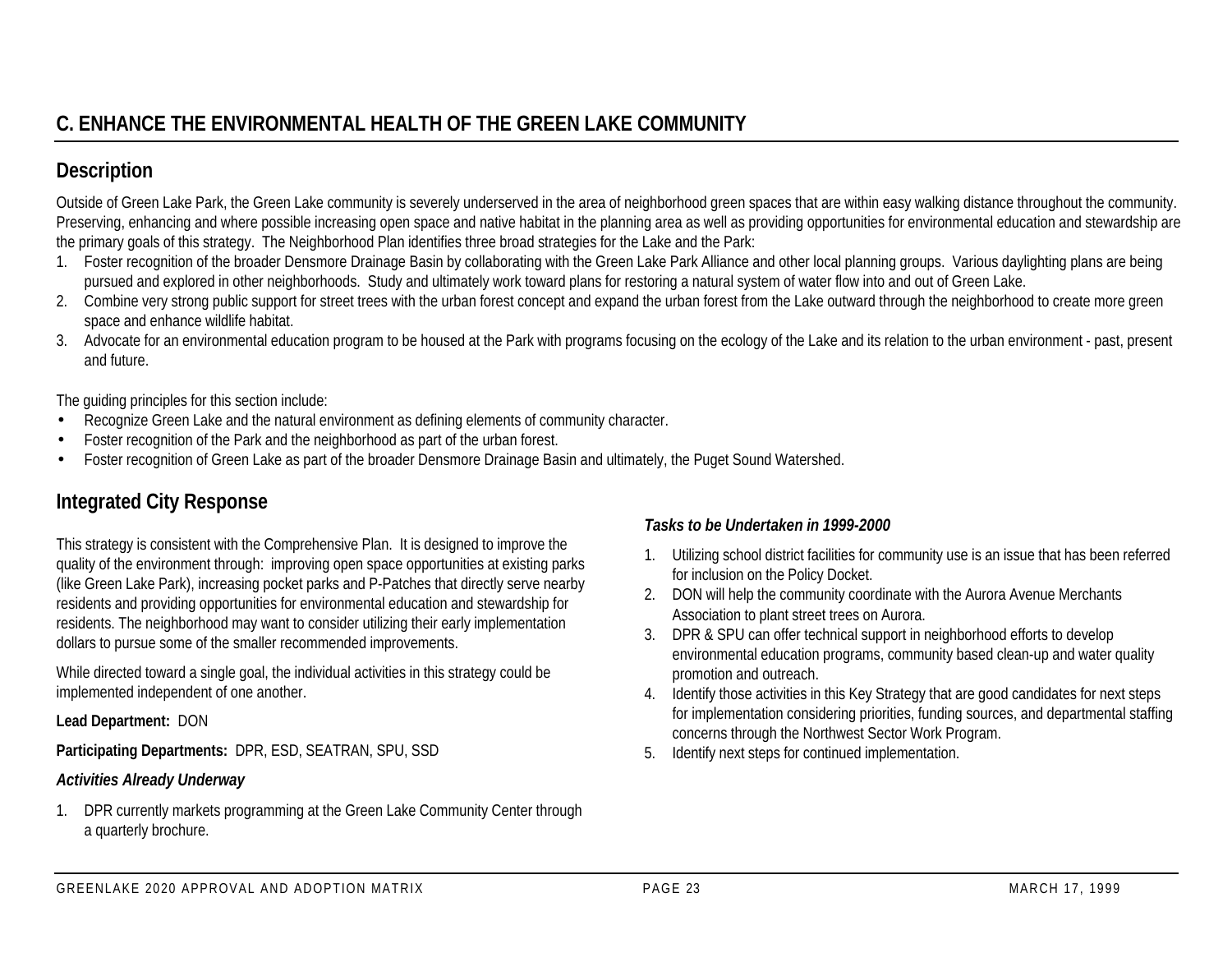| C. Enhance the Environmental Health of the Green Lake Community |                                                                                                                                                                                                                    |                 |                      |                      |                                        |                                                                                                                                                                                                                                                                                                                                                                                                                                                                                                                                                                                                                                                                                                                                                                                                                                                |  |  |  |  |  |
|-----------------------------------------------------------------|--------------------------------------------------------------------------------------------------------------------------------------------------------------------------------------------------------------------|-----------------|----------------------|----------------------|----------------------------------------|------------------------------------------------------------------------------------------------------------------------------------------------------------------------------------------------------------------------------------------------------------------------------------------------------------------------------------------------------------------------------------------------------------------------------------------------------------------------------------------------------------------------------------------------------------------------------------------------------------------------------------------------------------------------------------------------------------------------------------------------------------------------------------------------------------------------------------------------|--|--|--|--|--|
| #                                                               | <b>Activity</b>                                                                                                                                                                                                    | <b>Priority</b> | <b>Time</b><br>Frame | <b>Cost Estimate</b> | Implementor                            | <b>City Response</b>                                                                                                                                                                                                                                                                                                                                                                                                                                                                                                                                                                                                                                                                                                                                                                                                                           |  |  |  |  |  |
|                                                                 | PARKS AND OPEN SPACE                                                                                                                                                                                               |                 |                      |                      |                                        |                                                                                                                                                                                                                                                                                                                                                                                                                                                                                                                                                                                                                                                                                                                                                                                                                                                |  |  |  |  |  |
| C1                                                              | Acquire & develop properties at the<br>northwest corner of 67th & Linden, and 72nd<br>& Fremont (3 lots west of the intersection on<br>the north side of the street), for potential P-<br>Patches or pocket parks. | High            | Near                 | \$300k               | <b>DPR</b><br><b>DON</b><br><b>ESD</b> | As opportunities arise, DPR will work with the community to<br>identify funding sources for acquisition and development.<br>DPR does not have funding for acquisition of new properties.<br>There may be grant sources (such as the Conservation<br>Futures Tax and other funding sources) which could provide<br>the funding for purchase. Many grants require a match and<br>funding is extremely limited. DPR's Open Space program<br>funding is already committed.<br>DON supports the use of the 67th and Linden site as a P-<br>Patch. P-Patch staff will do an initial assessment on the other<br>recommended locations and determine whether the sites are<br>appropriate for a P-Patch. DON can offer technical support in<br>developing P-Patches. This activity could be implemented<br>through a Neighborhood Matching Fund grant. |  |  |  |  |  |
| C <sub>2</sub>                                                  | Work with administrators of public and<br>private schools to enhance their open space<br>and integrate it into the community.                                                                                      | High            | Near                 | \$50k                | DON, SSD,<br>Community                 | This issue has been referred for inclusion on the Policy<br>Docket. A briefing at a joint meeting of the Council and<br>School Board on options and opportunities for community<br>utilization of School District open space will be the first step<br>to address this issue.                                                                                                                                                                                                                                                                                                                                                                                                                                                                                                                                                                  |  |  |  |  |  |
| C <sub>3</sub>                                                  | Develop Park Dept. property at NE 60th<br>Street and Interstate 5 as a mini park for<br>habitat planting or P-Patch.                                                                                               | High            | Near                 | \$20k                | DPR, DON,<br>Community                 | DPR is supportive of this idea in concept. Any P-<br>Patch/Community Garden developed on park property must<br>demonstrate significant community benefit and encourage<br>broad community use and enjoyment of the site through<br>design. P-Patch staff will do an initial assessment on this<br>location to determine whether it would be appropriate for a P-<br>Patch/Community Garden.                                                                                                                                                                                                                                                                                                                                                                                                                                                    |  |  |  |  |  |
| C <sub>4</sub>                                                  | Reuse and/or redesign the existing Aqua<br>Theater for community events or use as an<br>interpretive center.                                                                                                       | Med             | Near                 | \$100k               | DPR, DON,<br>SSD,<br>Community         | The Aqua Theater is currently needed for storage of small<br>water craft in use at Green Lake and DPR does not believe<br>this facility is appropriate for community use. As an<br>alternative, DPR recommends the community consider                                                                                                                                                                                                                                                                                                                                                                                                                                                                                                                                                                                                          |  |  |  |  |  |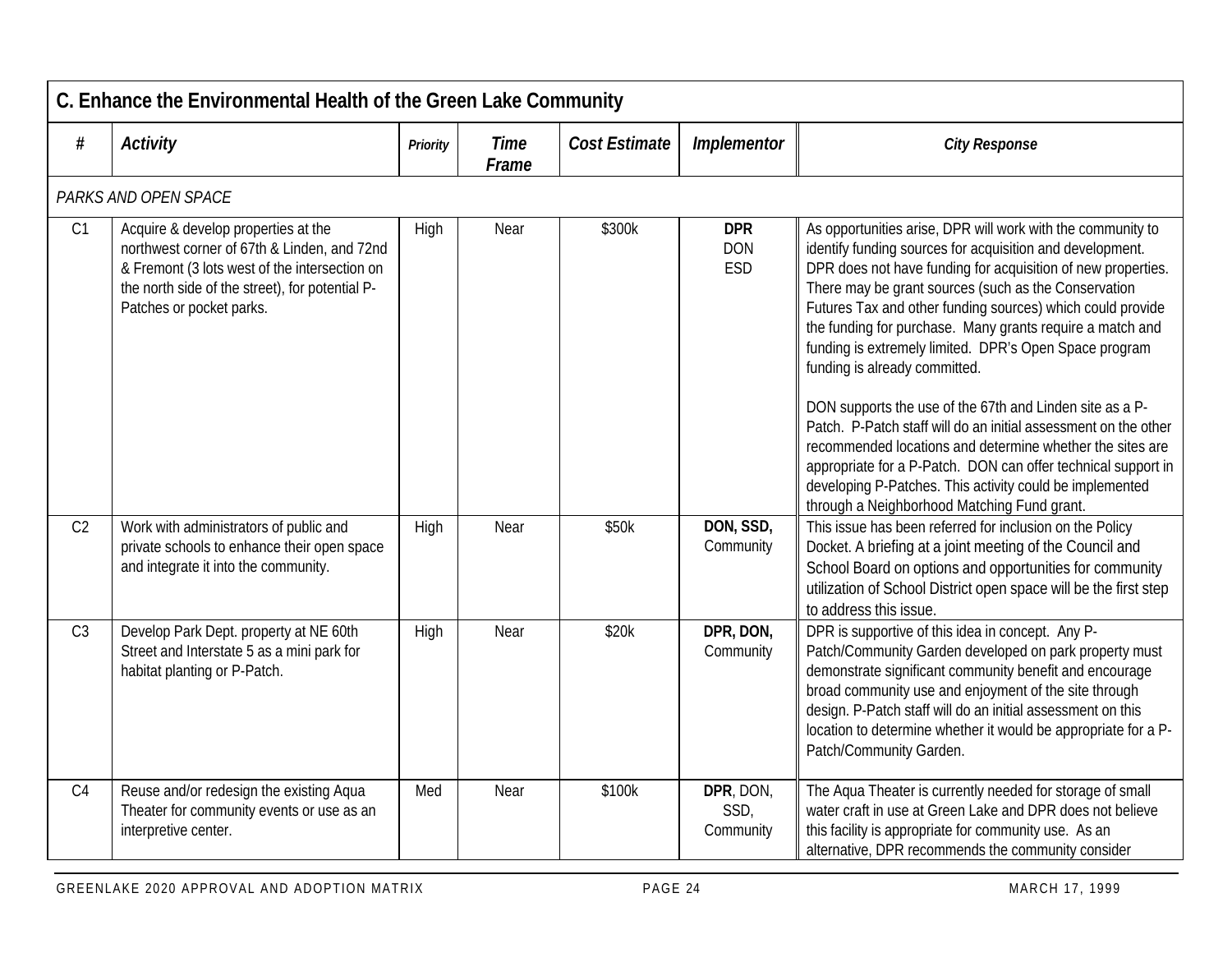| C. Enhance the Environmental Health of the Green Lake Community |                                                                                                                                                                                                                                                                                                                |                 |                      |                      |                                         |                                                                                                                                                                                                                                                                                                                                                                                                                                                                                                                                                                                                                                                                                                                                                                                                                                                                                                                                               |  |  |
|-----------------------------------------------------------------|----------------------------------------------------------------------------------------------------------------------------------------------------------------------------------------------------------------------------------------------------------------------------------------------------------------|-----------------|----------------------|----------------------|-----------------------------------------|-----------------------------------------------------------------------------------------------------------------------------------------------------------------------------------------------------------------------------------------------------------------------------------------------------------------------------------------------------------------------------------------------------------------------------------------------------------------------------------------------------------------------------------------------------------------------------------------------------------------------------------------------------------------------------------------------------------------------------------------------------------------------------------------------------------------------------------------------------------------------------------------------------------------------------------------------|--|--|
| #                                                               | <b>Activity</b>                                                                                                                                                                                                                                                                                                | <b>Priority</b> | <b>Time</b><br>Frame | <b>Cost Estimate</b> | Implementor                             | <b>City Response</b>                                                                                                                                                                                                                                                                                                                                                                                                                                                                                                                                                                                                                                                                                                                                                                                                                                                                                                                          |  |  |
|                                                                 |                                                                                                                                                                                                                                                                                                                |                 |                      |                      |                                         | developing a proposal for the Bathhouse Theatre. DPR will<br>conduct a public process to solicit ideas on the future use of<br>the Bathhouse Theatre and would consider a community<br>proposal for re-use. DPR would be happy to discuss this<br>alternative with the community.                                                                                                                                                                                                                                                                                                                                                                                                                                                                                                                                                                                                                                                             |  |  |
| C <sub>5</sub>                                                  | Acquire property at 1st Ave. NE and NE 56th<br>Street for use as a mini park.                                                                                                                                                                                                                                  |                 |                      |                      | DPR,<br>ESD,<br>Community               | DPR recognizes the neighborhood's desire for a<br>neighborhood park and supports acquisition of property for a<br>mini-park. Unfortunately, DPR does not have funding to<br>acquire properties. A future bond may be one of the ways to<br>fund acquisition. This activity should be weighed with others<br>in the community and throughout the city in the case of a<br>bond.                                                                                                                                                                                                                                                                                                                                                                                                                                                                                                                                                                |  |  |
| C6                                                              | Plant street trees at Aurora Ave. N. and<br>Winona Ave. N.; Aurora Ave. N. from Winona<br>Ave. N. to N. 80th St.; along N. 56th St. from<br>Kensington Pl. N. to Latona Ave NE; on N.<br>80th and N. 85th Streets between I - 5 and<br>Dayton Ave; and along Linden Ave N. from<br>it's start to Winona Ave N. | High            | Near                 | \$20k                | DON,<br>SEATRAN,<br>WSDOT,<br>Community | For street trees on Aurora:<br>DON will help the community coordinate with the Aurora<br>Avenue Merchants Association.<br>SEATRAN would determine the appropriate locations of trees<br>with regards to safety and visibility at intersections. There<br>have been previous discussions with WSDOT about this<br>proposal and SEATRAN will assist the community in working<br>with WSDOT.<br>This proposal could be submitted as a NMF request or as an<br>application to DON's & SCL's tree planting programs. While<br>both those programs typically grant trees to residential streets<br>& other open space, not arterials, there is flexibility provided<br>there is agreement on maintenance responsibility.<br>For street trees in all other locations:<br>This proposal could be submitted as a NMF request or as an<br>application to either DON's tree grant program or SCL's<br>community planting program. SEATRAN approval and a |  |  |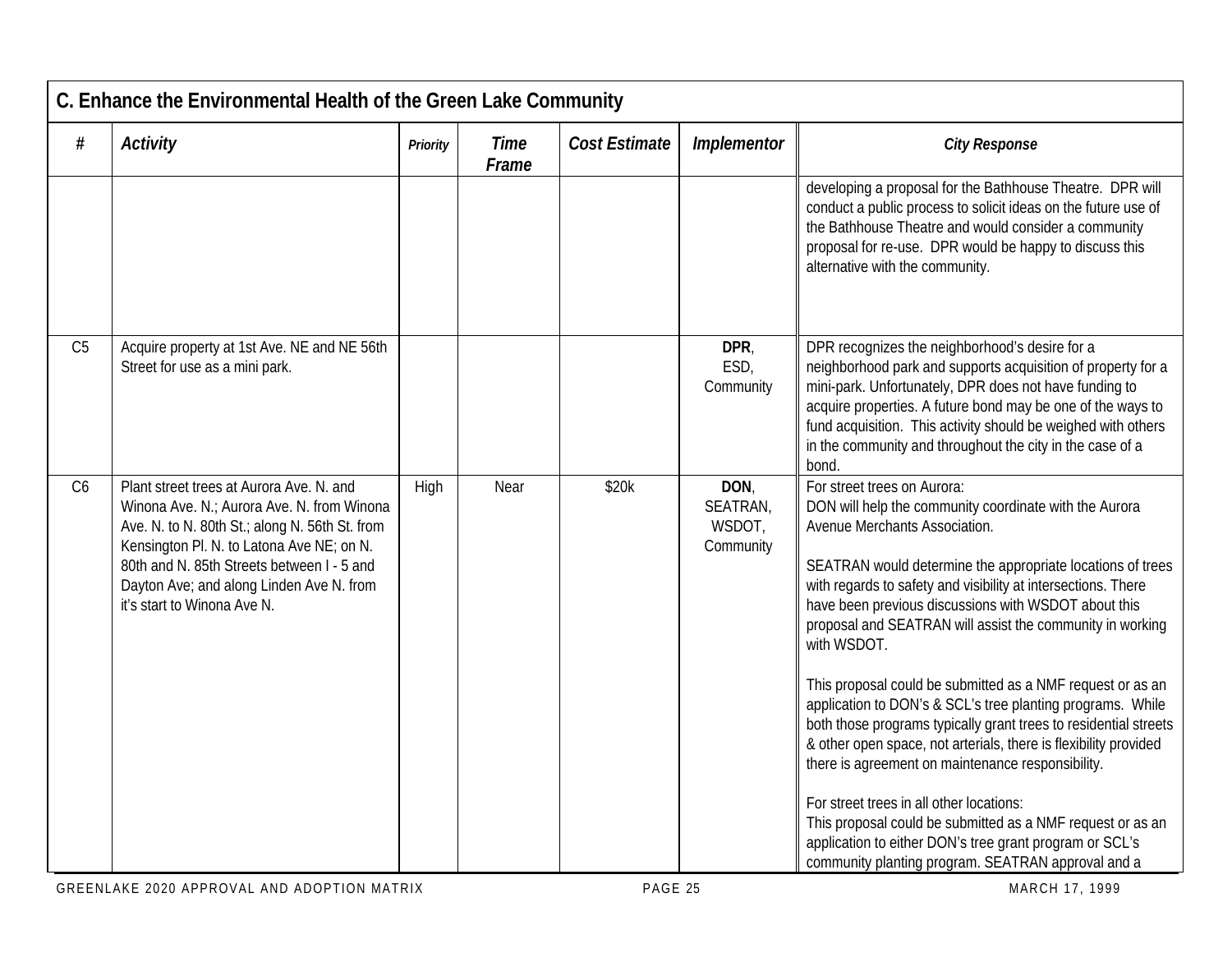| C. Enhance the Environmental Health of the Green Lake Community |                                                                                                                                                                                                                                                      |          |                      |                      |                                                                                                                                      |                                                                                                                                                                                                                                                                                                                                                                             |  |  |
|-----------------------------------------------------------------|------------------------------------------------------------------------------------------------------------------------------------------------------------------------------------------------------------------------------------------------------|----------|----------------------|----------------------|--------------------------------------------------------------------------------------------------------------------------------------|-----------------------------------------------------------------------------------------------------------------------------------------------------------------------------------------------------------------------------------------------------------------------------------------------------------------------------------------------------------------------------|--|--|
| $\#$                                                            | <b>Activity</b>                                                                                                                                                                                                                                      | Priority | <b>Time</b><br>Frame | <b>Cost Estimate</b> | Implementor                                                                                                                          | <b>City Response</b>                                                                                                                                                                                                                                                                                                                                                        |  |  |
|                                                                 |                                                                                                                                                                                                                                                      |          |                      |                      |                                                                                                                                      | street use permit would be required for trees in the street<br>right-of-way.                                                                                                                                                                                                                                                                                                |  |  |
| C <sub>7</sub>                                                  | Plant street trees throughout the community<br>by providing planning assistance, training,<br>and inexpensive trees to interested<br>neighbors.                                                                                                      | High     | Near                 | \$20k                | DON,<br>SEATRAN,<br>Community                                                                                                        | The neighborhood can apply to DON's existing 'tree grant"<br>program.<br>Seattle City Light offers a community tree planting program by<br>providing communities with a minimum of 100 trees. City<br>Light works with communities to assess project sites, provide<br>trees, prepare planting sites, and provides limited care for<br>open space or street side plantings. |  |  |
| C <sub>8</sub>                                                  | Inventory public and private property with<br>'significant 'habitat value by soliciting grants,<br>interns, class projects, etc., to conduct a<br>neighborhood habitat inventory.                                                                    | High     | Near                 | \$20k                | DON, UW,<br>WSU.<br>Community &<br>high school<br>interns                                                                            | This is primarily a community based activity. This activity may<br>qualify for NMF grants.                                                                                                                                                                                                                                                                                  |  |  |
| C <sub>9</sub>                                                  | Work with school administrators and parent<br>groups to establish or expand wildlife habitat<br>on school grounds, using the Green Lake<br>School Olalie Garden as a model.                                                                          | Med      | Near                 | \$50k                | DON, SSD,<br>Community,<br>State, Federal &<br>Foundation<br>grants                                                                  | This issue has been referred for inclusion on the Policy<br>Docket. A briefing at a joint meeting of Council and School<br>Board on options and opportunities for community utilization<br>of School District space will be the first step to address this<br>issue.<br>This activity may qualify for NMF grants.                                                           |  |  |
| C10                                                             | Develop an outreach program to encourage<br>private and commercial property owners and<br>managers to add native habitat components<br>to their property. Encourage adjacent<br>property owners to work together to develop<br>larger habitat nodes. | High     | Near                 | \$50k                | DON, UW,<br>WSU,<br>Community<br>State, Federal &<br>Foundation<br>grants, private<br>and commercial<br>property owners,<br>DPR, SPU | This is primarily a community based activity. This activity may<br>qualify for NMF grants.<br>DPR & SPU may be able to offer technical support in this<br>endeavor.                                                                                                                                                                                                         |  |  |
| C11                                                             | Develop 'habitat walks', map Backyard<br>Sanctuaries, and conduct habitat workshops.                                                                                                                                                                 | High     | Near                 | \$50k                | Community, GL<br>Park Alliance,<br>DON, Seattle<br>Audubon, State,<br>Fed & other                                                    | This is primarily a community based activity. This activity may<br>qualify for NMF grants. DPR & SPU may be able to offer<br>technical support in this endeavor.                                                                                                                                                                                                            |  |  |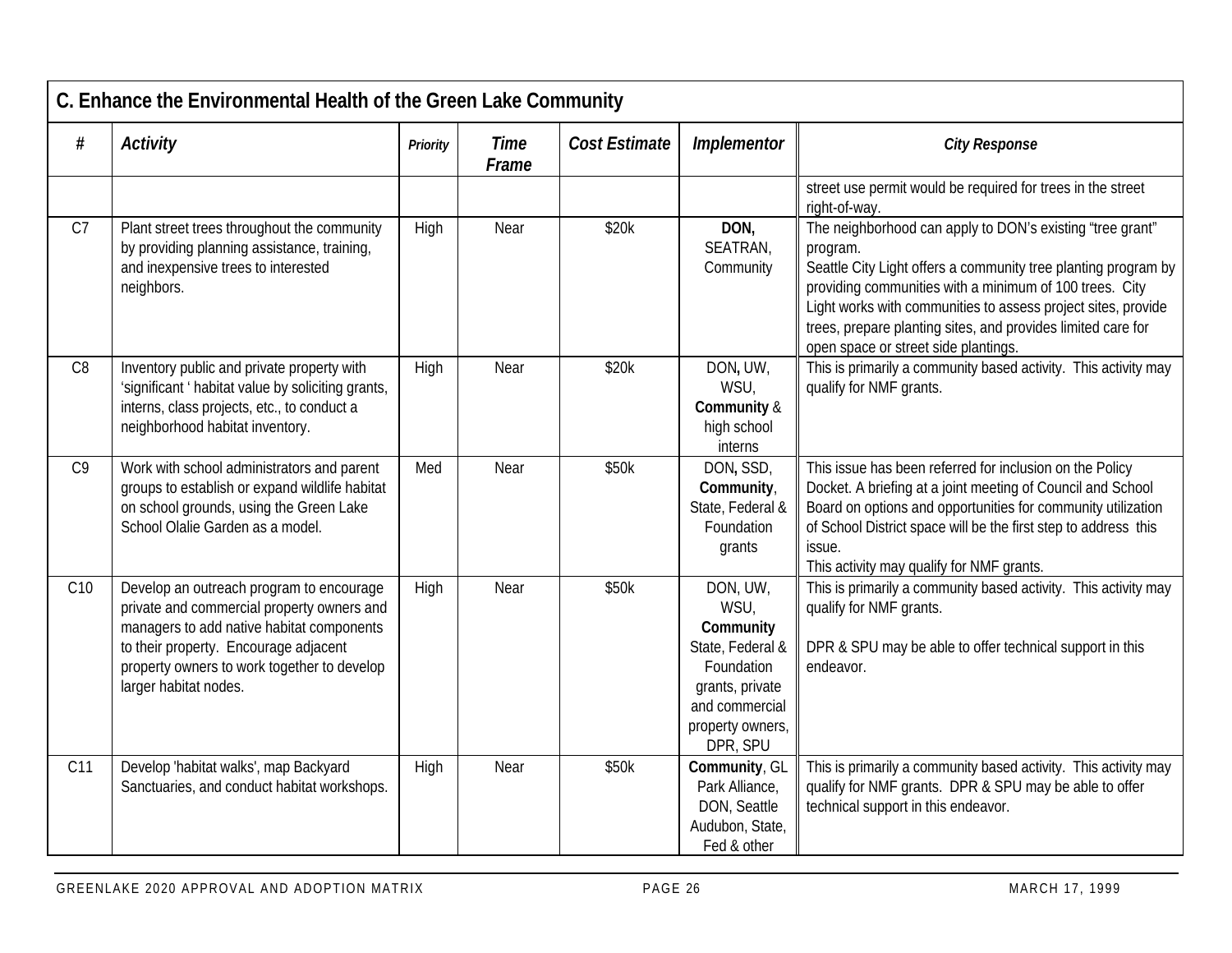|                 | C. Enhance the Environmental Health of the Green Lake Community                                                                                                                                                                                                                                                                                            |                 |                      |               |                                                                                                                                |                                                                                                                                                                                                                                                                                                                                                                                                                                                                                    |  |  |  |
|-----------------|------------------------------------------------------------------------------------------------------------------------------------------------------------------------------------------------------------------------------------------------------------------------------------------------------------------------------------------------------------|-----------------|----------------------|---------------|--------------------------------------------------------------------------------------------------------------------------------|------------------------------------------------------------------------------------------------------------------------------------------------------------------------------------------------------------------------------------------------------------------------------------------------------------------------------------------------------------------------------------------------------------------------------------------------------------------------------------|--|--|--|
| #               | <b>Activity</b>                                                                                                                                                                                                                                                                                                                                            | <b>Priority</b> | <b>Time</b><br>Frame | Cost Estimate | Implementor                                                                                                                    | <b>City Response</b>                                                                                                                                                                                                                                                                                                                                                                                                                                                               |  |  |  |
|                 |                                                                                                                                                                                                                                                                                                                                                            |                 |                      |               | grants                                                                                                                         |                                                                                                                                                                                                                                                                                                                                                                                                                                                                                    |  |  |  |
| C12             | Develop an interpretive naturalist program<br>with classes, nature walks, and workshops in<br>Green Lake Park. This is proposed to be<br>accomplished through assembling a team<br>from the Green Lake Park Alliance (GLPA),<br>Seattle Audubon, and Seattle Parks staff to<br>introduce programs that promote<br>environmental stewardship as recreation. | High            | Near                 | \$50k         | Community,<br><b>Green Lake Park</b><br>Alliance, Seattle<br>Audubon, DPR,<br>DON, State,<br>Federal &<br>Foundation<br>grants | This is primarily a community based activity. This activity may<br>qualify for NMF grants.<br>DPR supports this proposal, and developed an Environmental<br>Education program for Green Lake Elementary and Bagley<br>Elementary in 1995. However, the Department does not have<br>funding for environmental education programs and suggests<br>pursuing state and federal grants. DPR can provide<br>technical support to the neighborhood during the NMF<br>application process. |  |  |  |
| C <sub>13</sub> | Establish an environmental education center<br>in Green Lake Park with naturalist programs<br>on habitat and water quality.                                                                                                                                                                                                                                | High            | Near                 | \$500k        | Community,<br><b>Green Lake Park</b><br>Alliance, Seattle<br>Audubon, DPR,<br>DON, State,<br>Federal &<br>Foundation<br>grants | This is primarily a community based activity. This activity may<br>qualify for NMF grants.<br>DPR supports the proposal, but has no funding for<br>environmental education programs and suggests pursuing<br>state and federal grants. They also have concerns about an<br>additional center at the lake and the level of support for a<br>separate environmental education center.                                                                                                |  |  |  |
| C14             | Create passive recreational areas, gathering<br>areas, a shade garden and seating around<br>the community center.                                                                                                                                                                                                                                          | High            | Near                 | \$50k         | DPR, DON,<br>Community                                                                                                         | This is primarily a community based activity. This activity may<br>qualify for NMF grants.<br>DPR is supportive of this activity and will work with the<br>community in the design and development process.                                                                                                                                                                                                                                                                        |  |  |  |
| C15             | Improve the community center grounds to<br>include thinning the plane trees and providing<br>more seating.                                                                                                                                                                                                                                                 |                 |                      |               | DPR,<br>Community                                                                                                              | DPR supports the neighborhood in its request for thinning of<br>the plane trees and it is included in the current vegetation<br>management plan for Green Lake. DPR has also received<br>community input that there is too much seating at Green Lake<br>but we are willing to discuss this with the community.                                                                                                                                                                    |  |  |  |
| C <sub>16</sub> | Enhance ADA recreational opportunities<br>around the lake. Provide additional<br>accessible paths from outside perimeter to<br>the main trail, ensure accessible paths to<br>swimming, boating and field and tennis court                                                                                                                                  | High            | Near                 | \$50k         | DPR, Federal,<br>Corporate<br>sponsorship,<br><b>DON</b>                                                                       | DPR will continue to work on this issue with the community.<br>DPR has funded \$144,000 for ADA improvements to the<br>wading pool comfort station in 2000-2001. ADA improvements<br>for the 65th St. comfort station and for the Green Lake<br>Community Center for exterior ramps are listed in the DPR                                                                                                                                                                          |  |  |  |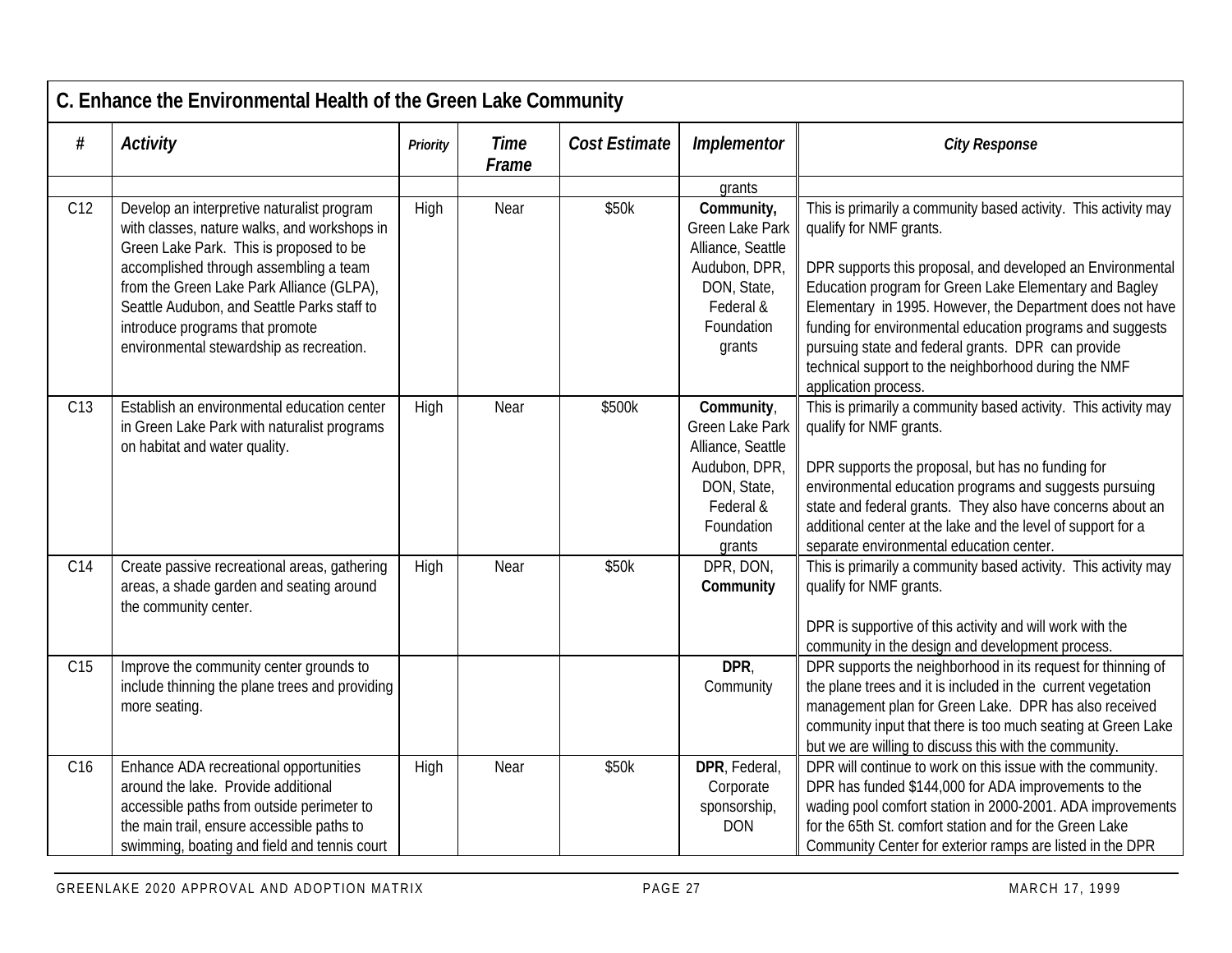|                 | C. Enhance the Environmental Health of the Green Lake Community                                                                                                                                  |          |                      |                      |                                                                                                                       |                                                                                                                                                                                                                                                                                                                                  |  |  |  |
|-----------------|--------------------------------------------------------------------------------------------------------------------------------------------------------------------------------------------------|----------|----------------------|----------------------|-----------------------------------------------------------------------------------------------------------------------|----------------------------------------------------------------------------------------------------------------------------------------------------------------------------------------------------------------------------------------------------------------------------------------------------------------------------------|--|--|--|
| #               | <b>Activity</b>                                                                                                                                                                                  | Priority | <b>Time</b><br>Frame | <b>Cost Estimate</b> | Implementor                                                                                                           | <b>City Response</b>                                                                                                                                                                                                                                                                                                             |  |  |  |
|                 | areas. Ensure accessibility to Bathhouse<br>Theater, from on-street parking and provide<br>an accessible route across Aurora to the<br>north end of the Lake.                                    |          |                      |                      |                                                                                                                       | Major Maintenance Plan.<br>Some immediate improvements could be accomplished by<br>the community through Neighborhood Matching Fund grants.                                                                                                                                                                                      |  |  |  |
| C <sub>17</sub> | Develop an informational database to identify<br>recreational opportunities available to the<br>Green Lake community.                                                                            | High     | Near                 | \$10k                | DPR,<br>Community                                                                                                     | DPR does not have funding to take the lead on this project.<br>The Department can offer technical support to the<br>neighborhood. Some information is available in the quarterly<br>Green Lake/Evans Pool programming brochure.                                                                                                  |  |  |  |
| C <sub>18</sub> | Increase the use of the community center<br>and greater awareness of recreational<br>opportunities at other sites e.g Boys & Girls<br>Club, schools etc.                                         | High     | Near                 | \$100k               | DPR,<br>Community,<br>Corporate<br>sponsorship,<br>Federal                                                            | DPR currently markets programming at Green Lake through a<br>quarterly brochure. DPR markets programs to the extent<br>possible given existing resources.                                                                                                                                                                        |  |  |  |
| C <sub>19</sub> | Develop and implement a watershed<br>education program for businesses and<br>residents.                                                                                                          | High     | Near                 | \$50k                | DPR, UW, WSU,<br>Community,<br>State, Federal &<br>Foundation<br>grants, private<br>and commercial<br>property owners | While this is primarily a community based activity, DPR can<br>provide technical support. This activity may qualify for NMF<br>grants.                                                                                                                                                                                           |  |  |  |
| C20             | Develop a community network to monitor<br>water quality, support outreach and<br>educational activities and identify and<br>evaluate opportunities for restoration of<br>natural drainage areas. | High     | Near                 |                      | Community,<br>SPU                                                                                                     | While, this is primarily a community based activity, SPU has<br>numerous environmental partnership programs available to<br>support community based clean-up and water quality<br>promotion and outreach. SPU will contact the community and<br>help them identify programs and opportunities that may match<br>their interests. |  |  |  |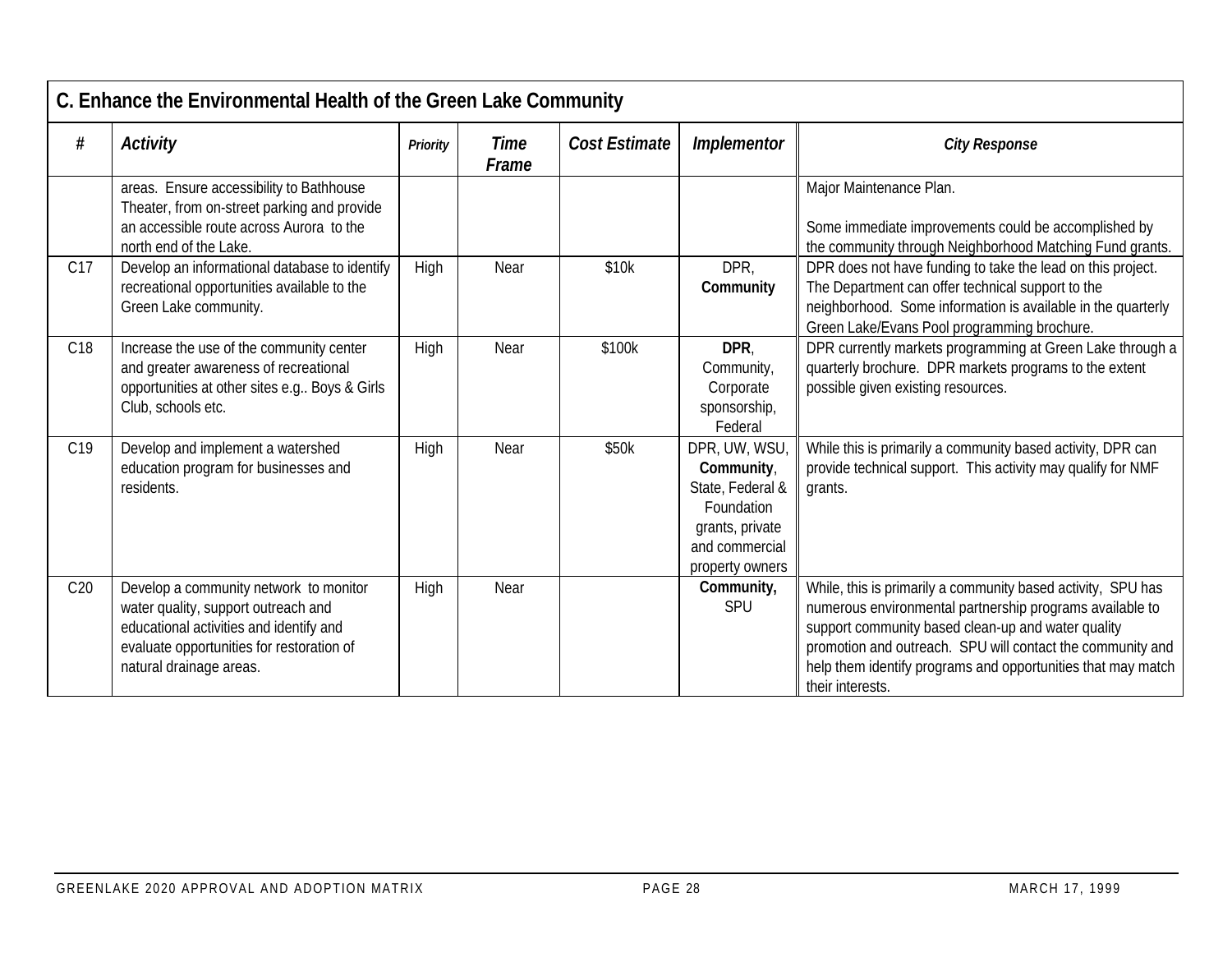## **Description**

Results of a mail survey conducted by Green Lake 2020 in the spring of 1997, which was sent to all residents in the planning area (with a 10% response rate), identified a number of transportation-related concerns. The highest rated was traffic congestion, with 61% reporting it as a "serious problem" (rated 4 or 5 on a scale of 1 to 5). Other concerns in order of importance were: pedestrian safety (59%), bicycle safety (53%), cut-through traffic (52%), speeding (51%), parking availability (41%) and large truck traffic (31%).

In response to this survey, the theme for the Green Lake transportation system, as developed through this planning process, is to develop a strategy that addresses the community's traffic congestion problems, enhances pedestrian and bicycle safety and circulation, encourages alternative modes of transportation, and maintains community character. To these ends, the Green Lake 2020's transportation consultant has developed a Strategic Transportation Plan. Portions of this study have been included throughout this section for background.

Several guiding principles direct the goals, policies and recommendations for improving transportation mobility and safety in residential areas, they are;

Guiding Principles:

- Green Lake as a community where people who live, work, and visit have safe and convenient access via a wide variety of travel modes including, but not limited to, the automobile.
- Green Lake as a neighborhood where people can feel safe walking and riding their bikes.
- Green Lake as a place where activities are conveniently and safely accessible to people with physical disabilities.

# **Integrated City Response**

This Key Strategy consists of a number of transportation recommendations and streetscape improvements to promote pedestrian and bicycle access and to facilitate vehicular travel. The City supports the neighborhood's efforts to improve mobility throughout the urban village. Many of the recommendations listed here are at a conceptual level and will need to be developed further before their feasibility can be evaluated. Resources within the City to develop these kinds of transportation improvements are limited. Priorities will need to be identified through the Northwest Sector Work Program to focus City efforts once resources are identified and become available.

WSDOT Multi-Modal Study of Highway 99: SEATRAN in coordination with SPO and the NDMs, will take an active role in the Highway 99 Multi-Modal Study being conducted by WSDOT including: 1) representing the City of Seattle's interests in the use and development of Highway 99, 2) making sure the pertinent neighborhood plan recommendations from all relevant neighborhood plans are timely and effectively presented together in an accessible format to WSDOT and other pertinent stakeholders, 3) assisting WSDOT in their community outreach, 4) encouraging the inclusion of other government entities, such as King County Metro, in the development of this study, and 5) coordinating the City of Seattle's work on Aurora Avenue North, such as the signalization study, with WSDOT's study.

**Lead Department:** SEATRAN

**Participating Departments:** DPR, DCLU

#### *Activities Already Underway*

- 1. The loop detector on the east leg of Green Lake Dr. N. at Aurora was recently improved and should now detect bicyclists.
- 2. In response to earlier requests from citizens, SEATRAN has developed conceptual sketches of desired intersection improvements at the following locations:
	- NE Ravenna Blvd/Green Lake Dr N./NE 71 St.
	- N. 64 ST./E Green Lake Wy N.
	- N. 65 ST./Latona Ave N.
	- Wallingford AV N./N. 80th St.
	- Winona AV N /77 and 76th Streets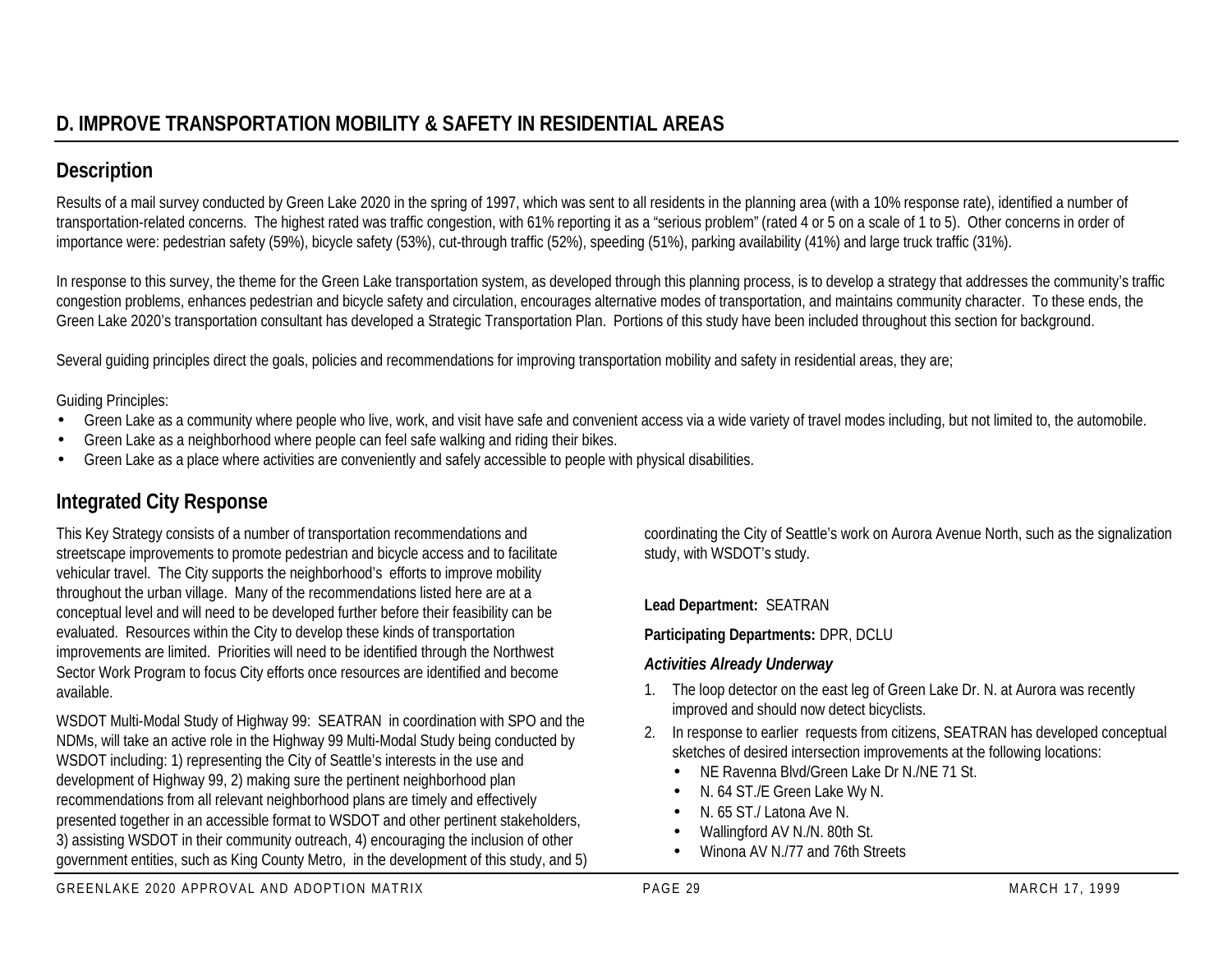- 1. SEATRAN will perform a traffic safety study at the intersection of West Green Lake Way and East Green Lake Way to evaluate ways of facilitating northbound left-turns in 1999.
- 2. SEATRAN will evaluate Aurora & 68th Street in 1999 as part of their signal progression study for Aurora Avenue North.
- 3. DPR's North Division has committed to providing additional bike racks in desired locations in Green Lake Park identified by the neighborhood.
- 4. SEATRAN will study N. 50th Street &1st Avenue NE for a signal in 1999.
- 5. Crosswalks and pedestrian crossing signals have raised implementation and policy issues in a number of neighborhood plans and have been referred to the Policy Docket for City Council discussion.
- 6. Identify those activities in this Key Strategy that are good candidates for next steps for implementation considering priorities, funding sources, and departmental staffing concerns through the Northwest Sector Work Program.
- 7. Identify next steps for continued implementation.

|                | D. Improve Transportation Safety & Mobility in Residential Areas                                                                                                                                                                                                                                                                                                                                                                                                                                                                                                                   |          |                   |                  |                    |                                                                                                                                                                                                                                                                                                                                                                                                                                                                                                                                                                                                                                                              |  |  |  |  |
|----------------|------------------------------------------------------------------------------------------------------------------------------------------------------------------------------------------------------------------------------------------------------------------------------------------------------------------------------------------------------------------------------------------------------------------------------------------------------------------------------------------------------------------------------------------------------------------------------------|----------|-------------------|------------------|--------------------|--------------------------------------------------------------------------------------------------------------------------------------------------------------------------------------------------------------------------------------------------------------------------------------------------------------------------------------------------------------------------------------------------------------------------------------------------------------------------------------------------------------------------------------------------------------------------------------------------------------------------------------------------------------|--|--|--|--|
| #              | Activity                                                                                                                                                                                                                                                                                                                                                                                                                                                                                                                                                                           | Priority | <b>Time Frame</b> | Cost<br>Estimate | <b>Implementor</b> | <b>City Response</b>                                                                                                                                                                                                                                                                                                                                                                                                                                                                                                                                                                                                                                         |  |  |  |  |
|                | <b>Traffic and Transportation</b>                                                                                                                                                                                                                                                                                                                                                                                                                                                                                                                                                  |          |                   |                  |                    |                                                                                                                                                                                                                                                                                                                                                                                                                                                                                                                                                                                                                                                              |  |  |  |  |
| D <sub>1</sub> | At the following intersections, conduct a<br>study to evaluate design changes, including<br>the use of a traffic roundabout, bicycle<br>lanes, chanelization and pedestrian refuge<br>islands. Install the most beneficial<br>improvements for traffic flow, pedestrian,<br>and bicycle safety. Traffic roundabouts<br>should not be installed if they are found to<br>significantly detract from pedestrian safety.<br>a) The five-way intersection of NE Ravenna<br>Boulevard and E. Green Lake Drive N.<br>b) The five-way intersection of N. 50th<br>Street and Green Lake Way | High     | Near-Medium       |                  | <b>SEATRAN</b>     | See A 21. SEATRAN has previously investigated this intersection<br>and believes a roundabout could be a reasonable design<br>alternative. The next step would be to develop a conceptual<br>design. While the city is supportive of doing a conceptual design<br>they have not identified funding for a conceptual design at this<br>time. If the community would like to move forward more quickly on<br>this recommendation they can seek alternative funding sources.<br>NMF or early implementation funds are possible funding sources.<br>b) SEATRAN has previously investigated this intersection and<br>determined that a roundabout is not feasible. |  |  |  |  |
| D <sub>2</sub> | Convert four-lane arterials to three-lane<br>arterials (one lane in each direction with a<br>two-way left turn lane), specifically Green<br>Lake Way N. near Woodland Park, and<br>North 50th Street. Add all-day parking or<br>bike lanes with the extra space. Add a<br>pedestrian refuge island around N. 52nd<br>Street & Greenlake Way N.                                                                                                                                                                                                                                     | high     | near              |                  | <b>SEATRAN</b>     | NE 50th Street: SEATRAN does not support converting N. 50th<br>Street from four lanes to three. Due to the high volume on this<br>street, four lanes are needed particularly during the peak hours.<br>Because of increasing volume, SEATRAN is evaluating the need<br>for increased parking restrictions.<br>Green Lake Way N: SEATRAN will evaluate the feasibility of<br>converting Green Lake Way N from 50th to West Green Lake<br>Way N (approximately N. 55th Street) from four lanes to three.                                                                                                                                                       |  |  |  |  |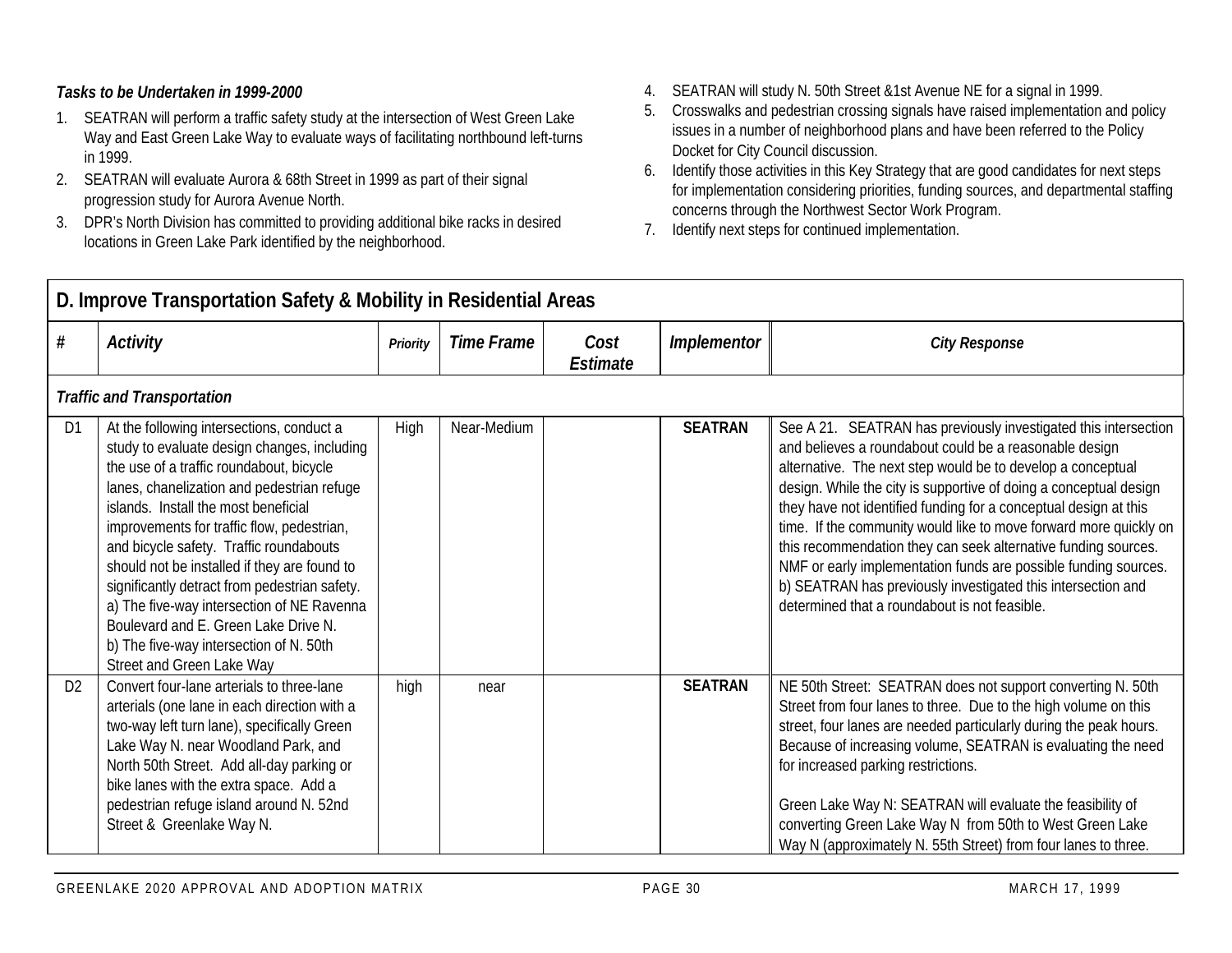|                | D. Improve Transportation Safety & Mobility in Residential Areas                                                                                                                                                                                                                                                                                                                                                                                                                                                                                                                                                        |          |                   |                  |                                                                      |                                                                                                                                                                                                                                                                                                                                                                                                                                                                                           |  |  |  |  |
|----------------|-------------------------------------------------------------------------------------------------------------------------------------------------------------------------------------------------------------------------------------------------------------------------------------------------------------------------------------------------------------------------------------------------------------------------------------------------------------------------------------------------------------------------------------------------------------------------------------------------------------------------|----------|-------------------|------------------|----------------------------------------------------------------------|-------------------------------------------------------------------------------------------------------------------------------------------------------------------------------------------------------------------------------------------------------------------------------------------------------------------------------------------------------------------------------------------------------------------------------------------------------------------------------------------|--|--|--|--|
| $\#$           | <b>Activity</b>                                                                                                                                                                                                                                                                                                                                                                                                                                                                                                                                                                                                         | Priority | <b>Time Frame</b> | Cost<br>Estimate | Implementor                                                          | <b>City Response</b>                                                                                                                                                                                                                                                                                                                                                                                                                                                                      |  |  |  |  |
|                |                                                                                                                                                                                                                                                                                                                                                                                                                                                                                                                                                                                                                         |          |                   |                  |                                                                      | However, this is a short stretch and there may be difficulties<br>transitioning to three lanes at N. 50th Street.                                                                                                                                                                                                                                                                                                                                                                         |  |  |  |  |
| D <sub>3</sub> | Work with SEATRAN to assess and<br>implement improvements for traffic flow at<br>the intersections of:<br>a) Aurora Avenue N. and Winona Avenue<br>$N$ :<br>b) the intersection of West Green Lake Way<br>and East Green Lake Way;<br>c) Wallingford Avenue N. and N. 85th<br>Street.<br>This study would evaluate possible design<br>changes such as signal phasing, bicycle<br>lanes, chanelization and pedestrian refuge<br>islands. The desired outcome of this study<br>is to identify and implement the most<br>beneficial capital improvements to improve<br>traffic flow, and pedestrian and bicycle<br>safety. | High     | Near-Medium       |                  | <b>SEATRAN</b>                                                       | SEATRAN does not have funding for this study. If the community<br>chooses to hire a private consultant, the Neighborhood Matching<br>Fund may be a good source for some or all of the funding.<br>SEATRAN can help the community select an appropriate<br>consultant and provide technical assistance on specific issues.                                                                                                                                                                 |  |  |  |  |
| D <sub>4</sub> | Study and provide a protected left-turn<br>phase off of Aurora Avenue N.<br>(northbound) at Winona Avenue to allow a<br>safe left-hand turn.                                                                                                                                                                                                                                                                                                                                                                                                                                                                            | High     | Near-Medium       |                  | <b>SEATRAN</b>                                                       | SEATRAN presented this idea to the community in 1996, in order<br>to solve the accident problem at 77th St. Since 77th St. is a<br>residential street, SEATRAN thought it would be appropriate to<br>install southbound/northbound left-turns at Winona. However, the<br>northbound left turn still does not meet either the accident or<br>volume warrant and residents on Winona have opposed the idea.<br>Because of the opposition, this project will not occur in the near-<br>term. |  |  |  |  |
| D <sub>5</sub> | Conduct a transportation study for Aurora<br>Avenue N. This study should examine<br>options for improving: a) general traffic flow,<br>b) transit speed and reliability and c)<br>pedestrian safety and accessibility.                                                                                                                                                                                                                                                                                                                                                                                                  | High     | Near              |                  | <b>SEATRAN</b><br><b>WSDOT Office</b><br>of Urban<br><b>Mobility</b> | WSDOT has started a mobility study for Hwy. 99 from the Battery<br>St. tunnel to the City of Shoreline. These issues will be addressed<br>in this study; however, the exact scope of the study is not known<br>at this time.<br>SEATRAN in coordination with SPO and the NDMs will take an<br>active role in the Highway 99 Multi-Modal Study being conducted                                                                                                                             |  |  |  |  |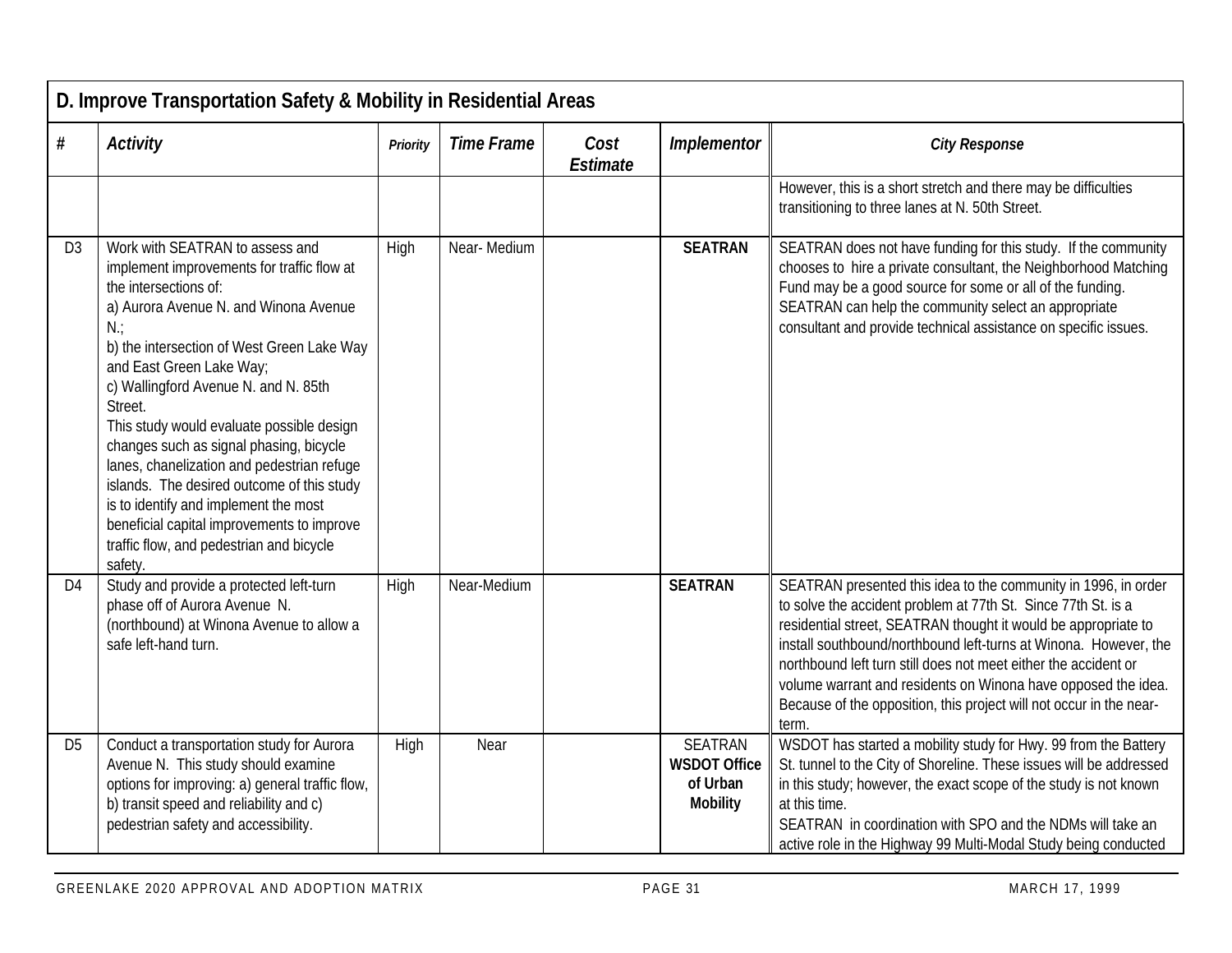|                | D. Improve Transportation Safety & Mobility in Residential Areas                                                                                                                                                                                                                                                                                                                                           |          |                   |                  |                |                                                                                                                                                                                                                                                                                                                                                                                                                                                                                                                                                                                                                                                                                                                                                                                                                                                                                                                                                                                                                                                                                                                   |  |  |  |  |
|----------------|------------------------------------------------------------------------------------------------------------------------------------------------------------------------------------------------------------------------------------------------------------------------------------------------------------------------------------------------------------------------------------------------------------|----------|-------------------|------------------|----------------|-------------------------------------------------------------------------------------------------------------------------------------------------------------------------------------------------------------------------------------------------------------------------------------------------------------------------------------------------------------------------------------------------------------------------------------------------------------------------------------------------------------------------------------------------------------------------------------------------------------------------------------------------------------------------------------------------------------------------------------------------------------------------------------------------------------------------------------------------------------------------------------------------------------------------------------------------------------------------------------------------------------------------------------------------------------------------------------------------------------------|--|--|--|--|
| #              | <b>Activity</b>                                                                                                                                                                                                                                                                                                                                                                                            | Priority | <b>Time Frame</b> | Cost<br>Estimate | Implementor    | <b>City Response</b>                                                                                                                                                                                                                                                                                                                                                                                                                                                                                                                                                                                                                                                                                                                                                                                                                                                                                                                                                                                                                                                                                              |  |  |  |  |
|                |                                                                                                                                                                                                                                                                                                                                                                                                            |          |                   |                  |                | by WSDOT including: 1) representing the City of Seattle's interests<br>in the use and development of Highway 99, 2) making sure the<br>pertinent neighborhood plan recommendations from all relevant<br>neighborhood plans are timely and effectively presented together<br>in an accessible format to WSDOT and other pertinent<br>stakeholders, 3) assisting WSDOT in their community outreach, 4)<br>encouraging the inclusion of other government entities, such as<br>King County Metro, in the development of this study, and 5)<br>coordinating the City of Seattle's work on Aurora Avenue North,<br>such as the signalization study, with WSDOT's study.<br>If the WSDOT study does not adequately address the<br>neighborhood's questions, the next step would be for the<br>neighborhood to identify specific objectives for a smaller<br>specialized study. SEATRAN could assist in development of the<br>scope of the study and assist the neighborhood in selecting an<br>appropriate consultant. The Neighborhood Matching Fund would<br>be a good funding source for a smaller specialized study. |  |  |  |  |
| D <sub>6</sub> | Conduct a traffic safety study at the<br>intersection of West Green Lake Way and<br>East Green Lake Way to evaluate ways of<br>facilitating northbound left-turns.                                                                                                                                                                                                                                         | High     | Near              |                  | <b>SEATRAN</b> | SEATRAN will investigate this intersection for a possible signal as<br>requested in the plan. If a signal is warranted, the intersection<br>may need to be reconfigured to facilitate its operation.                                                                                                                                                                                                                                                                                                                                                                                                                                                                                                                                                                                                                                                                                                                                                                                                                                                                                                              |  |  |  |  |
| D7             | Promote traffic calming on residential<br>streets by installing traffic circles, chicanes,<br>or speed humps through the existing<br>process. Place special emphasis on areas<br>with identified cut-through traffic problems<br>including N. 59th Street; N. 68th St.; N. 73rd<br>St.; W. Green Lake Dr. N.; Keen Way N.;<br>Stroud Ave. N.; N. 77th St.; and W. Green<br>Lake Dr. (near the Bath House). | High     | Near              |                  | <b>SEATRAN</b> | This activity can be accomplished through existing programs. The<br>community should submit specific requests to the Neighborhood<br>Traffic Engineering division of SEATRAN. A petition of community<br>support will be required once feasibility is determined. SEATRAN<br>will assist the community in determining petition area boundaries.<br>Various funding sources may be available for implementation<br>depending upon the neighborhood's overall plan priorities.                                                                                                                                                                                                                                                                                                                                                                                                                                                                                                                                                                                                                                      |  |  |  |  |
| D <sub>8</sub> | Build landscaped medians down the middle<br>of Linden Avenue North & Green Lake Drive<br>North.                                                                                                                                                                                                                                                                                                            | High     | Near-Medium       |                  | <b>SEATRAN</b> | There is sufficient width for medians on the arterial portion of<br>Linden Ave N. and Green Lake Dr N. west of Ashworth.<br>However, the installation of a median may conflict with the                                                                                                                                                                                                                                                                                                                                                                                                                                                                                                                                                                                                                                                                                                                                                                                                                                                                                                                           |  |  |  |  |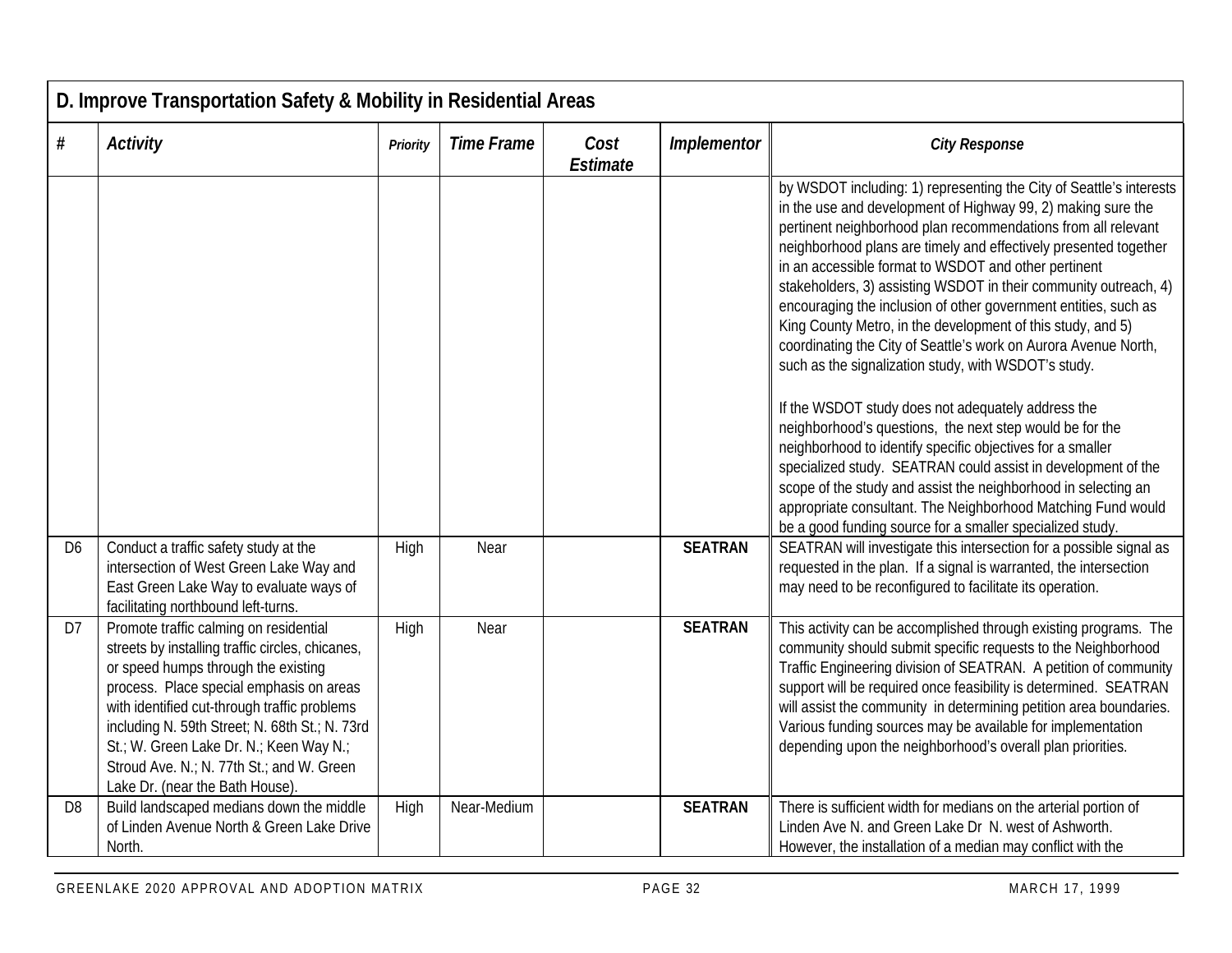|                 | D. Improve Transportation Safety & Mobility in Residential Areas                                                                                                                                                    |          |                   |                  |                                              |                                                                                                                                                                                                                                                                                                                                                                                                                                                                                                                                                                                                                                                                                                                                                                                   |  |  |  |  |
|-----------------|---------------------------------------------------------------------------------------------------------------------------------------------------------------------------------------------------------------------|----------|-------------------|------------------|----------------------------------------------|-----------------------------------------------------------------------------------------------------------------------------------------------------------------------------------------------------------------------------------------------------------------------------------------------------------------------------------------------------------------------------------------------------------------------------------------------------------------------------------------------------------------------------------------------------------------------------------------------------------------------------------------------------------------------------------------------------------------------------------------------------------------------------------|--|--|--|--|
| $\#$            | <b>Activity</b>                                                                                                                                                                                                     | Priority | <b>Time Frame</b> | Cost<br>Estimate | Implementor                                  | <b>City Response</b>                                                                                                                                                                                                                                                                                                                                                                                                                                                                                                                                                                                                                                                                                                                                                              |  |  |  |  |
|                 |                                                                                                                                                                                                                     |          |                   |                  |                                              | community's desire for bike lanes along these routes. (See D15).<br>Because medians restrict access to abutting properties along the<br>route, SEATRAN would require strong support from the affected<br>residents and from emergency response departments. Medians<br>could be considered when repaving of these arterials occurs,<br>provided funding is available and the necessary support is<br>received.                                                                                                                                                                                                                                                                                                                                                                    |  |  |  |  |
| D <sub>9</sub>  | Install street improvements to enhance the<br>pedestrian quality and promote traffic<br>calming along N. 56th Street including<br>widened sidewalks, pedestrian bulbs,<br>benches, and landscaped medians.          | High     | Near-Medium       |                  | <b>SEATRAN</b>                               | The next step would be to develop a conceptual design for N. 56th<br>Street. While the city is supportive of doing a conceptual design<br>they have not identified funding for a conceptual design at this<br>time. If the community would like to move forward more quickly on<br>this recommendation they can seek alternative funding sources.<br>NMF or early implementation funds are possible funding sources.-<br>Neighborhood Street Funds or Early Implementation Funds may<br>be a good source to implement some of the improvements<br>identified in conceptual design process.<br>Placing benches on the street could be accomplished by the<br>community through a NMF grant. Any placement within the right-<br>of-way would need a street use permit from SEATRAN. |  |  |  |  |
| D <sub>10</sub> | Consider converting N. 50th Street and East<br>Green Lake Way, to three lanes to provide<br>pedestrian refuge and facilitate left-turns,<br>while still allowing for considerable traffic<br>flow.                  | High     | Near-Medium       |                  | <b>SEATRAN</b>                               | Please see D2.                                                                                                                                                                                                                                                                                                                                                                                                                                                                                                                                                                                                                                                                                                                                                                    |  |  |  |  |
| D11             | Study the need & possibility for restricted<br>parking zones to help limit parking by non-<br>residents utilizing the existing RPZ process.                                                                         | High     | Near              |                  | <b>SEATRAN</b>                               | Community should identify the specific blocks affected by non-<br>resident parking and review with SEATRAN in order to determine<br>if a restricted parking zone will be appropriate in these areas.                                                                                                                                                                                                                                                                                                                                                                                                                                                                                                                                                                              |  |  |  |  |
| D <sub>12</sub> | Develop a major "Woodland Greenway<br>"connecting the Burke-Gilman Trail from N.<br>34th St. to South Green Lake at the<br>amphitheater. Additional connections would<br>include using the Woodland Park bridges to | High     | Medium            |                  | <b>SEATRAN</b><br><b>ISTEA</b><br><b>DPR</b> | DPR is generally supportive of this idea. It needs extensive further<br>planning and the community's response before implementation<br>could occur. This activity has many complex issues that would<br>need to be addressed in a feasibility analysis and scoping of the<br>project. Major obstacles are crossings at Bridge Way, 46th Street                                                                                                                                                                                                                                                                                                                                                                                                                                    |  |  |  |  |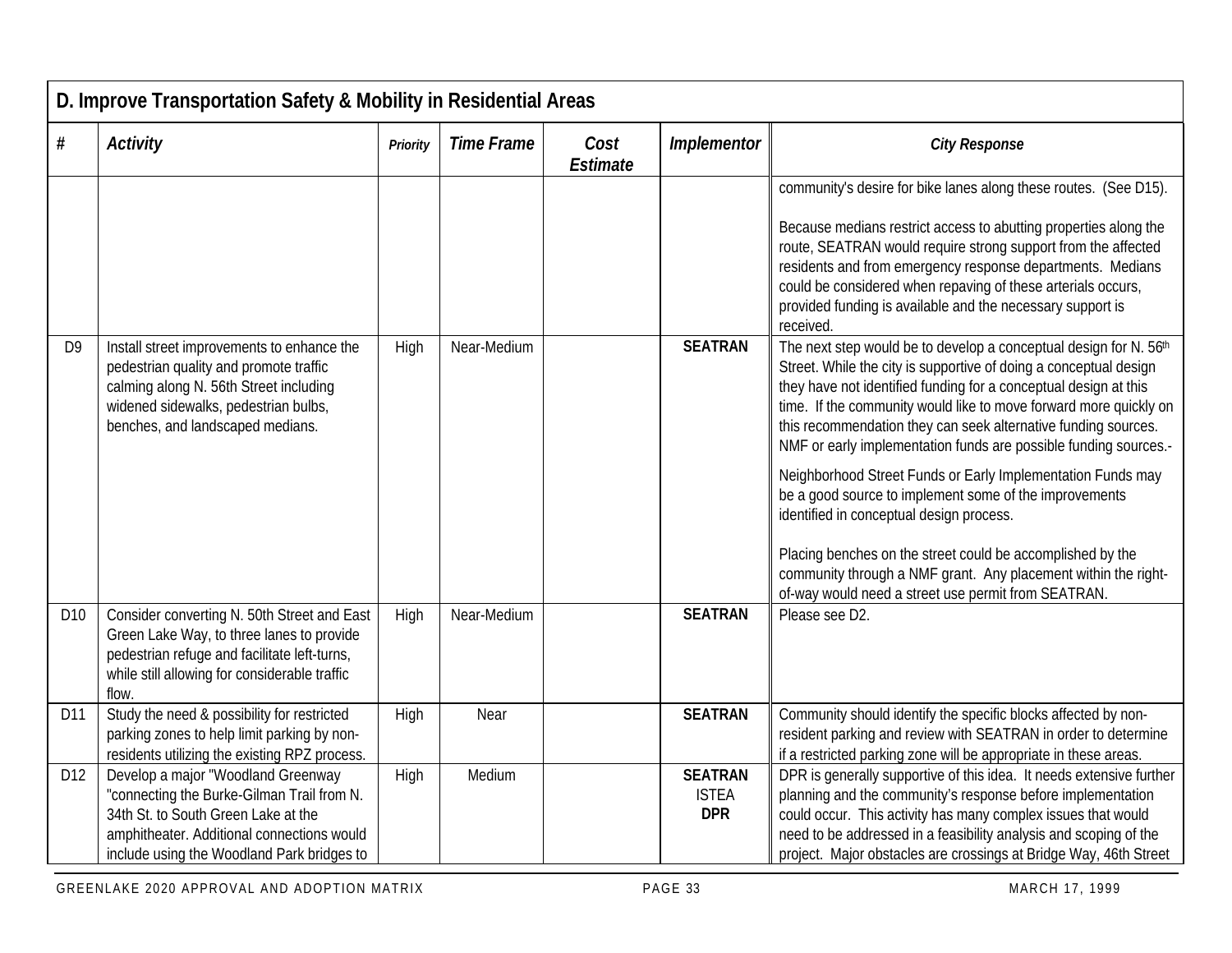|                 | D. Improve Transportation Safety & Mobility in Residential Areas                                                                                                                                                                                                                                           |          |                   |                  |                                |                                                                                                                                                                                                                                                                                                                                                                                                                                                                                                                  |  |  |  |
|-----------------|------------------------------------------------------------------------------------------------------------------------------------------------------------------------------------------------------------------------------------------------------------------------------------------------------------|----------|-------------------|------------------|--------------------------------|------------------------------------------------------------------------------------------------------------------------------------------------------------------------------------------------------------------------------------------------------------------------------------------------------------------------------------------------------------------------------------------------------------------------------------------------------------------------------------------------------------------|--|--|--|
| $\#$            | <b>Activity</b>                                                                                                                                                                                                                                                                                            | Priority | <b>Time Frame</b> | Cost<br>Estimate | Implementor                    | <b>City Response</b>                                                                                                                                                                                                                                                                                                                                                                                                                                                                                             |  |  |  |
|                 | Phinney Ridge at the rose garden, and<br>Linden Ave. N. and Fremont Ave. N.<br>reaching north to the "Interurban Trail".                                                                                                                                                                                   |          |                   |                  |                                | and Green Lake Way.                                                                                                                                                                                                                                                                                                                                                                                                                                                                                              |  |  |  |
| D13             | Reduce waiting time at the existing<br>pedestrian light across Aurora Avenue at<br>68th Street.                                                                                                                                                                                                            | High     | Near              |                  | <b>SEATRAN</b><br><b>WSDOT</b> | SEATRAN will evaluate this location in 1999 as part of their signal<br>progression study for Aurora Avenue North.                                                                                                                                                                                                                                                                                                                                                                                                |  |  |  |
| D <sub>14</sub> | Install more bike racks around the lake in<br>key locations. Priority locations identified<br>are on Park property at the north end of the<br>lake near the wading pool, on the northeast<br>end of the lake across from Latona and on<br>the south side of the lake to the east of the<br>Pitch and Putt. | High     | Near              |                  | <b>SEATRAN</b><br><b>DPR</b>   | SEATRAN installs racks in commercial districts upon request and<br>will look at any recommended locations. The adjacent property<br>owner must approve of the location. DPR supports this activity.<br>DPR's North Division has committed to providing additional bike<br>racks and will work with the community to place them.                                                                                                                                                                                  |  |  |  |
| D <sub>15</sub> | Stripe bicycle lanes along Winona Avenue<br>N. and Linden Avenue N. around the west<br>side of the lake, west of Aurora Avenue N.                                                                                                                                                                          | High     | Near              |                  | <b>SEATRAN</b>                 | Currently there is adequate room on Linden Avenue North for bike<br>lanes. SEATRAN's bicycle program is considering the installation<br>of bike lanes on this route. However, the community has also<br>requested the installation of a median on Linden. There is an<br>inherent conflict in these goals as installation of a median would<br>occupy so much space as to eliminate the possibility of bike lanes<br>on Linden. The community should specify which has higher<br>priority, bike lanes or median. |  |  |  |
|                 |                                                                                                                                                                                                                                                                                                            |          |                   |                  |                                | Winona is too narrow for bike lanes, unless parking is eliminated<br>on one side of the street. East of Aurora, there is inadequate<br>width for safe bike lanes unless parking is eliminated on one side<br>of the street.                                                                                                                                                                                                                                                                                      |  |  |  |
| D <sub>16</sub> | Provide a separated bicycle trail on Linden<br>Avenue as it crosses under Aurora Avenue<br>near the old Aqua Theatre.                                                                                                                                                                                      | High     | Medium            |                  | <b>SEATRAN</b>                 | It is not clear whether the request is for bike lanes on the street or<br>an actual trail/path. The existing street width is not sufficient under<br>Aurora for bike lanes. SEATRAN will work with the community to<br>clarify the proposal so they can provide a more detailed response<br>and options.                                                                                                                                                                                                         |  |  |  |
| D17             | Improve the vehicle detector on the east leg<br>of North Green Lake Drive at Aurora<br>Avenue so it can detect bicycles.                                                                                                                                                                                   | High     | Near              |                  | <b>SEATRAN</b>                 | The loop detector was recently improved and should now detect<br>bicyclists.                                                                                                                                                                                                                                                                                                                                                                                                                                     |  |  |  |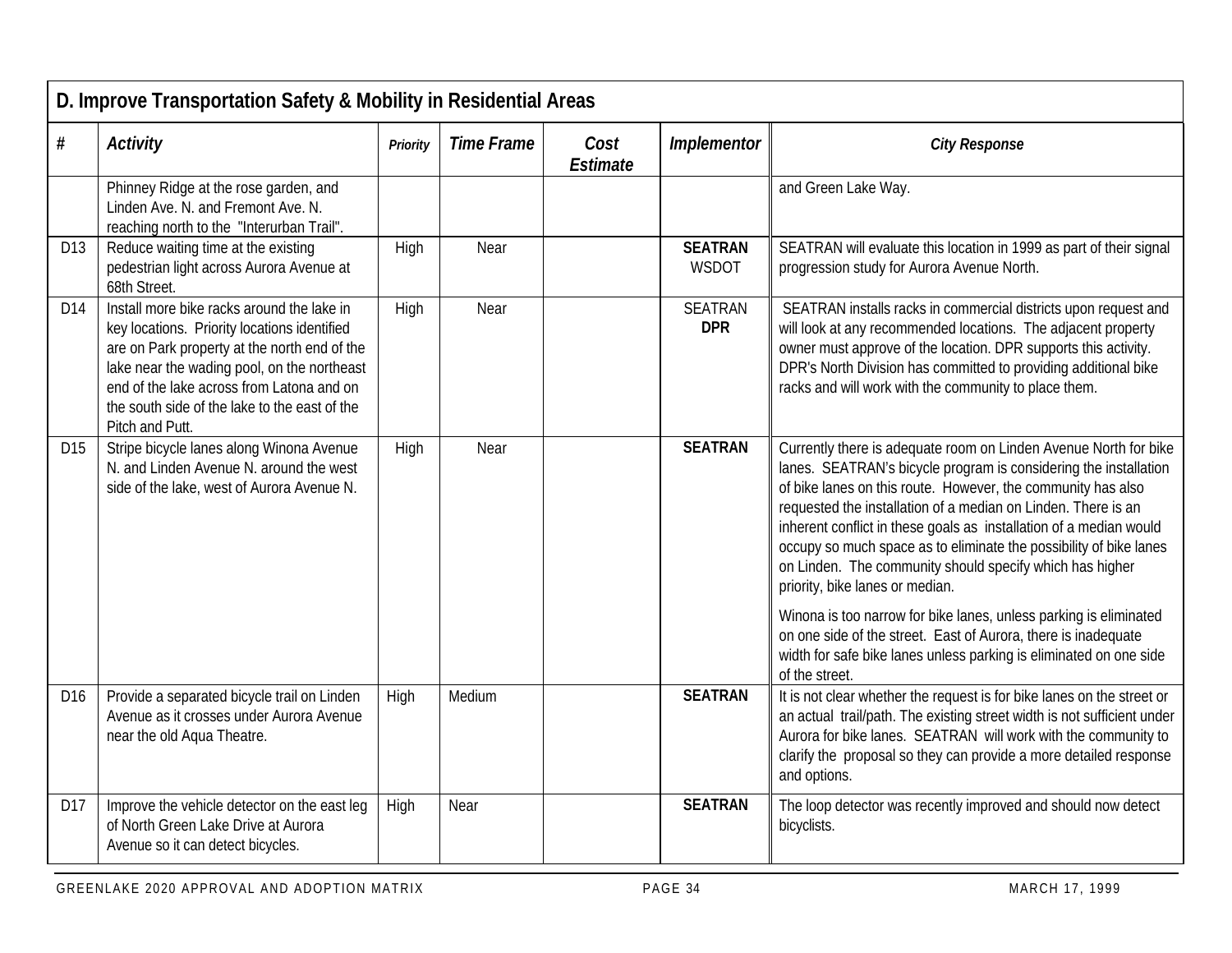|                 | D. Improve Transportation Safety & Mobility in Residential Areas                                                                                                                                                                                                                                                                                                                                                                                                                                                                                  |          |                   |                  |                                |                                                                                                                                                                                                                                                                                                                                                                                                                                                                                                                                                                                                                                                                                                  |  |  |  |  |
|-----------------|---------------------------------------------------------------------------------------------------------------------------------------------------------------------------------------------------------------------------------------------------------------------------------------------------------------------------------------------------------------------------------------------------------------------------------------------------------------------------------------------------------------------------------------------------|----------|-------------------|------------------|--------------------------------|--------------------------------------------------------------------------------------------------------------------------------------------------------------------------------------------------------------------------------------------------------------------------------------------------------------------------------------------------------------------------------------------------------------------------------------------------------------------------------------------------------------------------------------------------------------------------------------------------------------------------------------------------------------------------------------------------|--|--|--|--|
| $\#$            | <b>Activity</b>                                                                                                                                                                                                                                                                                                                                                                                                                                                                                                                                   | Priority | <b>Time Frame</b> | Cost<br>Estimate | Implementor                    | <b>City Response</b>                                                                                                                                                                                                                                                                                                                                                                                                                                                                                                                                                                                                                                                                             |  |  |  |  |
| D18             | Install pedestrian-activated signals at key<br>crosswalks to improve pedestrian safety:<br>across Green Lake Drive/Way N. at Stroud<br>Avenue (possible refuge island), N. 78th<br>Street, N. 64th Street, Kenwood Place,<br>Woodland Park (at least two locations<br>between parking and the lake).                                                                                                                                                                                                                                              | High     | Near              |                  | <b>SEATRAN</b>                 | SEATRAN has recently modified their policy on placing pedestrian<br>push button at crosswalks and is testing its recently modified<br>policy. A report on results of this study and how the new policy<br>responds to the range of neighborhood recommendations is due to<br>Council in June, 1999. A report on the crosswalk safety study will<br>also be given at the same time.                                                                                                                                                                                                                                                                                                               |  |  |  |  |
| D19             | Install curb bulbs at selected pedestrian<br>crossings:<br>· Winona Avenue, between N. 76th Street<br>and Ashworth Avenue N.<br>• North Green Lake Drive, between Aurora<br>Avenue and Winona Avenue<br>• Northeast 56th, between Kensington<br>Place N. and Latona Avenue N.<br>• East Green Lake Way at N. 64th Street<br>• East Green Lake Way at Kenwood Place<br>. N. 65th Street at Latona Avenue N.<br>• Wallingford Avenue North at North 80th<br>Street (with triangle refuge island on south<br>[eq]<br>• N. 73rd St. at Linden Ave. N. | High     | Near              |                  | <b>SEATRAN</b>                 | In response to earlier requests from citizens, SEATRAN has<br>developed conceptual sketches of curb bulb improvements at the<br>following locations:<br>$\bullet$<br>NE Ravenna BLVD/Green Lake DR N./NE 71 St.<br>$\bullet$<br>N. 64 St./E Green Lake WY N.<br>$\bullet$<br>N. 65 St./ Latona AV N.<br>$\bullet$<br>Wallingford AV N./N. 80th St.<br>$\bullet$<br>Winona AV N./77 and 76th St.'s<br>Other recommended locations would need to be analyzed for<br>feasibility.<br>SEATRAN currently does not have funding for constructing curb<br>bulbs at these locations. The Neighborhood Street Fund or Early<br>Implementation Funds may be good funding sources for this type<br>of work. |  |  |  |  |
| D <sub>20</sub> | Install pedestrian refuge islands across East<br>Green Lake Way at West Green Lake Way;<br>across Wallingford Avenue at N. 80th<br>Street; and across Green Lake Drive at<br>Stroud Avenue, and midblock (69th) across<br>Aurora Ave.                                                                                                                                                                                                                                                                                                             | High     | Near              |                  | <b>SEATRAN</b>                 | Please see D19                                                                                                                                                                                                                                                                                                                                                                                                                                                                                                                                                                                                                                                                                   |  |  |  |  |
| D21             | Conduct a study to evaluate a bridge or<br>tunnel across Aurora Ave. to access the<br>park. Study should also evaluate                                                                                                                                                                                                                                                                                                                                                                                                                            | High     | Near-Long         |                  | <b>SEATRAN</b><br><b>WSDOT</b> | A tunnel or bridge does not appear to be a cost-effective solution.<br>The City will recommend that this location receive further analysis<br>as part of the multi-modal study for Aurora.                                                                                                                                                                                                                                                                                                                                                                                                                                                                                                       |  |  |  |  |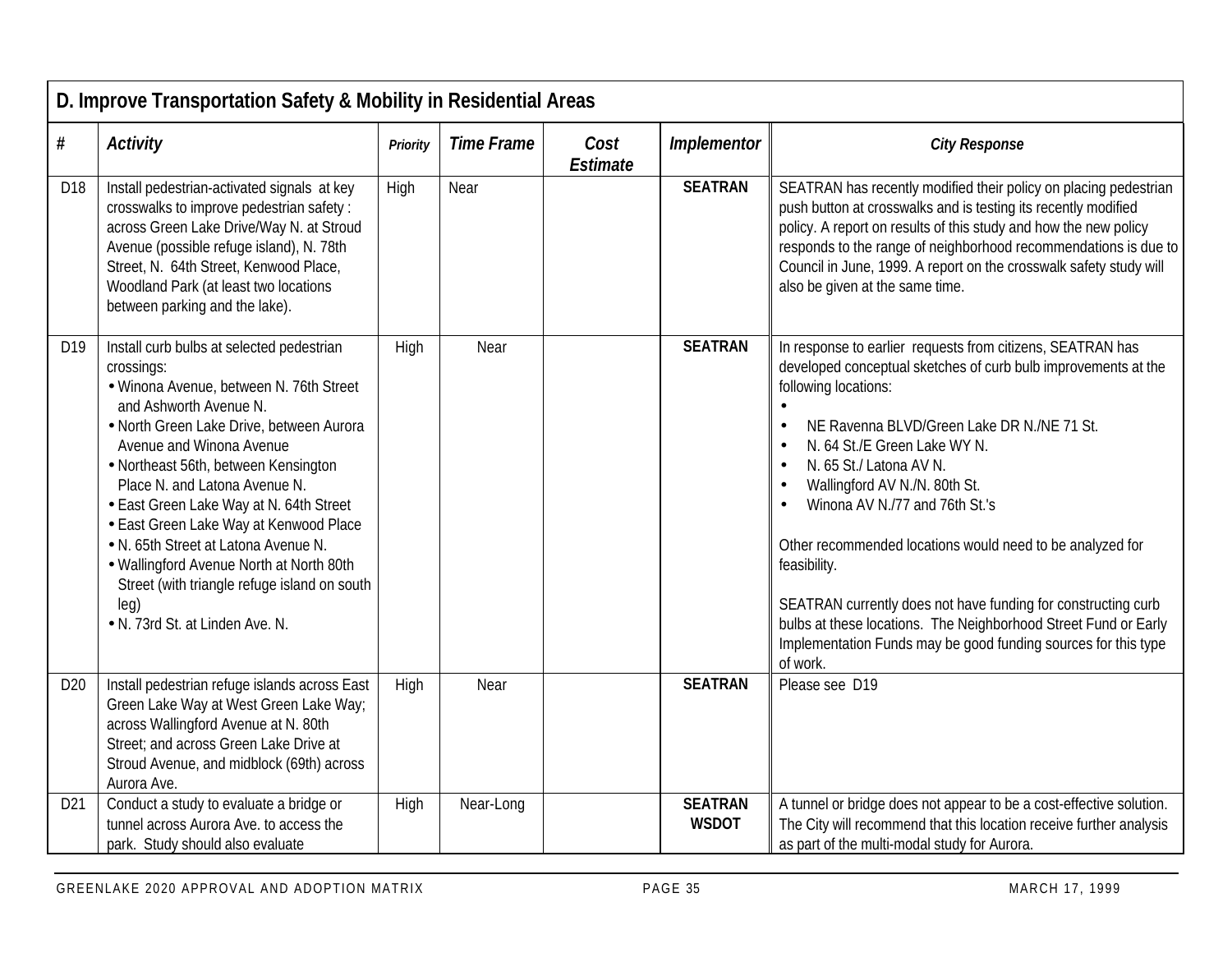|                 | D. Improve Transportation Safety & Mobility in Residential Areas                                                                                                                                                                                                    |          |                   |                  |                              |                                                                                                                                                                                                                                                                                                                                                                                                                                                                                                                                                                                                               |  |  |  |  |
|-----------------|---------------------------------------------------------------------------------------------------------------------------------------------------------------------------------------------------------------------------------------------------------------------|----------|-------------------|------------------|------------------------------|---------------------------------------------------------------------------------------------------------------------------------------------------------------------------------------------------------------------------------------------------------------------------------------------------------------------------------------------------------------------------------------------------------------------------------------------------------------------------------------------------------------------------------------------------------------------------------------------------------------|--|--|--|--|
| $\#$            | <b>Activity</b>                                                                                                                                                                                                                                                     | Priority | <b>Time Frame</b> | Cost<br>Estimate | Implementor                  | <b>City Response</b>                                                                                                                                                                                                                                                                                                                                                                                                                                                                                                                                                                                          |  |  |  |  |
|                 | enhancing the existing at-grade crossing at<br>N. 68th Street with a refuge island                                                                                                                                                                                  |          |                   |                  |                              |                                                                                                                                                                                                                                                                                                                                                                                                                                                                                                                                                                                                               |  |  |  |  |
| D22             | Install pedestrian-activated half-street traffic<br>signals across N. 50th Street at 1st Avenue<br>NE.                                                                                                                                                              | High     |                   |                  | <b>SEATRAN</b>               | The key location listed needs to be studied to determine if it meets<br>standard criteria for placing a signal. SEATRAN will study this<br>location for a signal.                                                                                                                                                                                                                                                                                                                                                                                                                                             |  |  |  |  |
| D <sub>23</sub> | Install pedestrian-activated flashing light<br>crosswalks (crosswalks that utilize lights<br>embedded in the pavement along either<br>side of the crosswalk) at N. 80th Street at<br>Fremont N. and along N. 65th Street at<br>Latona Avenue, and at 1st Avenue NE. | High     | Near              |                  | <b>SEATRAN</b>               | SEATRAN currently has a pilot project demonstrating the use of<br>"Flashing light crosswalks" and will evaluate the results when<br>completed. Results of this evaluation will determine future use of<br>this device.<br>SEATRAN has recently modified their policy on placing pedestrian<br>push buttons at crosswalks and is testing its recently modified<br>policy. A report on results of this study and how the new policy<br>responds to the range of neighborhood recommendations is due to<br>Council in June, 1999. A report on the crosswalk safety study will<br>also be given at the same time. |  |  |  |  |
| D24             | Install colored and/or textured paving<br>materials at all crossing points along Green<br>Lake Way/Drive between Winona Avenue<br>and N. 78th Street, and within the<br>Residential Urban Village.                                                                  | High     | Near              |                  | <b>SEATRAN</b>               | See A22.<br>SEATRAN has recently modified their policy on placing pedestrian<br>push button at crosswalks and is testing its recently modified<br>policy. A report on results of this study and how the new policy<br>responds to the range of neighborhood recommendations is due to<br>Council in June, 1999. A report on the crosswalk safety study will<br>also be given at the same time.                                                                                                                                                                                                                |  |  |  |  |
| D25             | Reconfigure the perimeter of Green Lake<br>Park to include separated bicycle and<br>pedestrian/jogging lanes with improved<br>pedestrian crossings. Narrow Green Lake<br>Drive/Way to two lanes and one on-street<br>parking lane.                                  | High     | Long              |                  | <b>SEATRAN</b><br><b>DPR</b> | It is unclear as to whether the community is asking for the<br>separated bicycle lanes on park property or on the street. If<br>separated bike / pedestrian lanes are being requested on the<br>street, portions of the perimeter currently have bike lanes. For<br>those portions that do not, there is insufficient street width to<br>accommodate additional lanes.<br>If the request is for separated lanes on park property, DPR does                                                                                                                                                                    |  |  |  |  |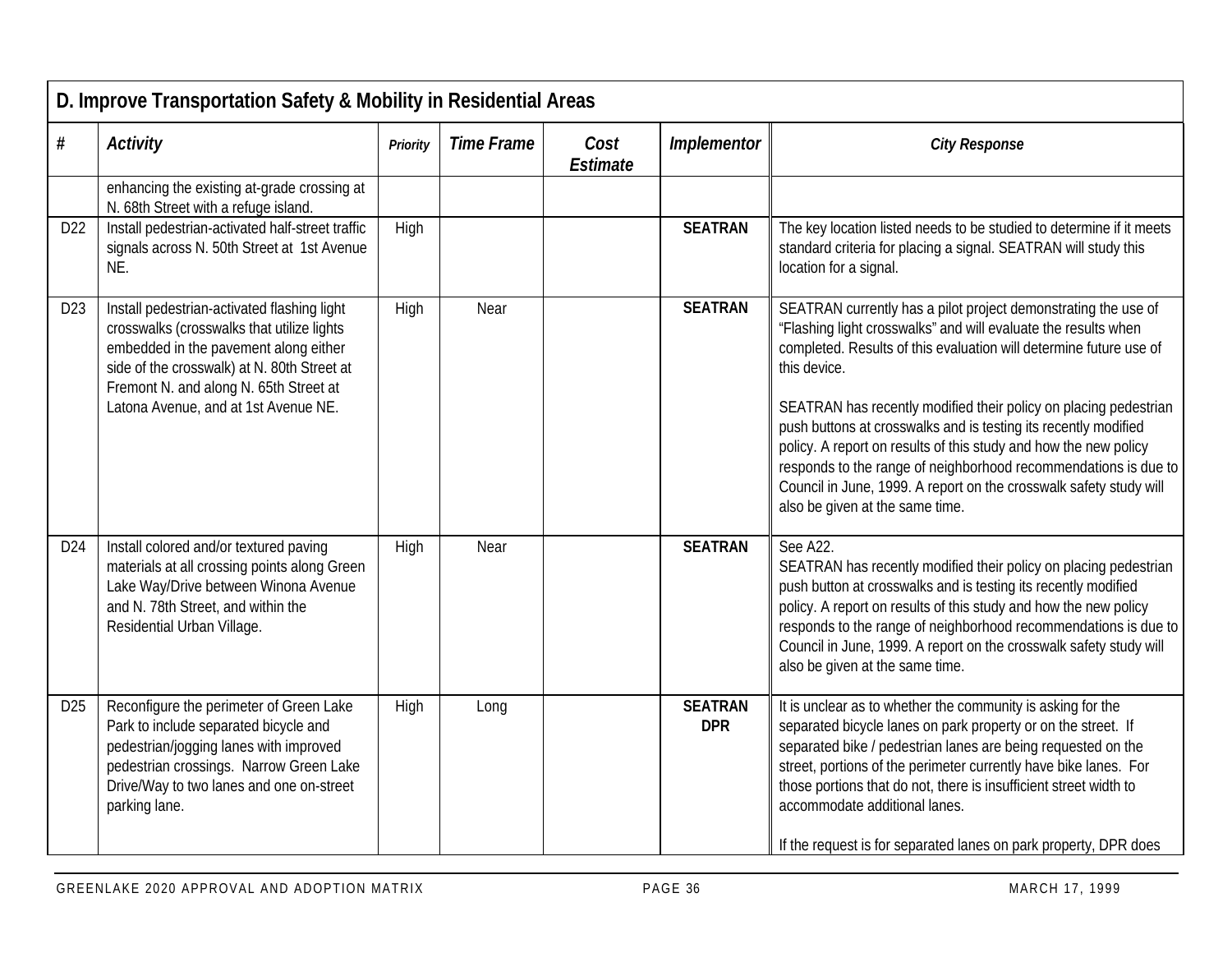|                 | D. Improve Transportation Safety & Mobility in Residential Areas                                                                                                                                                                                                                    |          |            |                  |                                      |                                                                                                                                                                                                                                                                                                                                                                                                                                                                                                                       |  |  |  |  |  |
|-----------------|-------------------------------------------------------------------------------------------------------------------------------------------------------------------------------------------------------------------------------------------------------------------------------------|----------|------------|------------------|--------------------------------------|-----------------------------------------------------------------------------------------------------------------------------------------------------------------------------------------------------------------------------------------------------------------------------------------------------------------------------------------------------------------------------------------------------------------------------------------------------------------------------------------------------------------------|--|--|--|--|--|
|                 | <b>Activity</b>                                                                                                                                                                                                                                                                     | Priority | Time Frame | Cost<br>Estimate | Implementor                          | <b>City Response</b>                                                                                                                                                                                                                                                                                                                                                                                                                                                                                                  |  |  |  |  |  |
|                 |                                                                                                                                                                                                                                                                                     |          |            |                  |                                      | not support the paving of the outer perimeter of the park.<br>However, DPR does not discourage bicycle/pedestrian usage of<br>the current gravel path.                                                                                                                                                                                                                                                                                                                                                                |  |  |  |  |  |
| D <sub>26</sub> | Encourage establishment of a centralized<br>parking facility in the Residential Urban<br>Village. Consider strategies such as<br>establishment of a special parking district.<br>Centralized parking could count in lieu of<br>on-site parking requirements for new<br>development. | High     | Long       |                  | <b>SEATRAN</b><br><b>DCLU</b><br>SPO | Studying the financial feasibility of a centralized parking structure<br>could be one of the elements of a parking study completed for<br>Green Lake (see Executive comments for A30). Looking at<br>financial feasibility and assessing demand for a parking structure<br>are tasks that should be completed by the neighborhood in<br>advance of any City participation in a proposed structure. DCLU<br>has done some analysis on how payment-in-lieu of parking<br>programs could work with discouraging results. |  |  |  |  |  |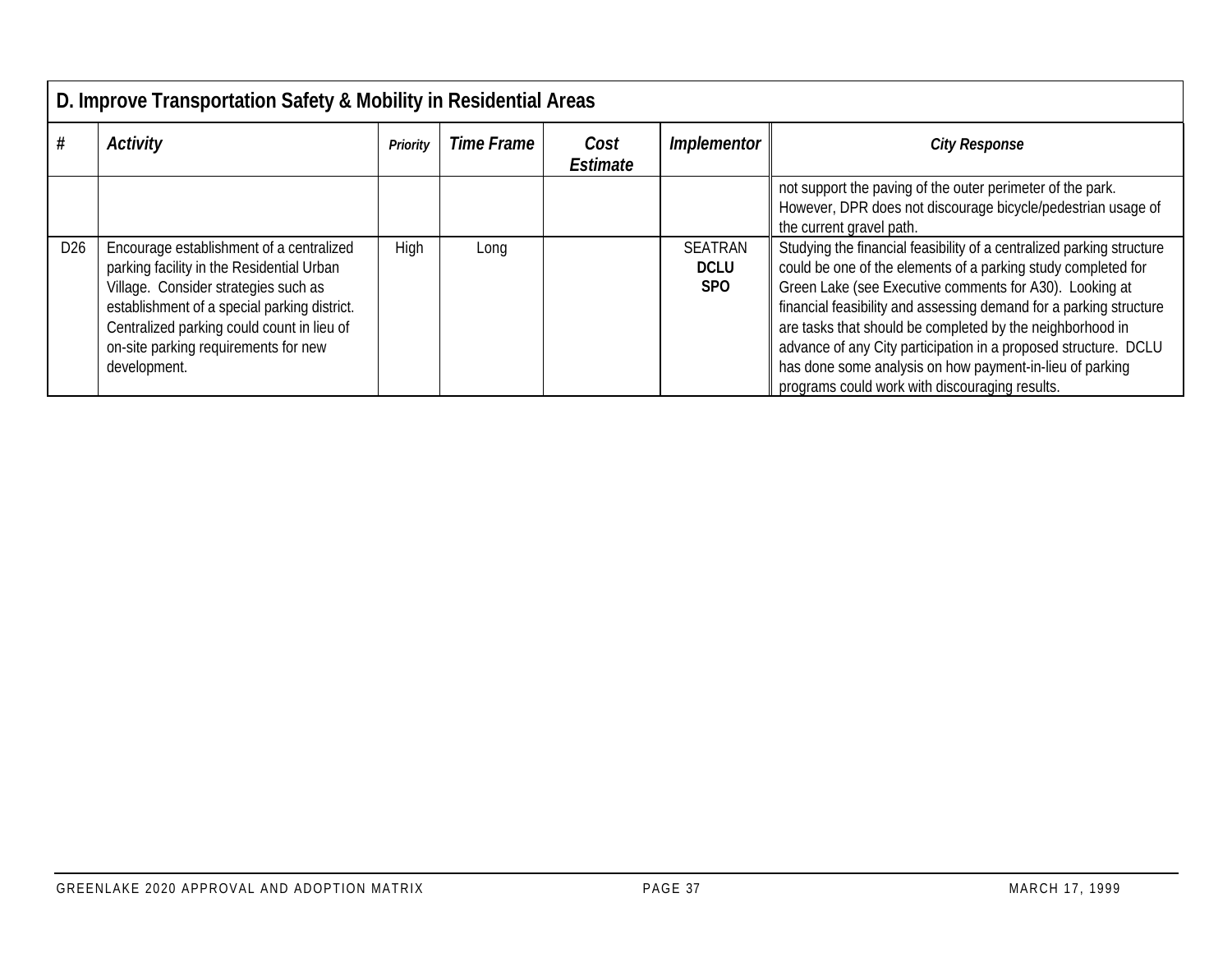## **Description**

The Green Lake community ranked "building a stronger, more cohesive community" high as a goal in the Phase I survey. This widely-held sentiment showed itself early through informal input into the planning process as Green Lake neighbors attended meetings and workshops and discussed the neighborhood's principal needs.

During the course of that on-going discussion, the point was made: although the lake and the park give the neighborhood an identity, they do not give it a real sense of social focus. As one resident put it, "Green Lake is a neighborhood with a hole at its center; a hole rather attractively filled with water; but a hole nonetheless."

The intent of the "Community Building Blocks" program as a key strategy is to locate and nourish the neighborhood's social core. Specifically, it aims to develop those networks and connections needed to insure that all members of the community are aware of the neighborhood's resources, opportunities, and issues, and are included in its activities. Essential to the strategy are the following:

Guiding Principles:

- Improved physical access within the planning area for all its users.
- Enhanced human services and heightened community awareness of their availability.
- Effective communication among residents concerning resources, events, activities, and issues of neighborhood interest.

## **Integrated City Response**

This strategy is consistent with the Comprehensive Plan. The City supports this strategy because it highlights the importance of social connections and support within the neighborhood. Many of the recommendations in this Key Strategy are community based activities. While directed toward a single goal, the individual activities in this strategy could be implemented independent of one another.

**Lead Department:** DON

**Participating Departments:** SPD, HSD, DPR

- 1. SPD staff will contact neighborhood representatives to initiate the next steps on expanding the block watch program.
- 2. DPR is concerned about the potential impact of installing benches in the park but is willing to discuss this further with the community.
- 3. Identify those activities in this Key Strategy that are good candidates for next steps for implementation considering priorities, funding sources, and departmental staffing concerns through the Northwest Sector Work Program.
- 4. Identify next steps for continued implementation.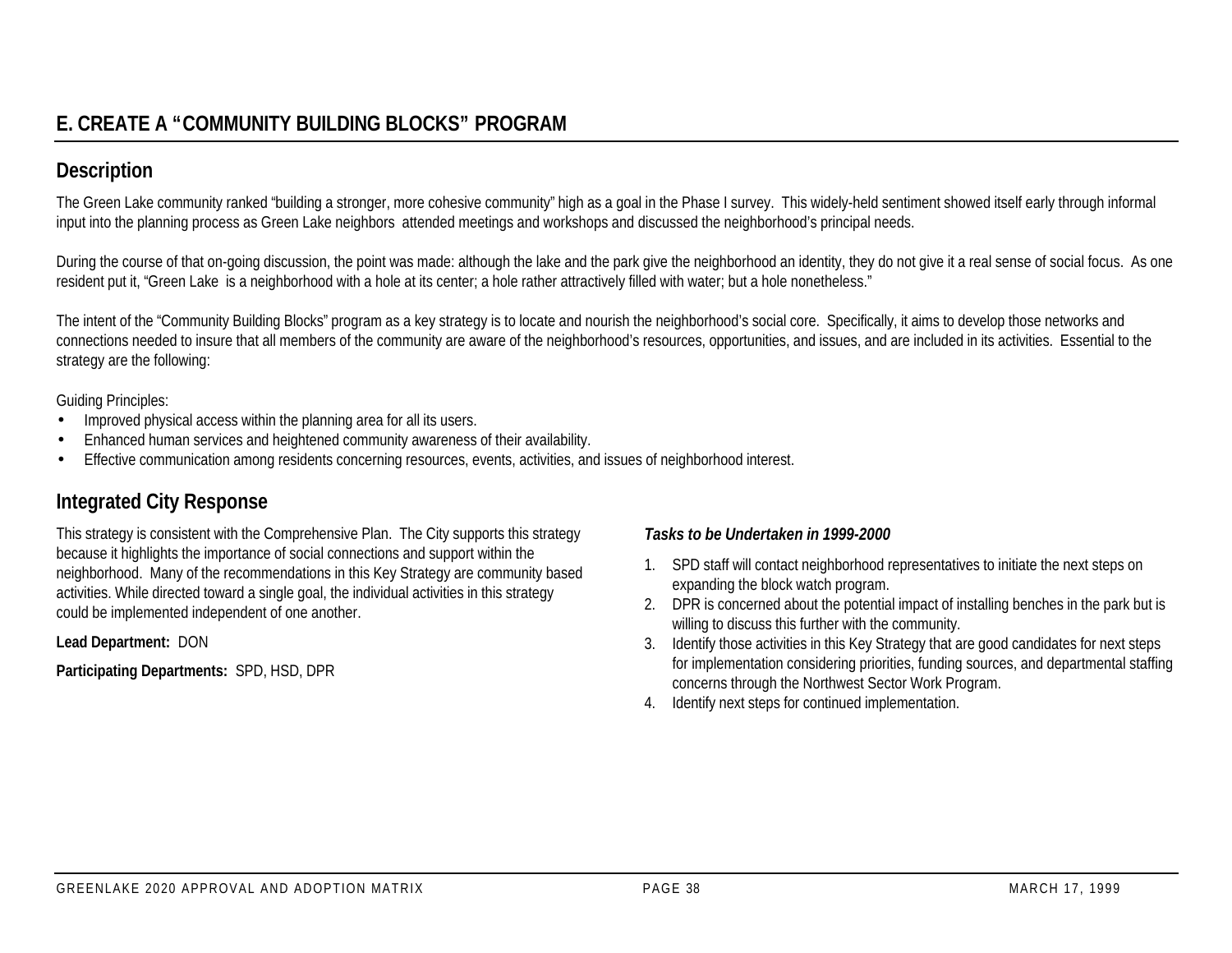|                | E. Create a "Community Building Blocks" Program                                                                                                                                                                        |                 |                   |                  |                                         |                                                                                                                                                                                                                                                                                                                                                                                                                                                                                                                                                                                                                                                                                                                                                                                                            |  |  |  |  |
|----------------|------------------------------------------------------------------------------------------------------------------------------------------------------------------------------------------------------------------------|-----------------|-------------------|------------------|-----------------------------------------|------------------------------------------------------------------------------------------------------------------------------------------------------------------------------------------------------------------------------------------------------------------------------------------------------------------------------------------------------------------------------------------------------------------------------------------------------------------------------------------------------------------------------------------------------------------------------------------------------------------------------------------------------------------------------------------------------------------------------------------------------------------------------------------------------------|--|--|--|--|
| $\#$           | <b>Activity</b>                                                                                                                                                                                                        | <b>Priority</b> | <b>Time Frame</b> | Cost<br>Estimate | Implementor                             | <b>City Response</b>                                                                                                                                                                                                                                                                                                                                                                                                                                                                                                                                                                                                                                                                                                                                                                                       |  |  |  |  |
|                | <b>COMMUNITY BUILDING</b>                                                                                                                                                                                              |                 |                   |                  |                                         |                                                                                                                                                                                                                                                                                                                                                                                                                                                                                                                                                                                                                                                                                                                                                                                                            |  |  |  |  |
| E1             | Implement a pilot program which would<br>expand the Blockwatch program to<br>include information on environmental<br>health, public services, community building<br>social activities, and earthquake<br>preparedness. | Med             | Near              |                  | Community<br>SPD                        | The Seattle Police Department is excited about working with the<br>neighborhood to strengthen the block watch program and connect<br>it to programs to increase emergency preparedness. SPD staff will<br>contact neighborhood representatives to initiate the next steps on<br>developing these programs. SPD will also help the community<br>contact the Neighborhood Power Project. Ultimately, this activity is<br>community based. Once the concept is better developed, it may<br>be appropriate for the neighborhood to apply for Neighborhood<br>Matching Fund grants to support their work.                                                                                                                                                                                                       |  |  |  |  |
| E <sub>2</sub> | Develop a "Senior Newsletter" with<br>information on activities for seniors.                                                                                                                                           | Med             | Near              |                  | <b>MOSC</b><br><b>HSD</b><br><b>DON</b> | There are currently many senior newsletters and senior resource<br>guides that share a very broad mailing list, (e.g. the Senior<br>Spotlight, developed by the Mayor's Office for Senior Citizens<br>[MOSC]); the Access newsletter (developed by Senior Services of<br>Seattle/King County); The Puget Sound Council of Senior Citizens<br>monthly newsletter, etc. The Executive will provide the community<br>with copies of these existing publications and work with them to<br>make sure the mailing list includes seniors in Greenlake. If the<br>community feels these publications do not meet their needs and<br>wants to develop their own newsletter a NMF grant may be a<br>possible funding source for initial funding. However, continuing<br>operating funds would have to be identified. |  |  |  |  |
| E <sub>3</sub> | Identify senior pedestrian issues and<br>explore improvements that will facilitate<br>making it safer for seniors to get around<br>neighborhood.                                                                       | Med             | Near              |                  | <b>SEATRAN</b><br><b>HSD</b>            | Community should submit locations of concern to SEATRAN.<br>HSD is working to expand heath promotion, fall prevention and<br>exercise (balance) as a part of senior wellness activities<br>countywide.                                                                                                                                                                                                                                                                                                                                                                                                                                                                                                                                                                                                     |  |  |  |  |
| E <sub>4</sub> | Work with Parks Dept. to find location &<br>funding for covered bench areas in park.<br>The idea is to create social spaces in park<br>for seniors and others.                                                         | Med             | Near              |                  | <b>DPR</b><br><b>HSD</b>                | DPR is concerned about the impact of adding additional benches in<br>the park but is willing to discuss this further with the community.<br>This may be appropriate for a NMF grant.                                                                                                                                                                                                                                                                                                                                                                                                                                                                                                                                                                                                                       |  |  |  |  |
| E <sub>5</sub> | Identify opportunities for more play<br>structures in the neighborhood. Possible<br>locations could be at Bagley, west side of                                                                                         | Med             | Near              |                  | <b>GLCC</b><br><b>DON</b>               | This is a community based activity.                                                                                                                                                                                                                                                                                                                                                                                                                                                                                                                                                                                                                                                                                                                                                                        |  |  |  |  |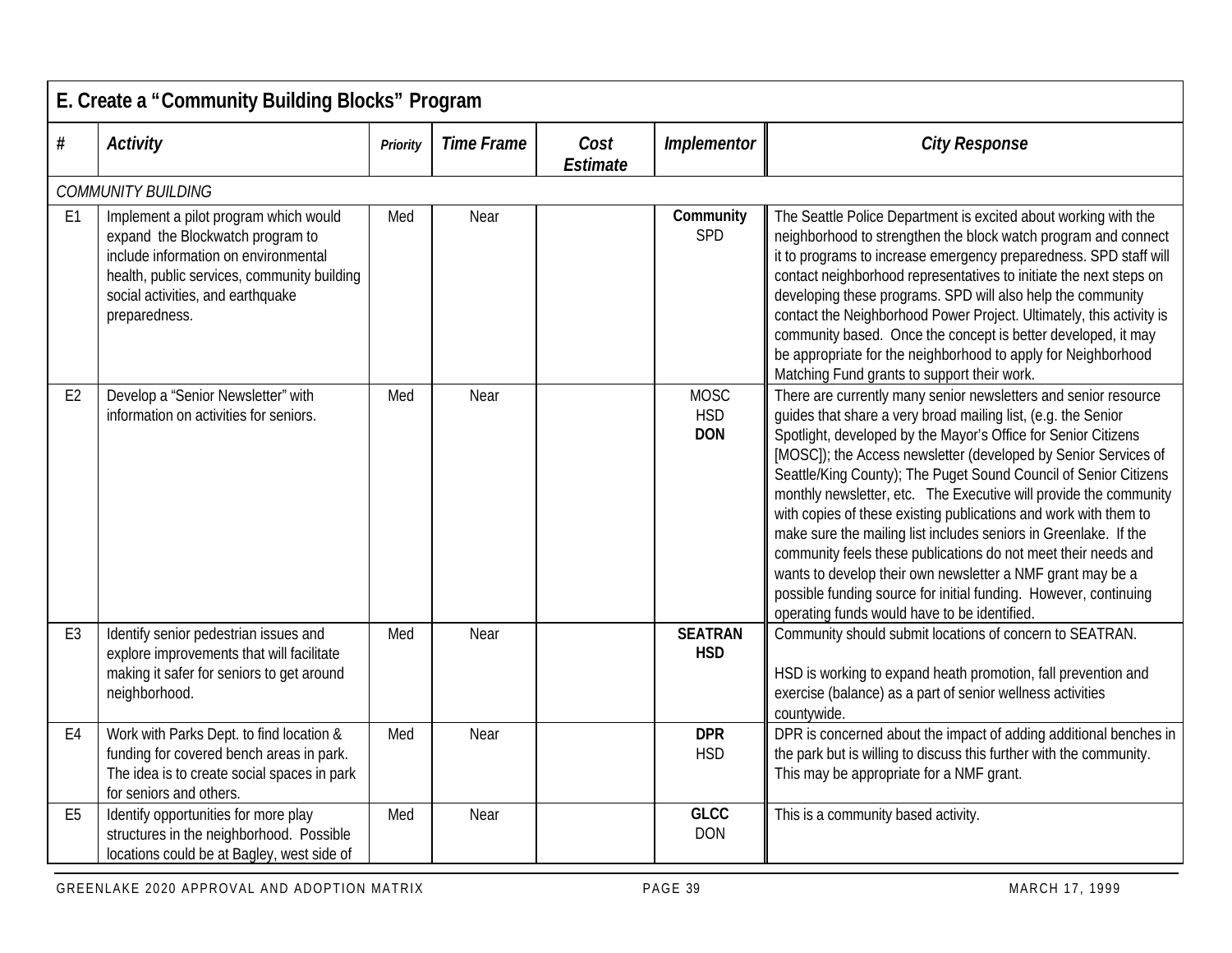|                | E. Create a "Community Building Blocks" Program                                                                                    |          |                   |                  |                       |                                                                                                                                                                                                                                                                                                                                                                                                                                                                                                                                                                                                                                                                                                                                                                                                                    |  |  |  |  |
|----------------|------------------------------------------------------------------------------------------------------------------------------------|----------|-------------------|------------------|-----------------------|--------------------------------------------------------------------------------------------------------------------------------------------------------------------------------------------------------------------------------------------------------------------------------------------------------------------------------------------------------------------------------------------------------------------------------------------------------------------------------------------------------------------------------------------------------------------------------------------------------------------------------------------------------------------------------------------------------------------------------------------------------------------------------------------------------------------|--|--|--|--|
| $\#$           | Activity                                                                                                                           | Priority | <b>Time Frame</b> | Cost<br>Estimate | Implementor           | <b>City Response</b>                                                                                                                                                                                                                                                                                                                                                                                                                                                                                                                                                                                                                                                                                                                                                                                               |  |  |  |  |
|                | Aurora, near ball fields, boat house,<br>Marshall School, or future pocket parks.                                                  |          |                   |                  |                       |                                                                                                                                                                                                                                                                                                                                                                                                                                                                                                                                                                                                                                                                                                                                                                                                                    |  |  |  |  |
| E7             | Develop a "Green Lake Section" that<br>would include community news of interest.                                                   | Med      | Near              |                  | <b>GLCC</b>           | This is a community based activity. This activity may qualify for<br>NMF grants.                                                                                                                                                                                                                                                                                                                                                                                                                                                                                                                                                                                                                                                                                                                                   |  |  |  |  |
| E <sub>8</sub> | Distribute community news to every<br>household (using Block Watch,<br>neighborhood delivery network, youth<br>groups, etc.)       | Med      | Near              |                  | <b>GLCC</b>           | This is a community based activity. This activity may qualify for<br>NMF grants.<br>As an alternative, the community may want to consider designing<br>and installing one or more community kiosks. The City Council has<br>established a Community Kiosk Task Force that will investigate<br>several issues including funding, design and placement standards.                                                                                                                                                                                                                                                                                                                                                                                                                                                    |  |  |  |  |
| E <sub>9</sub> | Support the development and<br>maintenance of an "On-Line Green Lake"<br>for news, community updates, etc. (e-mail,<br>WWW, etc.)  | Med      | Near              |                  | <b>GLCC</b>           | This is a community based activity. This activity may qualify for<br>NMF grants.                                                                                                                                                                                                                                                                                                                                                                                                                                                                                                                                                                                                                                                                                                                                   |  |  |  |  |
| E10            | Start an "Enhanced Block Watch Kickoff"<br>effort to encompass all of Green Lake.                                                  | High     | Near              |                  | SPD, GLCC             | This is a community based activity. This activity may qualify for<br>NMF grants.<br>SPD is very interested in working with the community on an<br>"Enhanced Block Watch Kickoff". SPD has a goal of either a Block<br>Watch or at a minimum a Block contact on each block in the City.<br>The Seattle Police Department is excited about working with the<br>neighborhood to strengthen the Block Watch program and connect<br>it to programs to increase emergency preparedness. SPD staff will<br>contact neighborhood representatives to initiate the next steps on<br>developing these programs. Ultimately, this activity is community<br>based. Once the concept is better developed, it may be<br>appropriate for the neighborhood to apply for Neighborhood<br>Matching Fund grants to support their work. |  |  |  |  |
| E11            | Set up 'Earthquake Awareness and<br>Preparation Program".                                                                          | Med      | Near              |                  | GLCC, SPD             | See E10.                                                                                                                                                                                                                                                                                                                                                                                                                                                                                                                                                                                                                                                                                                                                                                                                           |  |  |  |  |
| E12            | Work with City to make rules & permits for<br>block parties easier to get and set up a<br>program to encourage small block parties | Med      | Near              |                  | SPD<br><b>SEATRAN</b> | SEATRAN will respond to specific problems the community is<br>having with the current street use permit system once they are<br>identified.                                                                                                                                                                                                                                                                                                                                                                                                                                                                                                                                                                                                                                                                        |  |  |  |  |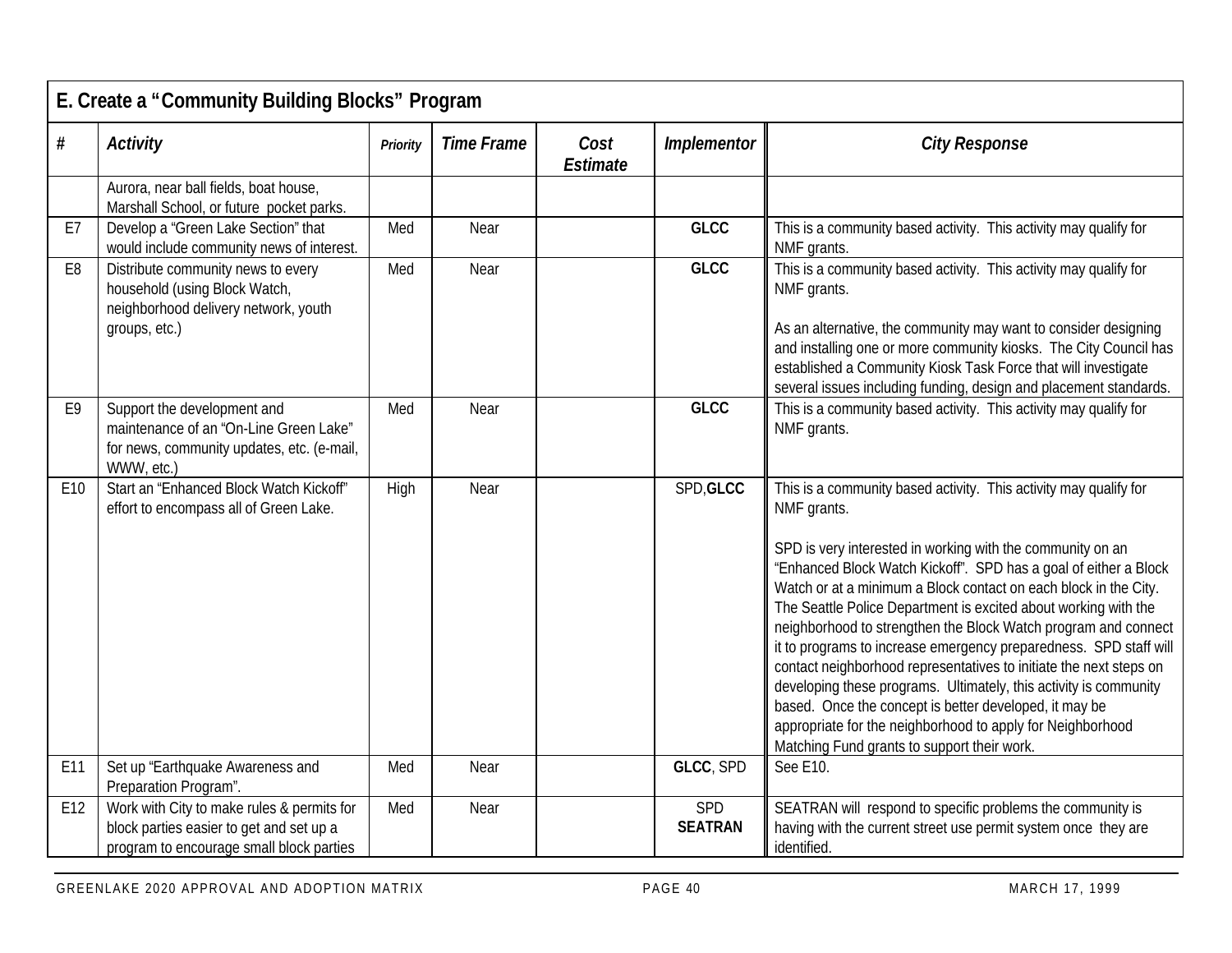|     | E. Create a "Community Building Blocks" Program                                                                                                                                                                                         |          |                   |                  |                                                |                                                                                                                                                                                                                                                                                                                            |  |  |  |
|-----|-----------------------------------------------------------------------------------------------------------------------------------------------------------------------------------------------------------------------------------------|----------|-------------------|------------------|------------------------------------------------|----------------------------------------------------------------------------------------------------------------------------------------------------------------------------------------------------------------------------------------------------------------------------------------------------------------------------|--|--|--|
| #   | Activity                                                                                                                                                                                                                                | Priority | <b>Time Frame</b> | Cost<br>Estimate | <b>Implementor</b>                             | <b>City Response</b>                                                                                                                                                                                                                                                                                                       |  |  |  |
|     | throughout the neighborhood.                                                                                                                                                                                                            |          |                   |                  |                                                | SPD is not involved in establishing rules and permits for block<br>parties, although the department does promote block parties and<br>has had the street closure permit process waived for the NIGHT<br>OUT event held the first Tuesday in August each year.                                                              |  |  |  |
| E13 | Start an "Adopt a Block" program<br>throughout the neighborhood.                                                                                                                                                                        | Med      | Near              |                  | Community                                      | This is primarily a community based activity. This activity may<br>qualify for NMF grants for start-up costs.                                                                                                                                                                                                              |  |  |  |
| E14 | Support and sponsor community wide<br>events. (Examples include: Community<br>Fair, Art Walk, Music Festivals, Fishing<br>Derby, Pub Crawl, Literary Fair, Swimming<br>Program, Street Dances, Block Party on<br>Green Lake Way, etc.). | High     | Near              |                  | <b>GLCC</b><br><b>GL Chamber</b><br><b>SAC</b> | This is a community based activity.<br>Executive is still working on this response.                                                                                                                                                                                                                                        |  |  |  |
| E15 | Seek funding to create and staff a<br>program that would support the<br>Community Building Blocks program.                                                                                                                              | Med      | Near              |                  | Community<br><b>HSD</b><br><b>DON</b>          | This is primarily a community based activity. This activity may<br>qualify for NMF grants for start-up costs.                                                                                                                                                                                                              |  |  |  |
| E16 | Get more community use out of the school<br>properties, including Marshall, Green Lake<br>Elementary, Bagley Elementary, and<br>Blanchet H.S.                                                                                           | Med      | Near              |                  | <b>GLCC</b>                                    | Community centers and similar community spaces and community<br>use of school facilities have raised implementation and policy<br>issues in a number of neighborhood plans and has been placed on<br>the policy docket. An interdepartmental team report on options and<br>recommendations is due to Council in June 1999. |  |  |  |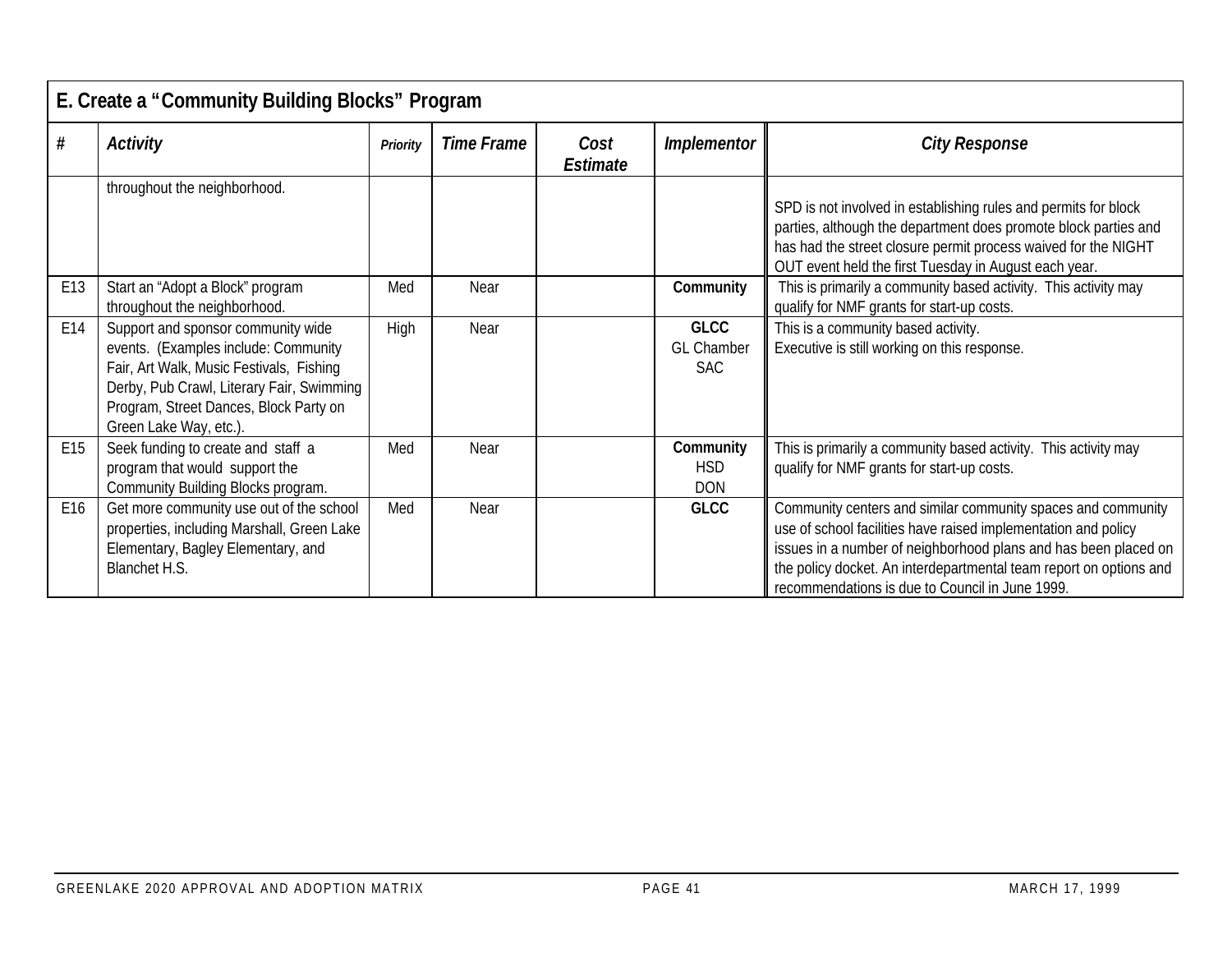## **II. Additional Activities For Implementation**

The activities listed in this section are not directly associated with a Key Strategy. The City has, when possible, identified next steps for implementation of each of these activities. The response will specify: 1) activities already under way; 2) activities for which the City agrees to initiate next steps (will include a schedule for the work); 3) this activity will be considered as part of the Sector Work Programs in the future as opportunities arise; 4) activities for which the community must take the lead (may be supported by City departments or existing programs); 5) issues that will be on the Policy Docket (the docket will assign responsibility for consideration of the issue and provide a schedule for reporting back to Council); and 6) activities which the City will not support. As with the activities listed for each Key Strategy in Section I, these activities are intended to be implemented over the span of many years.

The Executive will coordinate efforts to sort through these activities. During this sorting process, the departments will work together to create Sector work programs that will prioritize these activities. This may include developing rough cost estimates for the activities within each activity; identifying potential funding sources and mechanisms; establishing priorities within each plan, as well as priorities among plans; and developing phased implementation and funding strategies. The City will involve neighborhoods in a public process so that neighborhoods can help to establish citywide priorities. Activities identified in this section (with the exception of Category #6) will be included in the City's tracking database for monitoring neighborhood plan implementation.

| #   | <b>Activity</b>                                                                                                                                                                                                                                                                                   | Priority | Time<br>Frame | Cost<br>Estimate | Implementor                           | <b>City Response</b>                                                                                                                                                                                                                                                                                                                                                                                                                                                                                                                                                                                                                                                                             | <b>City Action</b>                                                                                                        |  |  |  |  |  |  |
|-----|---------------------------------------------------------------------------------------------------------------------------------------------------------------------------------------------------------------------------------------------------------------------------------------------------|----------|---------------|------------------|---------------------------------------|--------------------------------------------------------------------------------------------------------------------------------------------------------------------------------------------------------------------------------------------------------------------------------------------------------------------------------------------------------------------------------------------------------------------------------------------------------------------------------------------------------------------------------------------------------------------------------------------------------------------------------------------------------------------------------------------------|---------------------------------------------------------------------------------------------------------------------------|--|--|--|--|--|--|
|     | A. TRAFFIC AND TRANSPORTATION                                                                                                                                                                                                                                                                     |          |               |                  |                                       |                                                                                                                                                                                                                                                                                                                                                                                                                                                                                                                                                                                                                                                                                                  |                                                                                                                           |  |  |  |  |  |  |
|     | PEDESTRIAN, BIKE & "GREEN STREET" IMPROVEMENTS                                                                                                                                                                                                                                                    |          |               |                  |                                       |                                                                                                                                                                                                                                                                                                                                                                                                                                                                                                                                                                                                                                                                                                  |                                                                                                                           |  |  |  |  |  |  |
| TT1 | Build a pedestrian gathering area(s)/plaza<br>using elements such as trees, flowers,<br>sculpture, fountain, benches, lights, waste<br>receptacles in the four principal<br>Neighborhood Commercial Areas (Latona,<br>Meridian, Linden-Winona, and the district on<br>the north end of the Lake). | Low      | Long<br>Term  |                  | Community<br><b>DON</b><br><b>DPR</b> | DPR would need more details regarding<br>this concept. If an appropriate site was<br>found for this activity and the purchase of<br>property was required to pursue the<br>recommendations, acquisition of a site<br>may be appropriate for a bond.<br>The next step would be to identify potential<br>locations and develop a conceptual design<br>for the desired site. This would be a<br>neighborhood activity. The Neighborhood<br>Matching Fund would be a good funding<br>source for this type of work.<br>Seattle City Light offers a community tree<br>planting program by providing communities<br>with a minimum of 100 trees. SCL works<br>with communities to assess project sites, | This activity will be considered as part of<br>the Northwest Sector work program in the<br>future as opportunities arise. |  |  |  |  |  |  |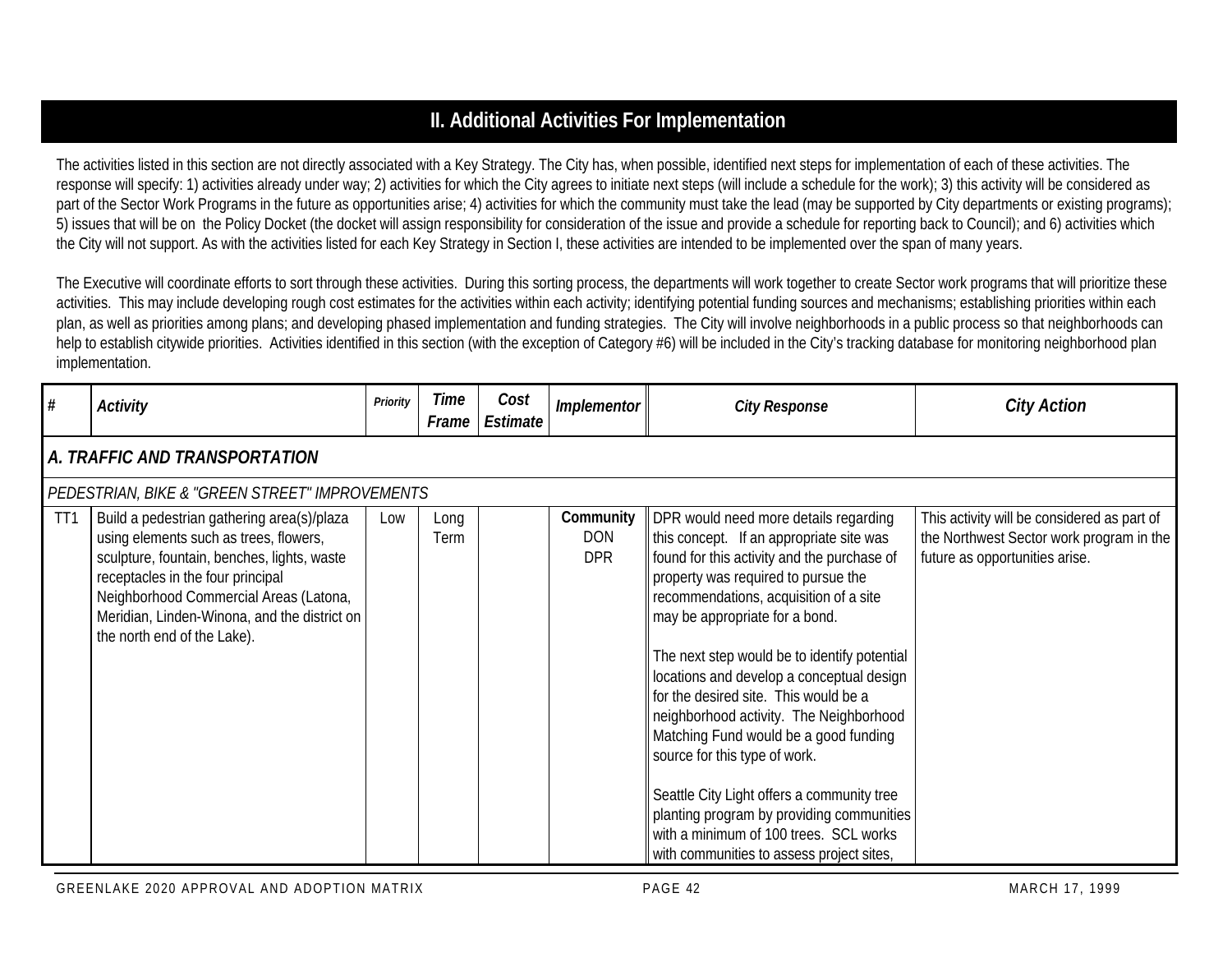| #               | <b>Activity</b>                                                                                                                                                                                                                                                                                                                                          | Priority | <b>Time</b><br>Frame | Cost<br>Estimate | Implementor          | <b>City Response</b>                                                                                                                                                                                                                                                                                                                                                                                                                                                                                                                                                                                                                                                                                                                                                                                                                                                                                                                                                                                                                                                                                                                                                                                                                                                                                                                                                                                               | <b>City Action</b>                                                                                                                                                                                                                                                                                                                                                                                                                                                                                                                                                    |
|-----------------|----------------------------------------------------------------------------------------------------------------------------------------------------------------------------------------------------------------------------------------------------------------------------------------------------------------------------------------------------------|----------|----------------------|------------------|----------------------|--------------------------------------------------------------------------------------------------------------------------------------------------------------------------------------------------------------------------------------------------------------------------------------------------------------------------------------------------------------------------------------------------------------------------------------------------------------------------------------------------------------------------------------------------------------------------------------------------------------------------------------------------------------------------------------------------------------------------------------------------------------------------------------------------------------------------------------------------------------------------------------------------------------------------------------------------------------------------------------------------------------------------------------------------------------------------------------------------------------------------------------------------------------------------------------------------------------------------------------------------------------------------------------------------------------------------------------------------------------------------------------------------------------------|-----------------------------------------------------------------------------------------------------------------------------------------------------------------------------------------------------------------------------------------------------------------------------------------------------------------------------------------------------------------------------------------------------------------------------------------------------------------------------------------------------------------------------------------------------------------------|
|                 |                                                                                                                                                                                                                                                                                                                                                          |          |                      |                  |                      | provide trees, prepare planting sites, and<br>provided limited care for open space or<br>street side plantings.                                                                                                                                                                                                                                                                                                                                                                                                                                                                                                                                                                                                                                                                                                                                                                                                                                                                                                                                                                                                                                                                                                                                                                                                                                                                                                    |                                                                                                                                                                                                                                                                                                                                                                                                                                                                                                                                                                       |
| TT <sub>2</sub> | Develop a pedestrian network to link parks,<br>public spaces, art, and neighborhood<br>commercial districts. This network would<br>include planting trees, placing planter<br>boxes, placing decorative light fixtures,<br>placing benches, placing decorative<br>garbage cans, placing kiosks, placing bus<br>shelters, and placing artwork and murals. | High     | Near<br>Term         | \$5,000          | Community<br>SEATRAN | This is primarily a community based<br>activity. The community should develop a<br>conceptual plan of the improvements they<br>would like to make. SEATRAN can then<br>work with the community providing<br>technical support and assistance in<br>obtaining the necessary permits. This<br>activity could be implemented through<br>either Neighborhood Matching Fund grants<br>or Tree Fund funding.<br>If "decorative lighting fixtures" means<br>special street lights or pedestrian lights,<br>Green Lake is encouraged to develop a<br>lighting plan in conjunction with SCL, to<br>include location and type of lighting<br>fixtures, which will be the basis for project<br>feasibility and cost estimates. For lighting<br>on arterials, SEATRAN would need to be<br>involved, and lighting in parks should<br>involve the Department of Parks and<br>Recreation. I-5 lighting is the jurisdiction of<br>the Washington State Department of<br>Transportation. For information, reference<br>SCL's new publication entitled "Resources<br>for Neighborhood Planning Opportunities."<br>A Street Use Permit would be required for<br>many of the improvements such as street<br>trees and street fixtures installed in city<br>right-of-way. SEATRAN approval and a<br>street use permit would be required for<br>street furniture installed in the street right-<br>of-way. SEATRAN can evaluate proposed | The community will need to take the first<br>steps in implementing this activity. This<br>activity will be considered as part of the<br>Northwest Sector work program in the<br>future as opportunities arise.<br>Lighting: This issue has been placed on<br>the Policy Docket. The Executive shall<br>review its policies on lighting streets,<br>alleys, parks, etc. and provide the Council<br>with a report, analysis and<br>recommendations by June 1999. All<br>policies should be in writing and should<br>be shared with the neighborhood<br>planning groups. |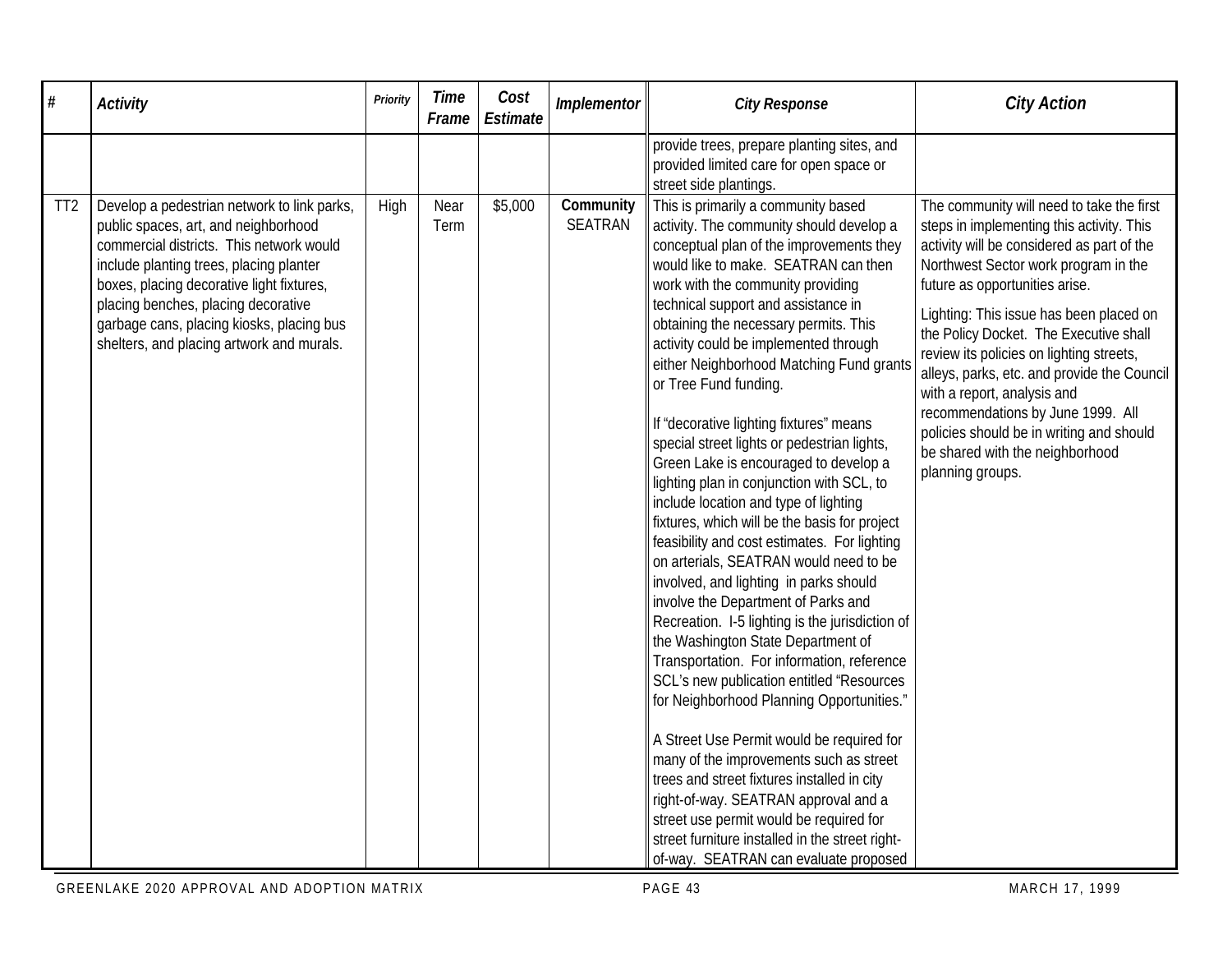| #               | <b>Activity</b>                                                                                                                                                                                                                                                                                                                                                                                                                                                                                                                                                                                                                                                                   | Priority | <b>Time</b><br>Frame | Cost<br>Estimate | Implementor       | <b>City Response</b>                                                                                                                                                                                                                                                                                                                                                                                                                                                                                                                                                                                                                                        | <b>City Action</b>                                                                                                                                                                   |
|-----------------|-----------------------------------------------------------------------------------------------------------------------------------------------------------------------------------------------------------------------------------------------------------------------------------------------------------------------------------------------------------------------------------------------------------------------------------------------------------------------------------------------------------------------------------------------------------------------------------------------------------------------------------------------------------------------------------|----------|----------------------|------------------|-------------------|-------------------------------------------------------------------------------------------------------------------------------------------------------------------------------------------------------------------------------------------------------------------------------------------------------------------------------------------------------------------------------------------------------------------------------------------------------------------------------------------------------------------------------------------------------------------------------------------------------------------------------------------------------------|--------------------------------------------------------------------------------------------------------------------------------------------------------------------------------------|
| TT <sub>3</sub> | Place benches, hanging flower baskets,                                                                                                                                                                                                                                                                                                                                                                                                                                                                                                                                                                                                                                            |          |                      |                  | Community         | installations and provide technical<br>assistance.<br>SEATRAN's Arborist's Office can also<br>assist the community in selecting<br>appropriate tree species and identify<br>potential funding sources for tree plantings.<br>The Seattle Arts Commission recommends<br>including an artist in planning teams<br>developing decorative elements that help<br>define community identity. If<br>improvements are funded from capital<br>budgets, contact SAC for possible funding<br>to incorporate art in the project.<br>Adding benches, flower baskets and                                                                                                  | The community will need to take the first                                                                                                                                            |
|                 | planters, and decorative light posts on:<br>• Green Lake Drive N. between W. Green<br>Lake Dr N. and N. 80th Street<br>• E Green Lake Drive N. between Stroud<br>Avenue N. and Ashworth Avenue N.<br>• at the intersection of Aurora Avenue N.<br>and Winona Avenue N.<br>• at the intersection of Green Lake Drive N.<br>and N. 80th Street<br>• on Ravenna Blvd between NE 65th Street<br>and E Green Lake Drive N.<br>• on Woodlawn Avenue NE between<br>Sunnyside Avenue N. on the south end of<br>the Residential Urban Village and 1st<br>Avenue NE on the north end of the<br>Residential Urban Village<br>• at the intersection of NE 65th Street and<br>Latona Avenue NE |          |                      |                  | SCL<br><b>DON</b> | planters to the streetscape are primarily<br>community based activities. These<br>activities may qualify for Neighborhood<br>Matching Fund grants.<br>In order to add decorative light posts, the<br>Green Lake community is encouraged to<br>develop a lighting plan in conjunction with<br>City Light, to include location and type of<br>lighting fixtures, which will be the basis for<br>project feasibility and cost estimates.<br>SEATRAN approval and a street use<br>permit would be required for street<br>furniture installed in the street right-of-way.<br>SEATRAN can evaluate proposed<br>installations and provide technical<br>assistance. | steps to implement this activity. This<br>activity will be considered as part of the<br>Northwest Sector work program in the<br>future as opportunities arise.<br>Lighting: See TT2. |
| TT4             | Place benches in the triangle in the<br>intersection of Ravenna Blvd and E Green                                                                                                                                                                                                                                                                                                                                                                                                                                                                                                                                                                                                  |          |                      |                  | Community         | This is primarily a community based<br>activity. This activity may qualify for NMF                                                                                                                                                                                                                                                                                                                                                                                                                                                                                                                                                                          | The community should take the lead on<br>this activity.                                                                                                                              |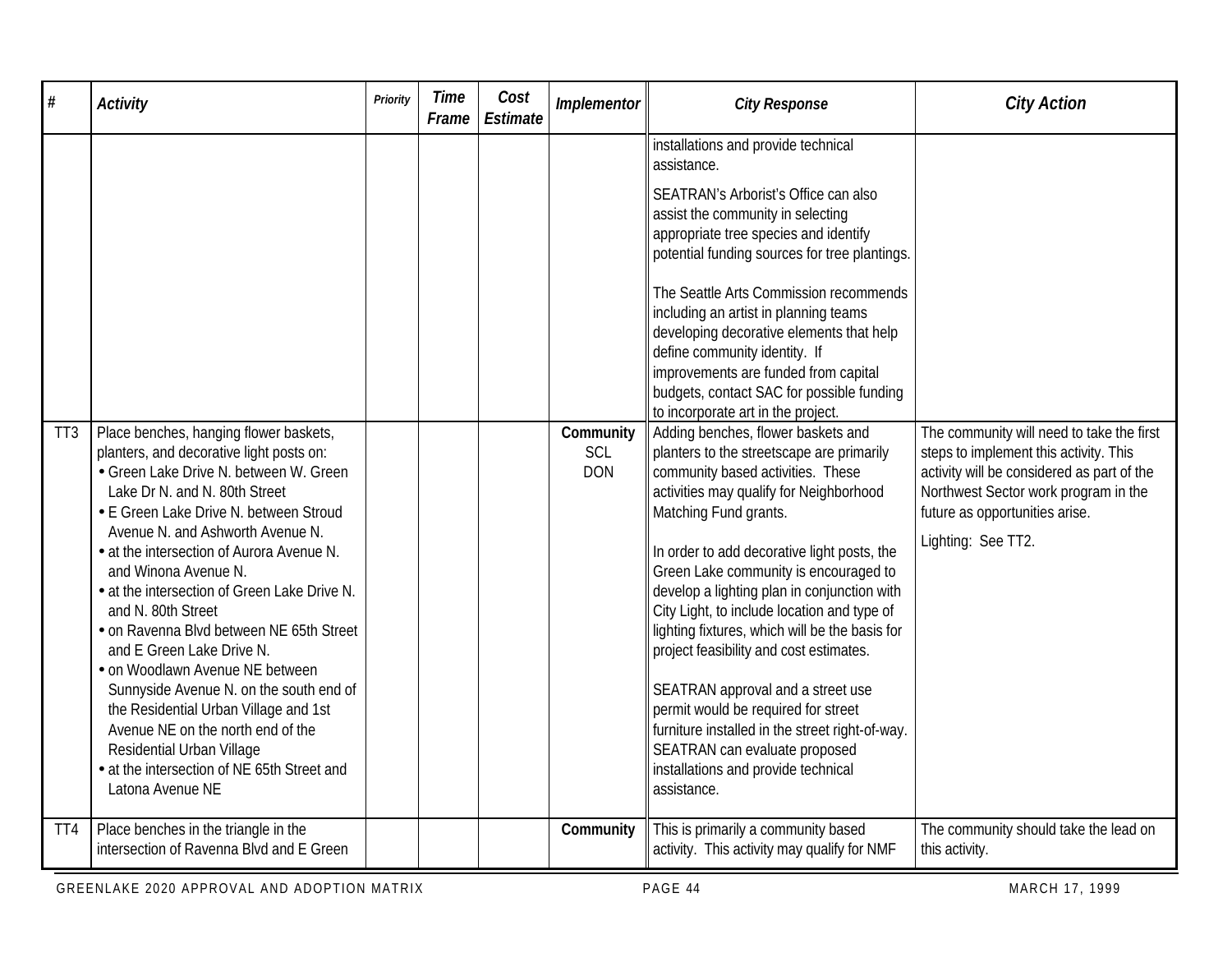| $\#$            | <b>Activity</b>                                                                                                                                                                                                                                                                                                                                                                                                                                                                                                                           | Priority | <b>Time</b><br>Frame | Cost<br>Estimate | Implementor                               | <b>City Response</b>                                                                                                                                                                                                                                                                                                                                                                                                                                                                                                                                                      | <b>City Action</b>                                                                                                                         |
|-----------------|-------------------------------------------------------------------------------------------------------------------------------------------------------------------------------------------------------------------------------------------------------------------------------------------------------------------------------------------------------------------------------------------------------------------------------------------------------------------------------------------------------------------------------------------|----------|----------------------|------------------|-------------------------------------------|---------------------------------------------------------------------------------------------------------------------------------------------------------------------------------------------------------------------------------------------------------------------------------------------------------------------------------------------------------------------------------------------------------------------------------------------------------------------------------------------------------------------------------------------------------------------------|--------------------------------------------------------------------------------------------------------------------------------------------|
|                 | Lake Drive N. or along the edge of<br>Albertson's parking.                                                                                                                                                                                                                                                                                                                                                                                                                                                                                |          |                      |                  |                                           | grants.<br>SEATRAN approval and a street use<br>permit would be required for street<br>furniture installed in the street right-of-way.<br>If pursued by the neighborhood, SEATRAN<br>will evaluate proposed installations and<br>provide technical assistance.                                                                                                                                                                                                                                                                                                            |                                                                                                                                            |
| TT <sub>5</sub> | Place a sculpture in the Residential Urban<br>Village. One suggestion is to place a large<br>climbing tree sculpture in or near<br>Albertsons. Specifically, the triangle in the<br>intersection of Ravenna Blvd and E Green<br>Lake Drive N. or in the corner of the<br>Albertsons parking lot would be ideal<br>locations.                                                                                                                                                                                                              |          |                      |                  | Community<br><b>SAC</b><br><b>SEATRAN</b> | This is primarily a community based<br>activity. This activity may qualify for NMF<br>grants.<br>SEATRAN approval and a street use<br>permit would be required for street<br>furniture installed in the street right-of-way.<br>SEATRAN can evaluate proposed<br>installations and provide technical<br>assistance.<br>SAC can provide technical assistance to<br>the neighborhood in choosing an<br>appropriate sculpture.                                                                                                                                               | The community should take the lead on<br>this activity.                                                                                    |
| TT <sub>6</sub> | Designate several streets as "Key<br>Pedestrian Streets:"<br>• E Green Lake Drive N. and East Green<br>Lake Way N.<br>• Latona Avenue NE between NE 50th<br>Street and E Green Lake Way N.<br>• N. 56th Street between Meridian Avenue<br>N. and Latona Avenue NE<br>• NE 65th Street between NE Ravenna<br>Boulevard and Woodlawn Avenue NE<br>• Aurora Avenue N. between W Green Lake<br>Drive N. and N. 85th Street<br>· Winona Avenue N. between West Green<br>Lake Drive N. and N. 73rd Street<br>• Linden Avenue N. between N. 73rd | High     | Near<br>Term         |                  | Community<br><b>SEATRAN</b><br><b>SPO</b> | See A10.<br>The Executive does not support the<br>designation of these streets as Key<br>Pedestrian Streets at this time because<br>many of them are not arterials. However,<br>Key Pedestrian Streets have raised policy<br>and implementation issues in a number of<br>neighborhood plans and will be included in<br>the Policy Docket for City Council<br>discussion. The Executive will review its<br>policies on both Green Streets and Key<br>Pedestrian Streets in 1999. Once this<br>policy analysis is completed, this<br>recommendation will be reviewed again. | Some parts of this activity will be<br>considered as part of the Northwest<br>Sector work program in the future as<br>opportunities arise. |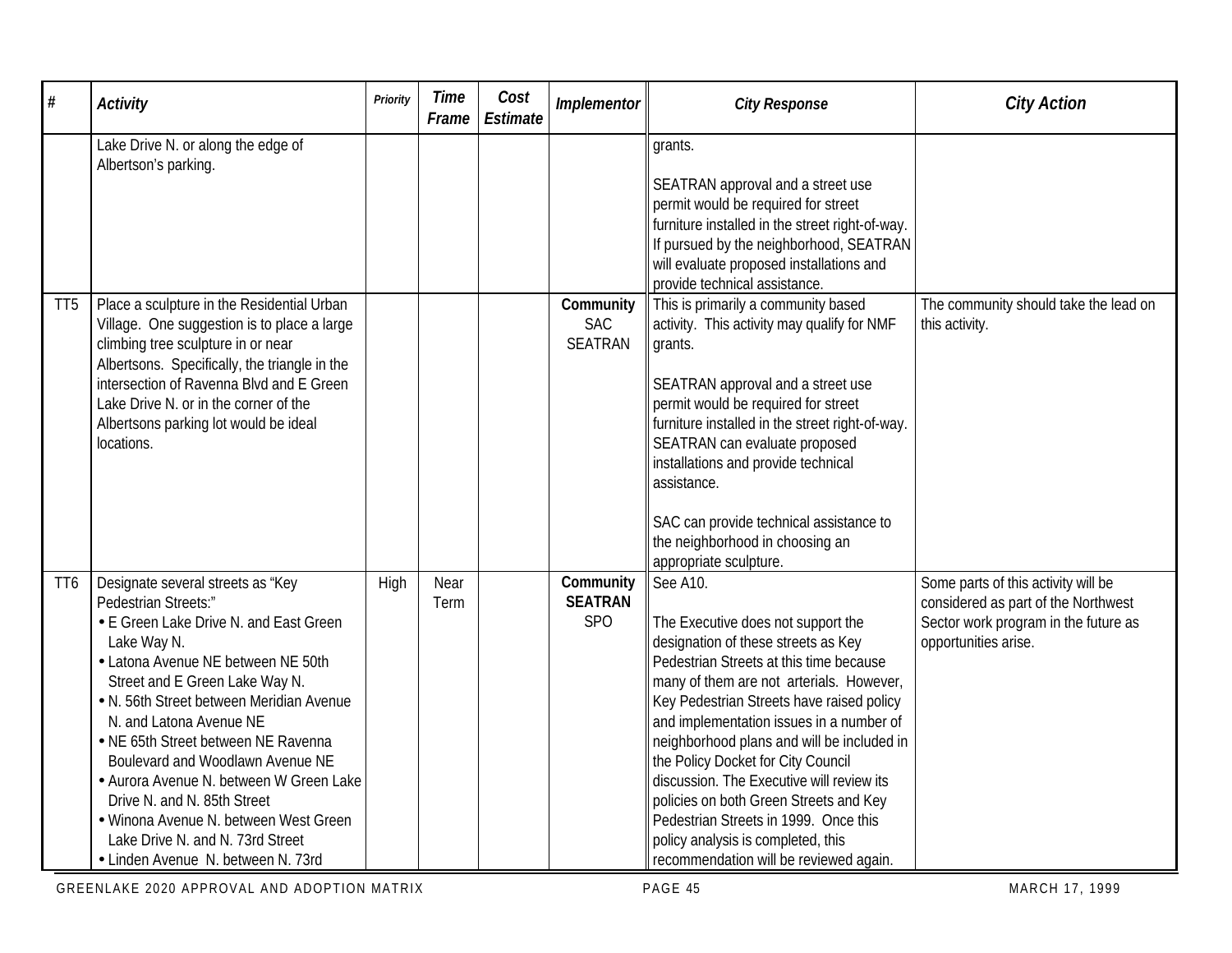| #               | <b>Activity</b>                                                                                                                                                                                                                                                                                                                                                                                                                                                                                                                            | Priority | <b>Time</b><br>Frame | Cost<br>Estimate | Implementor                                                            | <b>City Response</b>                                                                                                                                                                                                                                                                                                                                                                                                                                                                                                      | <b>City Action</b>                                                                                                        |
|-----------------|--------------------------------------------------------------------------------------------------------------------------------------------------------------------------------------------------------------------------------------------------------------------------------------------------------------------------------------------------------------------------------------------------------------------------------------------------------------------------------------------------------------------------------------------|----------|----------------------|------------------|------------------------------------------------------------------------|---------------------------------------------------------------------------------------------------------------------------------------------------------------------------------------------------------------------------------------------------------------------------------------------------------------------------------------------------------------------------------------------------------------------------------------------------------------------------------------------------------------------------|---------------------------------------------------------------------------------------------------------------------------|
|                 | Street and N. 85th Street<br>• E Green Lake Way N. between Kenwood<br>Pl. N. and N. 50th Street<br>• NE Ravenna Boulevard between<br>Roosevelt Avenue NE and Green Lake<br>Wy N.<br>• 1st Avenue NE between N. 75th Street<br>and N. 80th Street<br>• Green Lake Drive N. between Aurora<br>Avenue N. and W Green Lake Drive N.<br>. N. 85th Street between Dayton Avenue N.<br>and Interstate 5<br>• Linden Avenue N. between N. 73rd Street<br>and Aurora Avenue N.<br>· Woodlawn Avenue N. from Sunnyside<br>Avenue N. to Kenwood PI N. |          |                      |                  |                                                                        | The City encourages the community to<br>detail the kinds of pedestrian<br>improvements desired for these streets to<br>aid the policy discussion. The community<br>may also want to coordinate with both SPO<br>and SEATRAN to review desired street<br>improvements and the appropriate<br>designation for each street.                                                                                                                                                                                                  |                                                                                                                           |
| TT7             | Designate several streets as "Type III Green<br>Streets"<br>• NE 71st between Green Lake Way N. and<br>Roosevelt Avenue NE<br>· Wallingford Avenue N. between N. 85th<br>Street and W Green Lake Drive N.<br>• Kenwood Pl. N. between N. 56th Street<br>and E Green Lake Way N.<br>. N. 67th Street between Dayton Avenue N.<br>and Aurora Avenue N.<br>. N. 71st Street between Dayton Avenue N.<br>and Aurora Avenue N.<br>• NE 65th Street from Woodlawn Avenue N.<br>to E Green Lake Way N.                                            | High     | Near<br>Term         |                  | Community<br><b>DCLU</b><br><b>DON</b><br><b>DPR</b><br><b>SEATRAN</b> | See response to A10 and TT6.<br>Before designating these as Green Streets<br>in a neighborhood plan, additional<br>information is needed to describe the<br>proposal: 1) a sketch and/or written<br>description of a proposed design, and 2) a<br>description of how the proposed design will<br>affect parking, access to adjacent property,<br>and how much traffic the proposed design<br>will divert onto neighboring streets.<br>DCLU would like to be involved as the<br>concepts for these Green Streets progress. | This activity will be considered as part of<br>the Northwest Sector work program in the<br>future as opportunities arise. |
| TT <sub>8</sub> | Create gateways to the Green Lake<br>neighborhood at the intersections of Aurora<br>Avenue N. and N. 85th Street, as well as<br>Aurora Avenue N. and N. 50th Street.                                                                                                                                                                                                                                                                                                                                                                       |          |                      |                  | Community<br><b>SEATRAN</b><br><b>WSDOT</b>                            | This is primarily a community based<br>activity. This activity may qualify for NMF<br>grants.<br>The next step would be to develop a<br>conceptual design for these gateway                                                                                                                                                                                                                                                                                                                                               | The community should take the lead on<br>this activity. SEATRAN can provide<br>technical support.                         |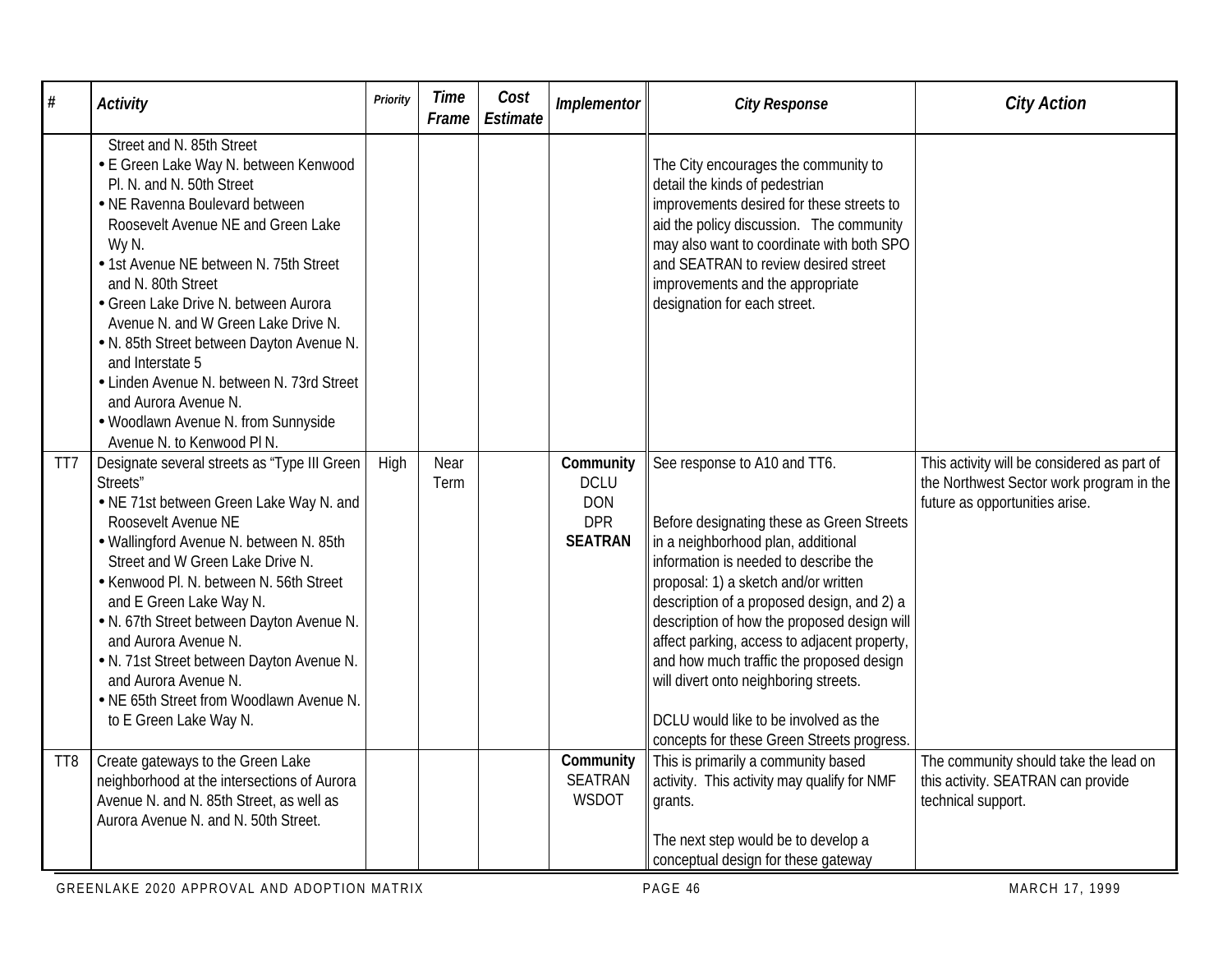| $\#$             | <b>Activity</b>                                                                                                                                      | Priority | <b>Time</b><br>Frame | Cost<br>Estimate | Implementor                                             | <b>City Response</b>                                                                                                                                                                                                                                                                                                                                                 | <b>City Action</b>                                                                                                        |
|------------------|------------------------------------------------------------------------------------------------------------------------------------------------------|----------|----------------------|------------------|---------------------------------------------------------|----------------------------------------------------------------------------------------------------------------------------------------------------------------------------------------------------------------------------------------------------------------------------------------------------------------------------------------------------------------------|---------------------------------------------------------------------------------------------------------------------------|
|                  |                                                                                                                                                      |          |                      |                  |                                                         | locations. SEATRAN can assist the<br>community in selecting an appropriate<br>consultant and provide technical<br>assistance on specific issues.                                                                                                                                                                                                                     |                                                                                                                           |
|                  |                                                                                                                                                      |          |                      |                  |                                                         | Once improvements are identified,<br>SEATRAN can work with the community to<br>develop implementation strategies.                                                                                                                                                                                                                                                    |                                                                                                                           |
|                  |                                                                                                                                                      |          |                      |                  |                                                         | Any development on Aurora will need to be<br>coordinated with WSDOT.                                                                                                                                                                                                                                                                                                 |                                                                                                                           |
| T <sub>T</sub> 9 | Study additional locations for gateways into<br>the neighborhood, design them, and obtain<br>funding for their construction.                         |          |                      |                  | Community                                               | This is primarily a community based<br>activity. This activity may qualify for NMF<br>grants.                                                                                                                                                                                                                                                                        | The community should take the lead on<br>this activity. SEATRAN can provide<br>technical support.                         |
|                  |                                                                                                                                                      |          |                      |                  |                                                         | After determining the appropriate locations,<br>the next step would be to develop a<br>conceptual design for these gateways.<br>The Neighborhood Matching Fund would<br>be a good funding source for this type of<br>activity. SEATRAN can assist the<br>community in selecting an appropriate<br>consultant and provide technical<br>assistance on specific issues. |                                                                                                                           |
|                  |                                                                                                                                                      |          |                      |                  |                                                         | Once improvements are identified,<br>SEATRAN can work with the community to<br>develop implementation strategies.                                                                                                                                                                                                                                                    |                                                                                                                           |
| <b>TT10</b>      | Build a median and/or plant trees at the<br>intersection of Woodlawn Avenue N.,<br>Kenwood Place N., Wallingford Avenue N.,<br>and McKinley Place N. | High     | Long<br>Term         |                  | Community<br><b>DON</b><br><b>DPR</b><br><b>SEATRAN</b> | SEATRAN needs additional information on<br>the objectives of the requested<br>improvements. SEATRAN is willing to<br>work with the community to identify<br>potential improvements which would<br>address the community's concerns at<br>these locations.                                                                                                            | This activity will be considered as part of<br>the Northwest Sector work program in the<br>future as opportunities arise. |
|                  |                                                                                                                                                      |          |                      |                  |                                                         | This activity may qualify for Neighborhood<br>Matching Fund grants or Tree Fund                                                                                                                                                                                                                                                                                      |                                                                                                                           |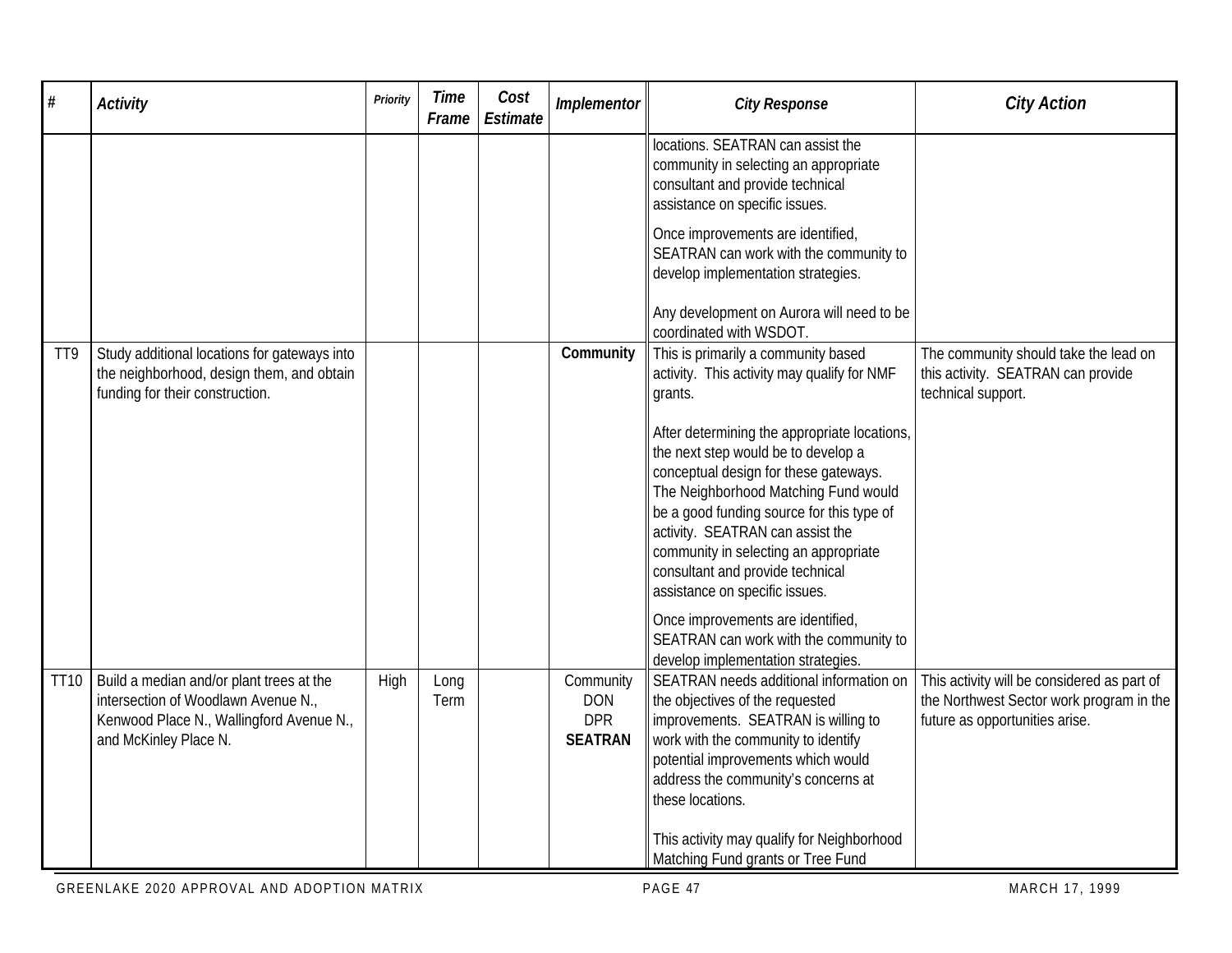| $\#$            | <b>Activity</b>                                                                                                                                                                                                                            | Priority | <b>Time</b><br>Frame | Cost<br><b>Estimate</b> | Implementor                            | <b>City Response</b>                                                                                                                                                                                                                                                                                                                                                                                                                                                                                                                                                                                                                                                                                                                    | <b>City Action</b>                                                                                                                                                                                                                                                                                    |
|-----------------|--------------------------------------------------------------------------------------------------------------------------------------------------------------------------------------------------------------------------------------------|----------|----------------------|-------------------------|----------------------------------------|-----------------------------------------------------------------------------------------------------------------------------------------------------------------------------------------------------------------------------------------------------------------------------------------------------------------------------------------------------------------------------------------------------------------------------------------------------------------------------------------------------------------------------------------------------------------------------------------------------------------------------------------------------------------------------------------------------------------------------------------|-------------------------------------------------------------------------------------------------------------------------------------------------------------------------------------------------------------------------------------------------------------------------------------------------------|
|                 |                                                                                                                                                                                                                                            |          |                      |                         |                                        | funding.                                                                                                                                                                                                                                                                                                                                                                                                                                                                                                                                                                                                                                                                                                                                |                                                                                                                                                                                                                                                                                                       |
| <b>PARKING</b>  |                                                                                                                                                                                                                                            |          |                      |                         |                                        |                                                                                                                                                                                                                                                                                                                                                                                                                                                                                                                                                                                                                                                                                                                                         |                                                                                                                                                                                                                                                                                                       |
| <b>TT11</b>     | Adopt a zoning policy in which all new<br>housing projects over a specified size must<br>include a certain number of underground<br>parking spaces.                                                                                        | High     | Near<br>Term         |                         | Community<br><b>DCLU</b>               | The City has requirements for providing<br>specified numbers of off-street parking<br>spaces for new multi-family housing. As<br>underground parking adds considerably to<br>the cost of providing housing, the impact to<br>be mitigated by the location of parking<br>underground would have to outweigh those<br>costs. The City is not likely to require that<br>new parking be underground.                                                                                                                                                                                                                                                                                                                                        | This City does not support this activity.                                                                                                                                                                                                                                                             |
|                 | <b>B. LAND USE AND COMMUNITY CHARACTER</b>                                                                                                                                                                                                 |          |                      |                         |                                        |                                                                                                                                                                                                                                                                                                                                                                                                                                                                                                                                                                                                                                                                                                                                         |                                                                                                                                                                                                                                                                                                       |
|                 | <b>DESIGN REVIEW/AESTHETICS</b>                                                                                                                                                                                                            |          |                      |                         |                                        |                                                                                                                                                                                                                                                                                                                                                                                                                                                                                                                                                                                                                                                                                                                                         |                                                                                                                                                                                                                                                                                                       |
| CC1             | Adopt changes to design review program<br>that would expand the types of projects<br>included in mandatory design review and<br>create more neighborhood participation in<br>the design review process.                                    | High     | Short                |                         | Community<br><b>DCLU</b><br><b>SPO</b> | DCLU be study expansions to the Design<br>Review thresholds this year as proposed<br>by neighborhood plans.                                                                                                                                                                                                                                                                                                                                                                                                                                                                                                                                                                                                                             | DCLU will consider this activity through<br>the study of expansions to the Design<br>Review thresholds in 1999.                                                                                                                                                                                       |
| CC <sub>2</sub> | Adopt development standards or design<br>guidelines that would address transitional<br>massing between commercial & residential<br>uses on abutting and nearby properties and<br>that would recognize local concerns and<br>design issues. |          |                      |                         |                                        | Existing development standards address<br>transitional massing. DCLU will address<br>design quidelines proposed by<br>neighborhoods in three steps. First, fully<br>developed neighborhood design guidelines<br>will be reviewed and possibly adopted.<br>Other neighborhood developed guidelines<br>& design recommendations will be<br>reviewed in order to include common<br>design elements in the revision of the city-<br>wide design review program. This work is<br>underway and DCLU is scheduled to make<br>recommendations to the City Council in the<br>fourth quarter, 1999. DCLU will also be<br>reviewing other neighborhood design<br>quidelines as they are developed by the<br>neighborhoods. Greenlake is encouraged | If the community wishes to develop<br>design guidelines specific to the<br>Greenlake neighborhood, the community<br>needs to take the first steps to implement<br>this activity. The NMF may be a source of<br>funding. DCLU will be reviewing<br>neighborhood specific design quidelines<br>in 1999. |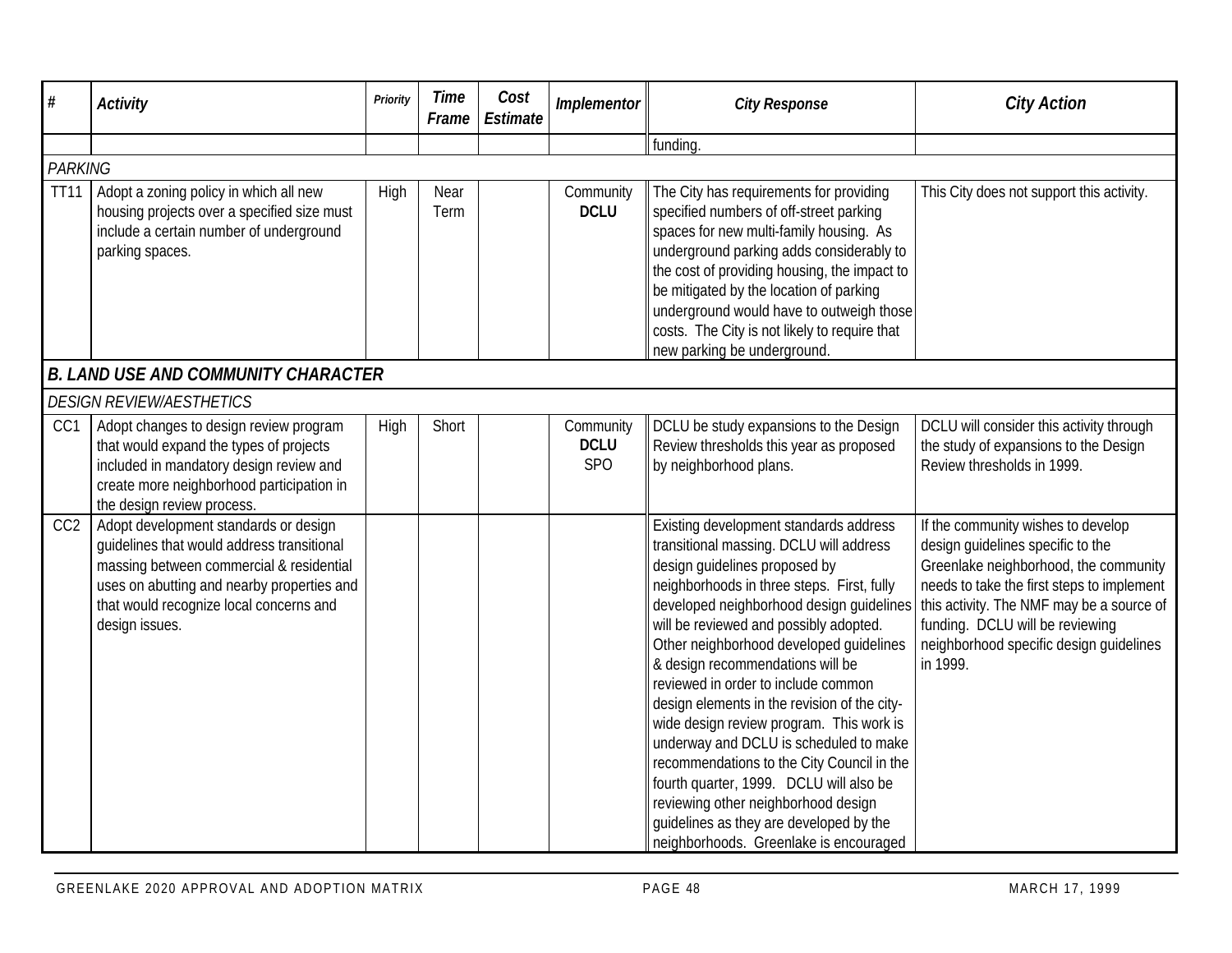| #               | <b>Activity</b>                                                                                                                                                                                                    | Priority | <b>Time</b><br>Frame | Cost<br>Estimate | Implementor                                                                                 | <b>City Response</b>                                                                                                                                                                                                                                                                                                                                                                                                                                                                                                                                                                                                                                                                                                                                                                                    | <b>City Action</b>                                                                                                                                                                            |
|-----------------|--------------------------------------------------------------------------------------------------------------------------------------------------------------------------------------------------------------------|----------|----------------------|------------------|---------------------------------------------------------------------------------------------|---------------------------------------------------------------------------------------------------------------------------------------------------------------------------------------------------------------------------------------------------------------------------------------------------------------------------------------------------------------------------------------------------------------------------------------------------------------------------------------------------------------------------------------------------------------------------------------------------------------------------------------------------------------------------------------------------------------------------------------------------------------------------------------------------------|-----------------------------------------------------------------------------------------------------------------------------------------------------------------------------------------------|
|                 |                                                                                                                                                                                                                    |          |                      |                  |                                                                                             | to develop specific design guidelines.<br>Neighborhood Matching Fund grants and<br>Early Implementation Funding could be<br>used to fund the development of<br>neighborhood specific design guidelines.                                                                                                                                                                                                                                                                                                                                                                                                                                                                                                                                                                                                 |                                                                                                                                                                                               |
| CC <sub>3</sub> | Develop voluntary contextual design<br>guidelines for single family residences.                                                                                                                                    | High     | Short                |                  | Community<br><b>DCLU</b><br><b>SPO</b>                                                      | See CC2. Please note that the Design<br>Review program does not cover single<br>family residences. The neighborhood<br>should, however, consider developing both<br>sets of guidelines simultaneously.                                                                                                                                                                                                                                                                                                                                                                                                                                                                                                                                                                                                  | See CC2.                                                                                                                                                                                      |
| CC4             | Along the Aurora corridor, establish<br>guidelines for awning and sign height and<br>size, institute a billboard ban, and provide<br>facade improvement incentives.                                                | High     | Short                |                  | Community<br>Aurora<br>Merchant's<br>Association<br><b>DCLU</b><br><b>SPO</b><br><b>DPR</b> | New billboards are not permitted except as<br>part of the relocation program. Excluding<br>this area from the city-wide program for<br>relocation raises policy issues for the City<br>and there would have to be a very clear<br>basis for treating this area differently from<br>other parts of the City. In developing<br>recommendations for the Aurora corridor,<br>including incentives for facade<br>improvements, the City suggests that GL<br>2020 work with Aurora Avenue merchants.<br>DCLU will be addressing design guidelines<br>and is scheduled to make<br>recommendations to the City Council in the<br>fourth quarter, 1999. For this and other<br>activities that involve design quidelines,<br>neighborhoods should give direction on<br>their vision & intent as soon as possible. | The City does not support a complete<br>billboard ban. Billboards are only<br>permitted as part of the relocation<br>program.<br>Design guidelines: see CC2.<br>Facade improvements: see A17. |
| CC <sub>5</sub> | Implement an Aurora Avenue Corridor<br>Improvement Project Strategy to include<br>mandatory design review for all new<br>structures and remodels, façade<br>improvement incentives and a public safety<br>program. | High     | Short                |                  | Community<br>Aurora<br>Merchant's<br>Association<br><b>DCLU</b><br>SP <sub>O</sub>          | See CC4.                                                                                                                                                                                                                                                                                                                                                                                                                                                                                                                                                                                                                                                                                                                                                                                                | See CC4.                                                                                                                                                                                      |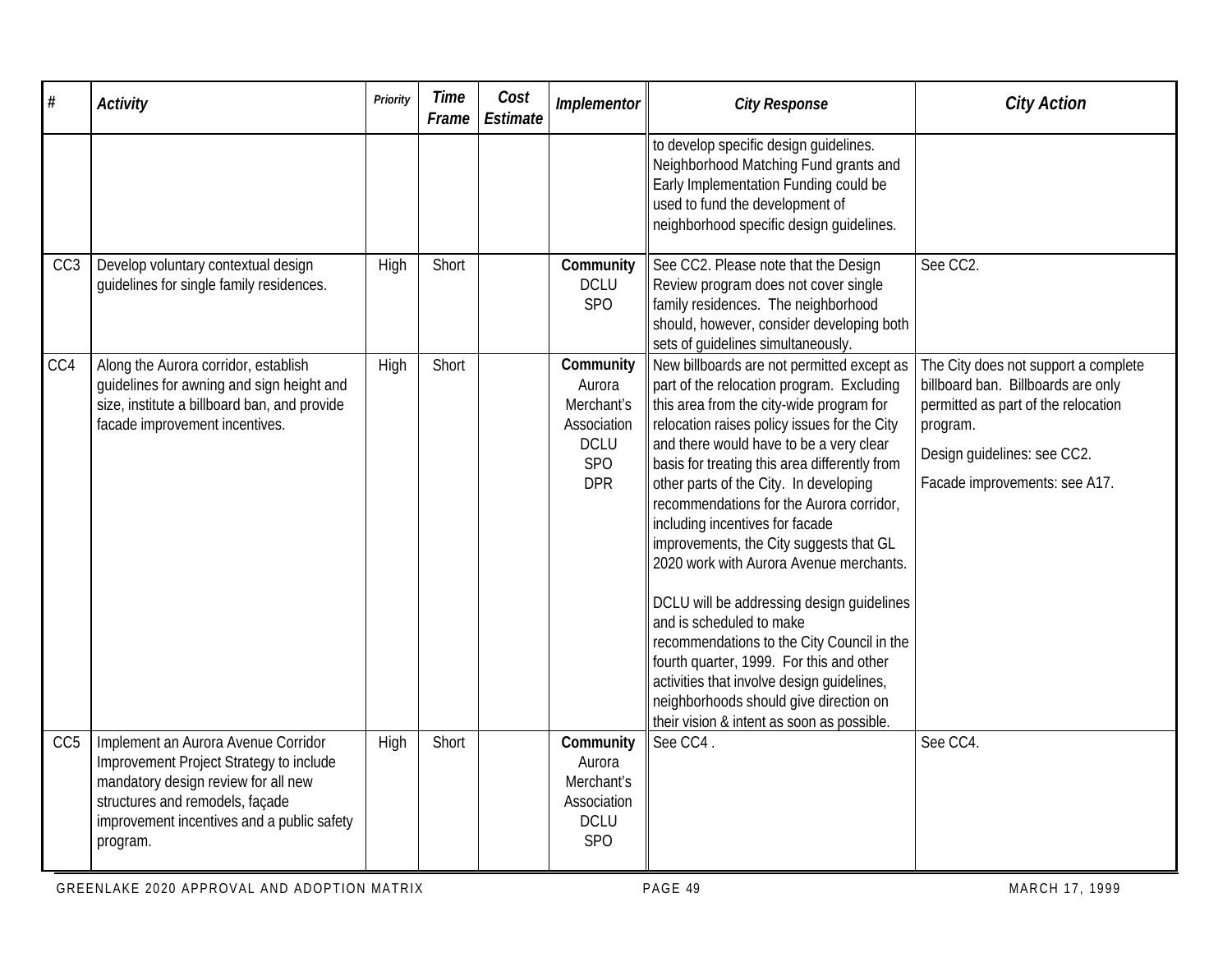| $\#$            | <b>Activity</b>                                                                                                                                                                                                                                                                                                     | Priority | <b>Time</b><br>Frame | Cost<br>Estimate | Implementor                                              | <b>City Response</b>                                                                                                                                                                                                                                                                                                                                                                                                                                                                                                                                                                                                                                                                                                                                                                                          | <b>City Action</b>                                                                                                                                                                       |
|-----------------|---------------------------------------------------------------------------------------------------------------------------------------------------------------------------------------------------------------------------------------------------------------------------------------------------------------------|----------|----------------------|------------------|----------------------------------------------------------|---------------------------------------------------------------------------------------------------------------------------------------------------------------------------------------------------------------------------------------------------------------------------------------------------------------------------------------------------------------------------------------------------------------------------------------------------------------------------------------------------------------------------------------------------------------------------------------------------------------------------------------------------------------------------------------------------------------------------------------------------------------------------------------------------------------|------------------------------------------------------------------------------------------------------------------------------------------------------------------------------------------|
| CC <sub>6</sub> | Designate locations for bus shelters.                                                                                                                                                                                                                                                                               | Low      | Long                 |                  | Community<br><b>SPO</b><br><b>DPR</b><br><b>KC</b> Metro | The community should prioritize which<br>existing bus stops are most in need of bus<br>shelters. The City will then transmit these<br>recommendations to KC Metro.<br>DPR would work with the neighborhood on<br>locations on DPR property as needed.                                                                                                                                                                                                                                                                                                                                                                                                                                                                                                                                                         | The community needs to take the first<br>steps to implement this activity. This<br>recommendation will be forwarded to KC<br>Metro for consideration during their<br>planning processes. |
| CC7             | Prohibit construction of large parking lots or<br>parking garages in the neighborhood<br>commercial areas.                                                                                                                                                                                                          | High     | Long                 |                  | Community<br><b>DCLU</b><br>SPO                          | Parking lots and garages are allowed by<br>NC zoning. A rezone would be necessary<br>to implement this recommendation. This<br>recommendation is also in conflict with the<br>neighborhood's desire to centralize parking<br>in the urban village. DCLU could provide<br>technical assistance as the neighborhood<br>works to refine this recommendation.<br>DCLU could also provide technical<br>assistance as the neighborhood prepares<br>the necessary analysis if the neighborhood<br>determines a rezone is necessary.<br>However, DCLU could not assist with this<br>work until 2000 or later.<br>SPO, DCLU and SEATRAN can provide<br>technical assistance if a parking study is<br>completed by the community, to help with<br>the development and implementation of<br>the parking recommendations. | The City does not support this<br>recommendation at this time. The<br>community needs to take the first steps to<br>implement this activity.                                             |
|                 | <b>BUSINESS DEVELOPMENT</b>                                                                                                                                                                                                                                                                                         |          |                      |                  |                                                          |                                                                                                                                                                                                                                                                                                                                                                                                                                                                                                                                                                                                                                                                                                                                                                                                               |                                                                                                                                                                                          |
| CC9             | Formulate a business development strategy<br>that 1) encourages businesses serving local<br>residents' needs, 2) encourages businesses<br>that provide focal gathering places for local<br>residents, and 3) encourages businesses<br>with high sidewalk appeal- that are<br>pedestrian friendly and offer a unique | High     | Long                 |                  | Community<br><b>GLCC</b><br><b>GL Chamber</b>            | OED can use its contract with the<br>Neighborhood Business Council to assist<br>the planning group with business<br>development strategies. The planning<br>group should use the GL Chamber as the<br>lead in developing the strategy.                                                                                                                                                                                                                                                                                                                                                                                                                                                                                                                                                                        | The community should take the lead on<br>this activity. OED can offer technical<br>support.                                                                                              |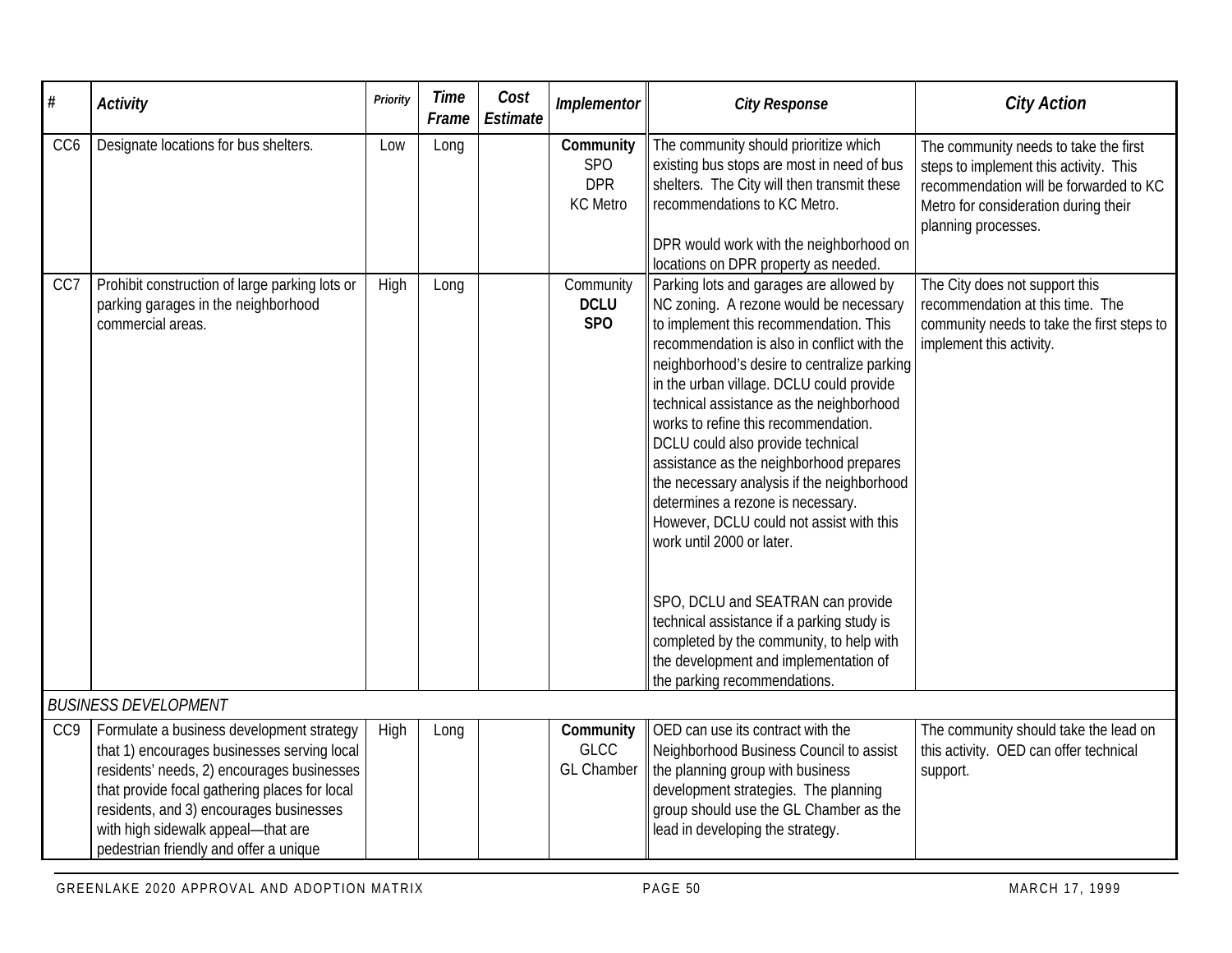| $\#$             | <b>Activity</b>                                                                                                                                                                                                                                                | Priority | <b>Time</b><br>Frame | Cost<br><b>Estimate</b> | Implementor                                 | <b>City Response</b>                                                                                                                                                                                                                                                                                                                                                                                                                                                                                                                                                                                                                                                                                                                                                                                                                                           | <b>City Action</b>                                                                                                        |
|------------------|----------------------------------------------------------------------------------------------------------------------------------------------------------------------------------------------------------------------------------------------------------------|----------|----------------------|-------------------------|---------------------------------------------|----------------------------------------------------------------------------------------------------------------------------------------------------------------------------------------------------------------------------------------------------------------------------------------------------------------------------------------------------------------------------------------------------------------------------------------------------------------------------------------------------------------------------------------------------------------------------------------------------------------------------------------------------------------------------------------------------------------------------------------------------------------------------------------------------------------------------------------------------------------|---------------------------------------------------------------------------------------------------------------------------|
|                  | appearance that adds to neighborhood<br>character.                                                                                                                                                                                                             |          |                      |                         |                                             |                                                                                                                                                                                                                                                                                                                                                                                                                                                                                                                                                                                                                                                                                                                                                                                                                                                                |                                                                                                                           |
| CC <sub>10</sub> | Support private capital development as a<br>catalyst to get the Residential Urban Village<br>moving.                                                                                                                                                           |          |                      |                         | Community<br>OED                            | This is primarily a community based<br>activity.                                                                                                                                                                                                                                                                                                                                                                                                                                                                                                                                                                                                                                                                                                                                                                                                               | The community should take the lead on<br>this activity. OED can offer technical<br>support.                               |
| CC11             | Create capital improvements through an<br>'informal" Neighborhood Development<br>Corporation working as a subcommittee of<br>the Chamber of Commerce.                                                                                                          |          |                      |                         | Community                                   | This is primarily a community based<br>activity. This activity may qualify for NMF<br>grants.                                                                                                                                                                                                                                                                                                                                                                                                                                                                                                                                                                                                                                                                                                                                                                  | The community should take the lead on<br>this activity.                                                                   |
|                  | <b>HOUSING AND LAND USE</b>                                                                                                                                                                                                                                    |          |                      |                         |                                             |                                                                                                                                                                                                                                                                                                                                                                                                                                                                                                                                                                                                                                                                                                                                                                                                                                                                |                                                                                                                           |
| CC14             | Investigate existing and develop a range of<br>ownership assistance programs to help low<br>and moderate income residents afford or<br>maintain ownership of their residences.                                                                                 | Low      | Long                 |                         | Community<br><b>SPO</b><br>OH               | The city's current downpayment assistance<br>programs for income-qualified, first-time<br>buyers are only available in the Special<br>Objective Areas identified in the<br>Consolidated Plan at the present time.<br>However, these may be expanded in the<br>future to become citywide in scope. The<br>city's employer-assisted housing program,<br>also known as the Hometown Home Loan<br>Program, is available to city, school district<br>and University of Washington employees<br>who wish to purchase homes in the Green<br>Lake area and citywide.<br>In addition, the City is committed to<br>preserving affordable rental housing and is<br>actively pursuing this goal through the<br>Section 8 preservation, Housing Levy, and<br>REACH programs as well as new<br>strategies being developed to implement<br>the Mayor's Housing Action Agenda. | This activity will be considered as part of<br>the Northwest Sector work program in the<br>future as opportunities arise. |
| CC15             | Enable qualified tenants of assisted-rental<br>housing, and existing residents who are<br>renting housing to achieve an ownership<br>stake in their own residence. Encourage<br>Seattle Housing Authority to develop<br>programs for home-ownership for people | Low      | Long                 |                         | Community<br><b>SPO</b><br>OH<br><b>SHA</b> | SHA is currently working with residents of<br>some projects to include homeowner<br>opportunities as part of redevelopment<br>efforts. It is possible that SHA may<br>consider home ownership and/or lease to<br>own programs in other projects subject to                                                                                                                                                                                                                                                                                                                                                                                                                                                                                                                                                                                                     | This activity will be considered as part of<br>the Northwest Sector work program in the<br>future as opportunities arise. |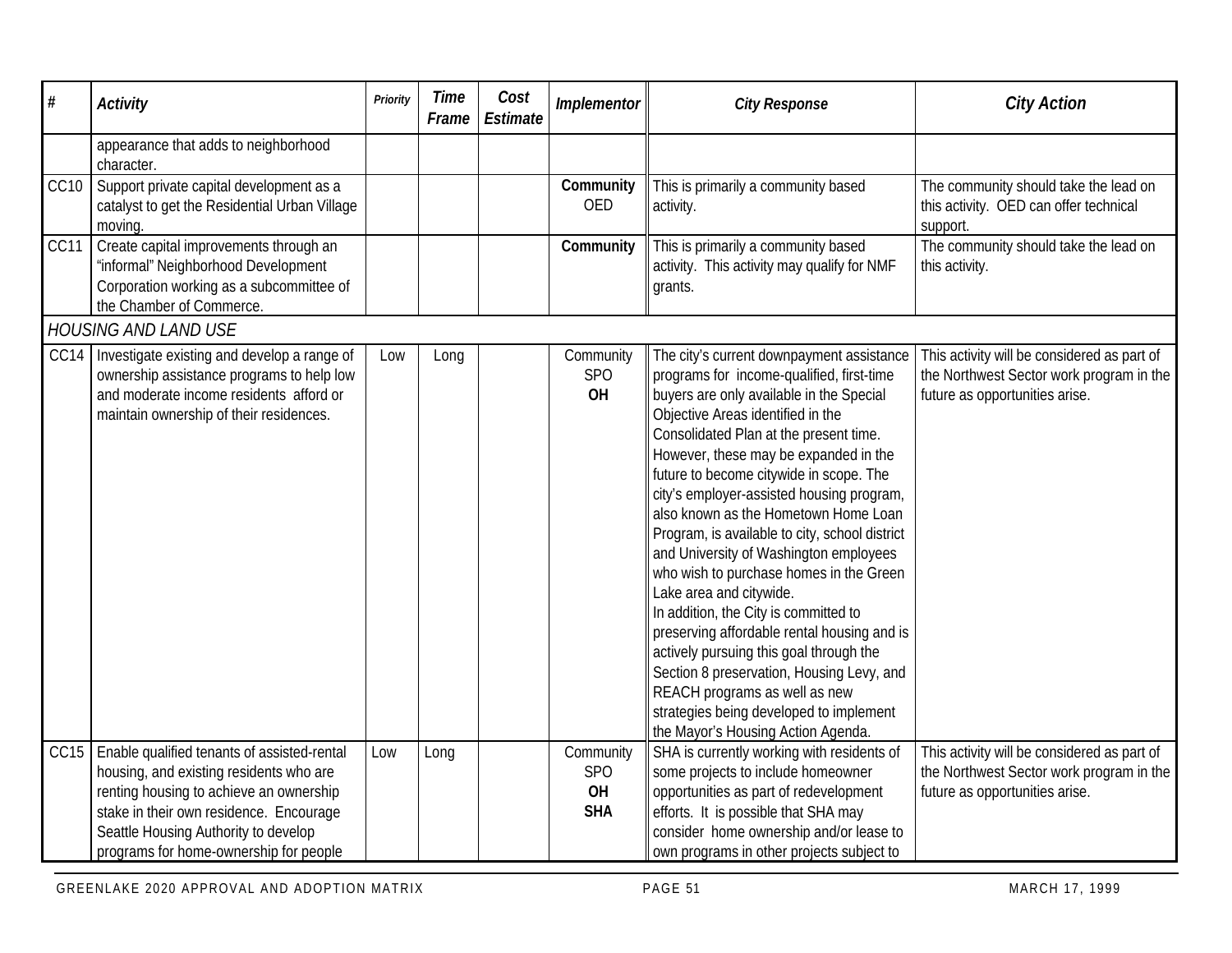| #                | <b>Activity</b>                                                                                                                                                                                                                            | Priority | <b>Time</b><br>Frame | Cost<br>Estimate | Implementor                           | <b>City Response</b>                                                                                                                                                                                                                                                                                                                                                                                   | <b>City Action</b>                                                                                                        |
|------------------|--------------------------------------------------------------------------------------------------------------------------------------------------------------------------------------------------------------------------------------------|----------|----------------------|------------------|---------------------------------------|--------------------------------------------------------------------------------------------------------------------------------------------------------------------------------------------------------------------------------------------------------------------------------------------------------------------------------------------------------------------------------------------------------|---------------------------------------------------------------------------------------------------------------------------|
|                  | who have lived in a unit for more than 4<br>years.                                                                                                                                                                                         |          |                      |                  |                                       | redevelopment in the future.                                                                                                                                                                                                                                                                                                                                                                           |                                                                                                                           |
| CC <sub>16</sub> | Partner with the City to develop ways to<br>inform existing home owners on how<br>adding an Accessory Dwelling Units (ADUs<br>or mother-in-law apartments) may be an<br>option to maintain the affordability of their<br>existing home.    | Low      | Long                 |                  | Community<br><b>DCLU</b><br>SPO<br>OH | OH supports this proposal and will work to<br>proactively implement any such program<br>adopted by the City Council. In addition,<br>we will be using the REACH program on a<br>pilot basis to develop ADUs.<br>DCLU has literature on the permit<br>requirements for ADUs which can be<br>copied and distributed freely.                                                                              | OH will take the lead to implement this<br>activity.                                                                      |
| CC17             | Enact a pilot tax-abatement program with<br>the City to reduce real estate taxes for low-<br>income homeowners, seniors, veterans of<br>war, and disabled persons.                                                                         | Low      | Long                 |                  | Community<br><b>SPO</b><br><b>HSD</b> | This seems aimed at single-family<br>homeowners, some of whom [low-income<br>seniors] are already eligible for property<br>tax breaks from the County. Expansion of<br>the existing program would require state<br>legislation. Expansion of such tax breaks<br>could not be limited to Green Lake. The<br>budget office may want to comment<br>relative to the cost of lost revenues.                 | The City does not support this activity.                                                                                  |
| CC18             | Work with the City, employers, churches,<br>and other philanthropic organizations to<br>develop an "Equity Partnership Investment<br>Program" to share housing ownership and<br>equity with moderate- and low-income<br>working residents. | Low      | Long                 |                  | Community<br><b>SPO</b><br>OH         | OH is willing to explore expansion of its<br>current employer-assisted and other<br>homebuyer assistance programs to<br>possibly include this concept. Identification<br>of partners is a critical first step.                                                                                                                                                                                         | This activity will be considered as part of<br>the Northwest Sector work program in the<br>future as opportunities arise. |
| CC19             | Support trends toward co-oping of rental<br>apartment complexes. Develop a program<br>of renovation assistance for co-oping.<br>Challenge financial institutions to develop a<br>loan pool for tenant-owned apartment<br>buildings.        | Low      | Long                 |                  | Community<br><b>SPO</b><br>OH         | OH supports development of co-ops,<br>particularly limited-equity co-ops that would<br>provide affordable ownership opportunities<br>in perpetuity. One problem is that local<br>lenders and secondary markets like Fannie<br>Mae do not provide mortgage financing for<br>co-ops and financing from specialized<br>lenders is expensive. OH is working with<br>financial institutions to remedy this. | OH will take the lead to implement this<br>activity.                                                                      |
| CC20             | Develop a range of assistance programs to                                                                                                                                                                                                  | Low      | Long                 |                  | Community                             | OH is working to help expand the scope                                                                                                                                                                                                                                                                                                                                                                 | OH will take the lead to implement this                                                                                   |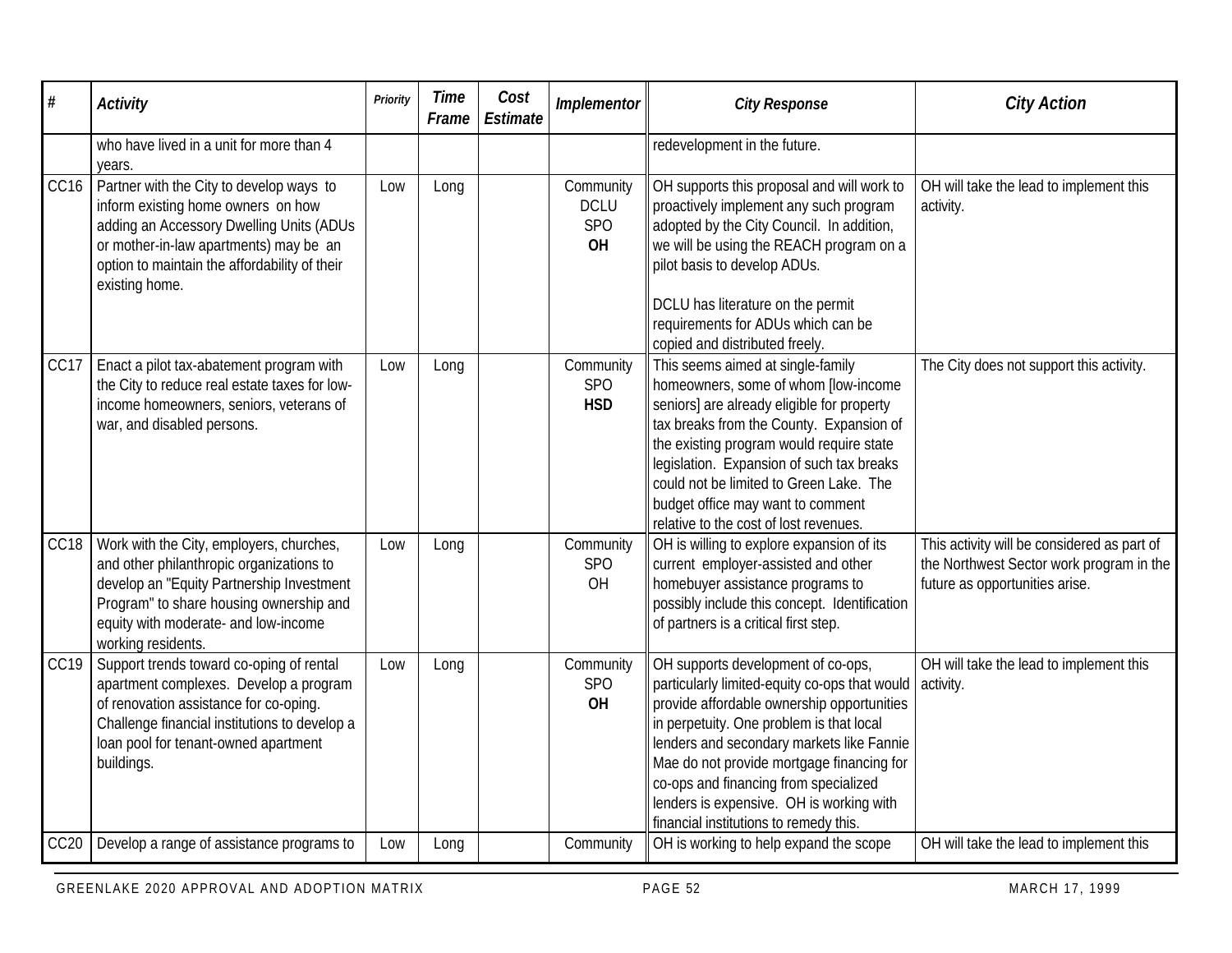| #                | <b>Activity</b>                                                                                                                                                                                                                                                                                                                                                                                                                                                                                                                                                                                                                                                                                                                                                 | Priority | <b>Time</b><br>Frame | Cost<br>Estimate | Implementor                                                       | <b>City Response</b>                                                                                                                                                                                                                                                                                                                                                                                                                                                                                                                                                                                                                                       | <b>City Action</b>                                                                                                                                                                                                                                                                                                                                                          |  |  |  |  |
|------------------|-----------------------------------------------------------------------------------------------------------------------------------------------------------------------------------------------------------------------------------------------------------------------------------------------------------------------------------------------------------------------------------------------------------------------------------------------------------------------------------------------------------------------------------------------------------------------------------------------------------------------------------------------------------------------------------------------------------------------------------------------------------------|----------|----------------------|------------------|-------------------------------------------------------------------|------------------------------------------------------------------------------------------------------------------------------------------------------------------------------------------------------------------------------------------------------------------------------------------------------------------------------------------------------------------------------------------------------------------------------------------------------------------------------------------------------------------------------------------------------------------------------------------------------------------------------------------------------------|-----------------------------------------------------------------------------------------------------------------------------------------------------------------------------------------------------------------------------------------------------------------------------------------------------------------------------------------------------------------------------|--|--|--|--|
|                  | help make potential recipients aware of<br>programs and opportunities to assist in<br>purchasing housing for low- and moderate-<br>income residents.                                                                                                                                                                                                                                                                                                                                                                                                                                                                                                                                                                                                            |          |                      |                  | <b>SPO</b><br>OH                                                  | and range of current homebuyer<br>assistance programs and will work with the<br>Neighborhood to implement them.                                                                                                                                                                                                                                                                                                                                                                                                                                                                                                                                            | activity.                                                                                                                                                                                                                                                                                                                                                                   |  |  |  |  |
|                  | IMPROVE ACCESS AND ENHANCE HUMAN SERVICES IN THE NEIGHBORHOOD                                                                                                                                                                                                                                                                                                                                                                                                                                                                                                                                                                                                                                                                                                   |          |                      |                  |                                                                   |                                                                                                                                                                                                                                                                                                                                                                                                                                                                                                                                                                                                                                                            |                                                                                                                                                                                                                                                                                                                                                                             |  |  |  |  |
| CC <sub>23</sub> | Share mailing lists between neighborhood<br>groups, churches, public agencies to<br>encourage growth of memberships and<br>sharing of information.                                                                                                                                                                                                                                                                                                                                                                                                                                                                                                                                                                                                              | Low      | Near                 |                  | <b>GLCC</b>                                                       | This is a community based activity. This<br>activity may qualify for NMF grants.                                                                                                                                                                                                                                                                                                                                                                                                                                                                                                                                                                           | The community should take the lead on<br>this activity.                                                                                                                                                                                                                                                                                                                     |  |  |  |  |
|                  | <b>OPEN SPACE</b>                                                                                                                                                                                                                                                                                                                                                                                                                                                                                                                                                                                                                                                                                                                                               |          |                      |                  |                                                                   |                                                                                                                                                                                                                                                                                                                                                                                                                                                                                                                                                                                                                                                            |                                                                                                                                                                                                                                                                                                                                                                             |  |  |  |  |
| CC24             | Negotiate the purchase, acquisition and<br>remodel of the VFW building on the<br>northeast corner of Woodlawn Ave. N.E. &<br>NE 73rd Street. With a pedestrian-friendly<br>facade along both NE 73rd and Woodlawn,<br>and providing for universal accessibility, this<br>Green Lake Neighborhood building would:<br>1)incorporate a senior center and police<br>drop-in local;<br>2) provide an office for the Green Lake<br>Neighborhood Council, city-wide liaison<br>activities, and GL 2020 post-planning<br>stewardship operations;<br>3) provide space for neighborhood meetings<br>4) provide for a neighborhood art exhibition<br>and performing arts center; and<br>5) serve as an easily found and identifiable<br>Residential Urban Village gateway. |          |                      |                  | Community<br><b>ESD</b><br><b>DPR</b><br><b>HSD</b><br><b>DON</b> | It is not clear whether the VFW is<br>interested in selling this property. Also,<br>DPR does not have funding for this activity<br>at this time.<br>The Executive has concerns about<br>providing dedicated space to an individual<br>organization if the property is publicly<br>owned. This issue has been referred to<br>the Policy Docket. The Executive will<br>review the City's policies related to<br>community centers and neighborhood<br>recommendations related to community<br>space and provide council with a summary<br>of options and opportunities in July of<br>1999. This recommendation will be<br>considered as part of that review. | Issues such as this have been referred to<br>the Policy Docket. The Executive will<br>review the City's policies related to<br>community centers and neighborhood<br>recommendations related to community<br>space and provide council with a<br>summary of options and opportunities in<br>June of 1999. This recommendation will<br>be considered as part of that review. |  |  |  |  |
| CC <sub>25</sub> | Develop a plaza on Ravenna Boulevard<br>across from Marshall School.                                                                                                                                                                                                                                                                                                                                                                                                                                                                                                                                                                                                                                                                                            |          |                      |                  | <b>DON</b><br><b>DPR</b>                                          | This area is considered open space. DPR<br>would like to receive more information on<br>this activity.                                                                                                                                                                                                                                                                                                                                                                                                                                                                                                                                                     | This activity will be considered as part of<br>the Northwest Sector work program in the<br>future as opportunities arise.                                                                                                                                                                                                                                                   |  |  |  |  |
| CC <sub>26</sub> | Consider restoring Licton Creek along the<br>Parks Department property at 82nd and<br>Densmore. Evaluate the feasibility of<br>daylighting other segments of Licton Creek.                                                                                                                                                                                                                                                                                                                                                                                                                                                                                                                                                                                      |          |                      |                  | <b>DPR</b><br>SPU                                                 | If proper funding is identified, DPR is<br>willing to evaluate the feasibility of<br>restoring Licton Creek.                                                                                                                                                                                                                                                                                                                                                                                                                                                                                                                                               | This activity will be considered as part of<br>the Northwest Sector work program in the<br>future as opportunities arise.                                                                                                                                                                                                                                                   |  |  |  |  |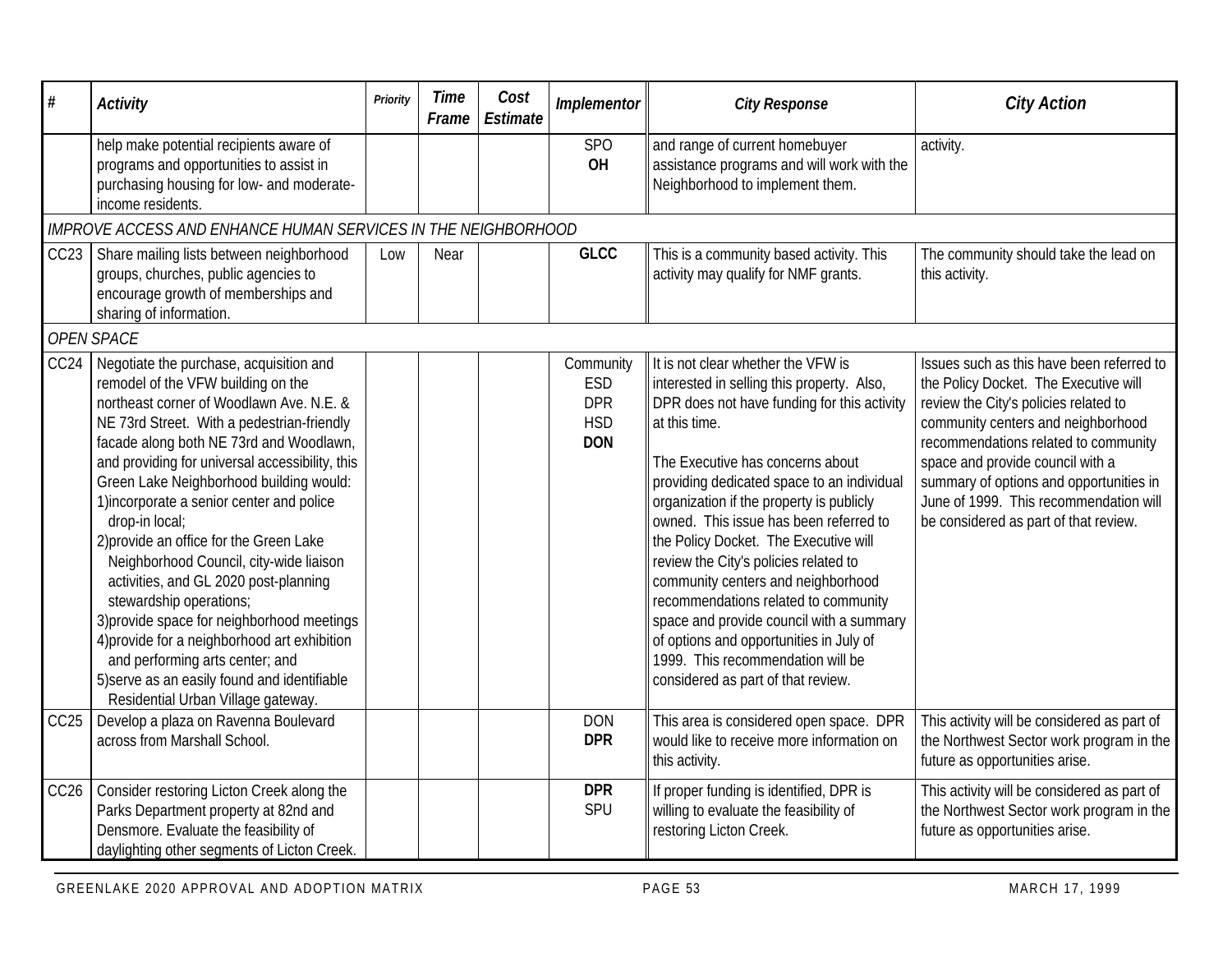| #                | <b>Activity</b>                                                                                                                                     | Priority | <b>Time</b><br>Frame | Cost<br>Estimate | Implementor              | <b>City Response</b>                                                                                                                                                                                                                                                                                                                                                                                                       | <b>City Action</b>                                                                                                                                                                                                                                                                                                                                                                                                                                                                                                                                                                                                                                                                                                                                                                                                                                                                        |
|------------------|-----------------------------------------------------------------------------------------------------------------------------------------------------|----------|----------------------|------------------|--------------------------|----------------------------------------------------------------------------------------------------------------------------------------------------------------------------------------------------------------------------------------------------------------------------------------------------------------------------------------------------------------------------------------------------------------------------|-------------------------------------------------------------------------------------------------------------------------------------------------------------------------------------------------------------------------------------------------------------------------------------------------------------------------------------------------------------------------------------------------------------------------------------------------------------------------------------------------------------------------------------------------------------------------------------------------------------------------------------------------------------------------------------------------------------------------------------------------------------------------------------------------------------------------------------------------------------------------------------------|
|                  |                                                                                                                                                     |          |                      |                  |                          | This project is not likely to emerge as an<br>SPU CIP drainage fund priority when<br>weighed against system demands to<br>reduce landslides and flooding and to<br>preserve and protect natural habitat in our<br>remaining open creek systems.                                                                                                                                                                            |                                                                                                                                                                                                                                                                                                                                                                                                                                                                                                                                                                                                                                                                                                                                                                                                                                                                                           |
| CC <sub>27</sub> | Develop Phinney Ridge water<br>restoration/hill side strategy. Coordinate<br>with hill climb and pedestrian linkage across<br>Aurora to Green Lake. |          |                      |                  | <b>DPR</b><br><b>SPU</b> | SPU needs more information about this<br>project in order to evaluate and identify an<br>appropriate role for the Utilities.                                                                                                                                                                                                                                                                                               | This activity will be considered as part of<br>the Northwest Sector work program in the<br>future as opportunities arise.                                                                                                                                                                                                                                                                                                                                                                                                                                                                                                                                                                                                                                                                                                                                                                 |
| CC <sub>28</sub> | Develop woodland stream in Woodland<br>Park capturing runoff from park and flowing<br>into Green Lake. Also include biofiltration<br>design.        |          |                      |                  | <b>DPR</b><br>SPU        | DPR would like to explore this activity<br>further if additional details are provided.                                                                                                                                                                                                                                                                                                                                     | The community should better define this<br>activity as a next step. This activity will<br>be considered as part of the Northwest<br>Sector work program in the future as<br>opportunities arise.                                                                                                                                                                                                                                                                                                                                                                                                                                                                                                                                                                                                                                                                                          |
| CC <sub>29</sub> | Identify and evaluate additional<br>opportunities to restore the natural drainage<br>system in the neighborhood.                                    |          |                      |                  | <b>SPU</b>               | The opportunities to re-establish a "natural<br>drainage corridor" of adequate width to<br>sustain trees and vegetation that would<br>provide usable "habitat" in this highly<br>developed area are so limited, costly, and<br>without general benefit to the performance<br>of the area's drainage system, as to render<br>this recommendation not generally feasible<br>from a drainage fund cost/benefit<br>standpoint. | While opportunities are limited, this<br>activity will be considered as part of the<br>Northwest Sector work program in the<br>future as opportunities arise.<br>SPU will undertake a drainage study of<br>the Densmore Basin, which includes<br>much of the Aurora-Licton Residential<br>Urban Village, including the Wilson-<br>Pacific site. This study will identify<br>drainage problems and develop a<br>hydraulic and hydrologic model of the<br>area. It will enable SPU to develop<br>solutions to the broader drainage<br>problems in the area. SPU will include<br>locations identified by the community in<br>the basin study, including the area from<br>Licton Spring Park through the Wilson<br>Pacific site. SPU welcomes additional<br>community input regarding other drainage<br>problems in the area for inclusion in the<br>basin study. SPU will report back to the |